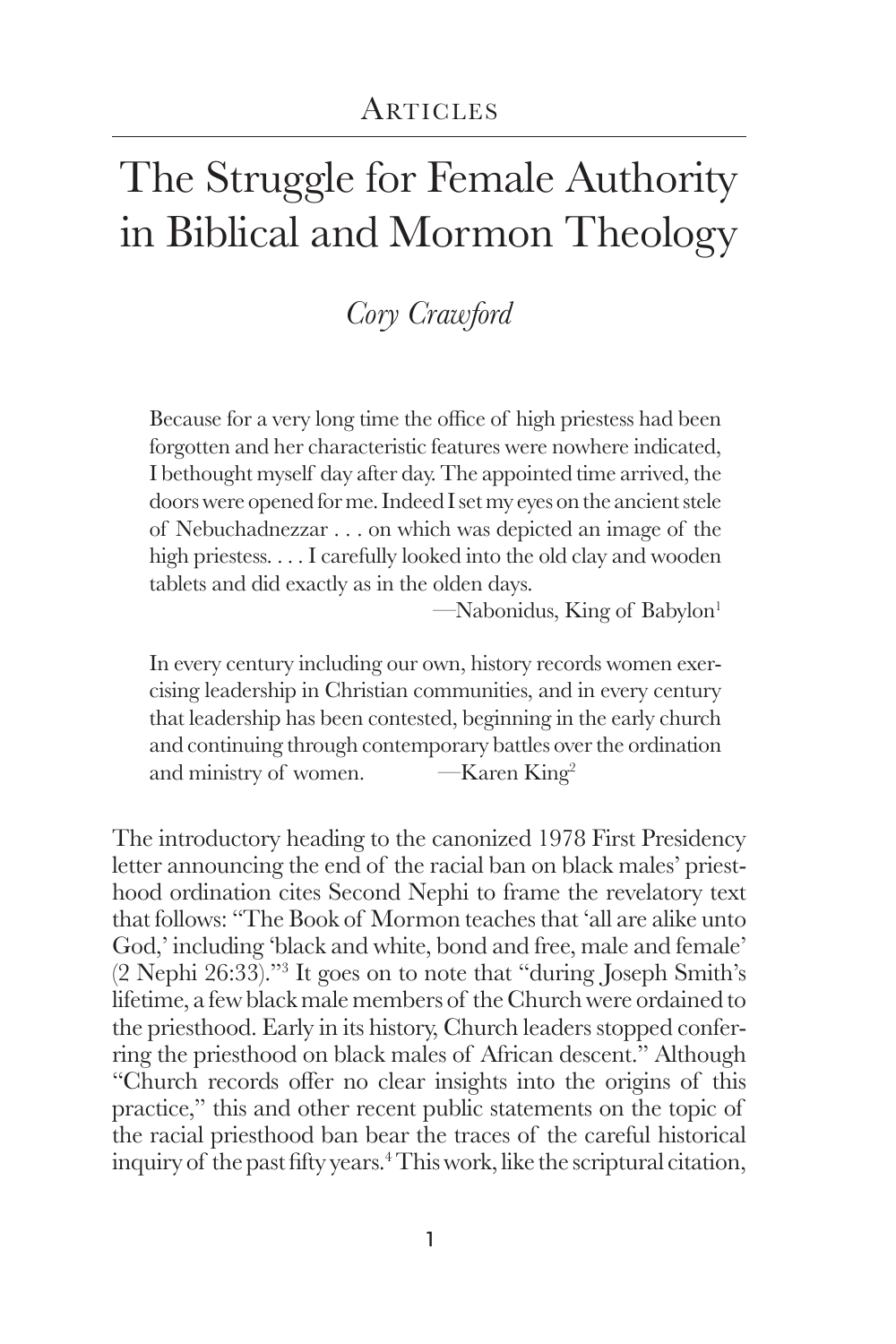demonstrates a "native" textual and historical LDS solution to a social problem that had been building for decades in the Church.

 Although race and gender are connected in 2 Nephi 26:33, the historical origins of the gender ban have not yet been addressed with the same degree of attention in Church discourse.<sup>5</sup> The recent statements made by the Church on the racial priesthood ban strongly emphasize the impact nineteenth-century US racial politics had on the development of the priesthood ban for members of African descent,<sup>6</sup> but no such discussion of culture and gender politics has yet been addressed in Church publications on gender and priesthood. The most one can say is that recent statements have emphasized the unknown reasons for, but clear evidence of, the prohibition on women holding the priesthood. In a recent interview with the BBC, for instance, managing director of LDS Public Affairs Michael Otterson cited the absence of precedent as the reason women are not ordained in the Church: "Holding offices such as Bishop and Apostle—there is no scriptural precedent for that, *and so we don't ordain women to those positions*."7 What is striking about the recent official LDS appeal to scriptural silence is that it appears to ignore the most polemic passages, such as  $1$  Tim  $2:8-15$  ("no woman ... [has] authority over a man") and Gen 3:16 ("[Adam] shall rule over [Eve]") as precedents for a gendered priesthood ban. Thus it may signal the emergence of a parallel with LDS discourse about race, in which appeals to scripture and tradition were replaced with similar expressions of agnosis.<sup>8</sup> Continued attention to scriptural precedent and discourses of gender, as well as to the best recent scholarship on this issue, seem warranted, especially in the absence of detailed official commentary on the matter.<sup>9</sup> Scholarly investigation of the cultural context of racial concepts of priesthood has done much to shed light on the origin and development of the racial priesthood ban, and it is toward the understanding of the same for the gender ban that I direct my efforts in this study.

 Interrogating the Bible, however, is not simply a matter of oneto-one mapping from biblical norms to modern practice, even when one accounts for the differences between biblical and LDS priesthoods. Any study of the textual legacy of LDS canon (including the Bible) necessarily begins with the observation of the exclusively male perspective represented in its content, production, selection,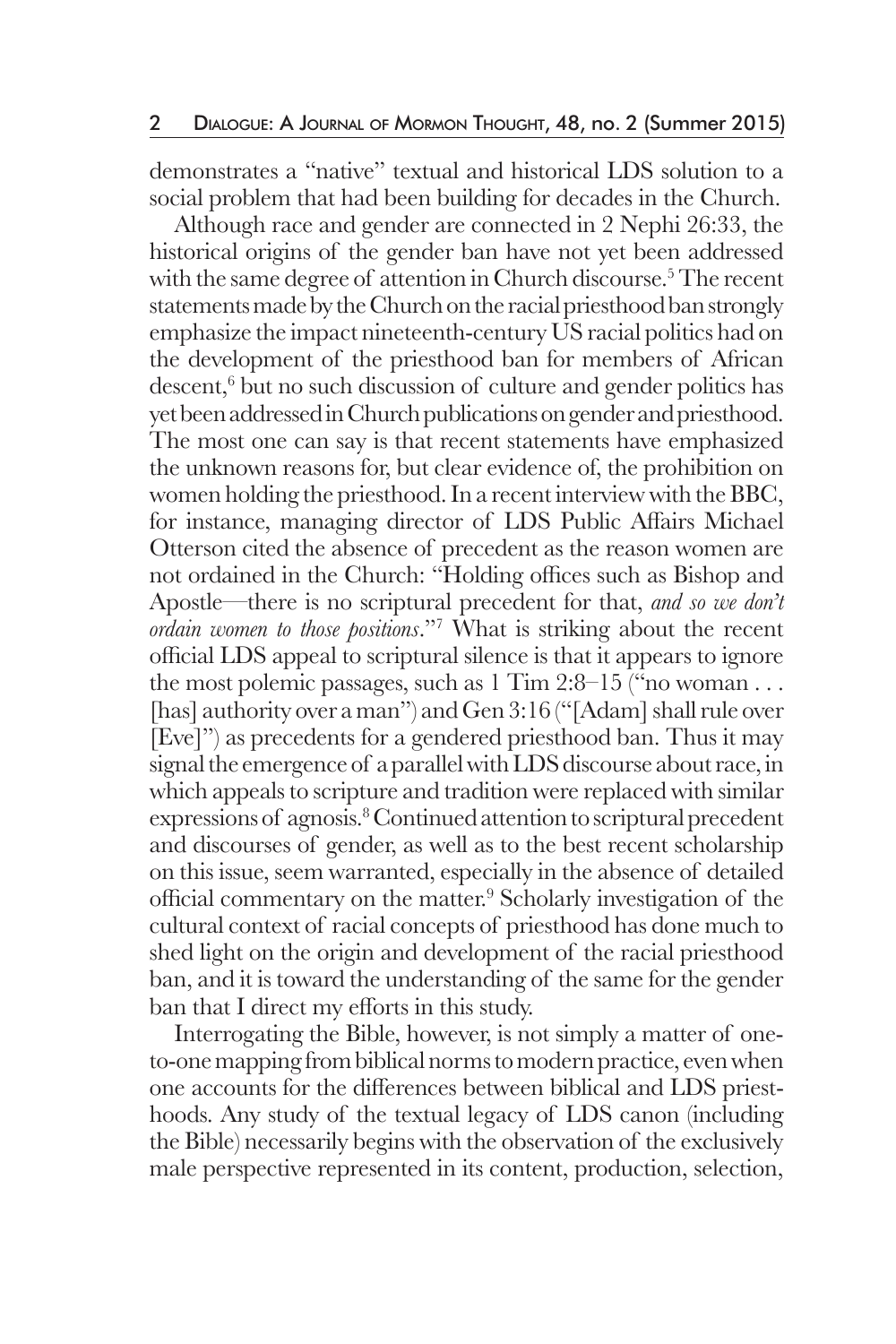and transmission. Indeed, as scholars have shown repeatedly, the Bible is thoroughly and perhaps inescapably androcentric, and in this respect the expanded Mormon canon is not different.<sup>10</sup> If we had nothing further from the scriptures to discuss on the subject of women, this fact alone would be sufficient to ask whether we can be sure not only whether women *were* ordained in Old or New Testament times, but whether we should even *expect* a record of such. There is indeed much positive evidence to discuss, but every text is thoroughly affected by this one overarching observation, since it limits our ability not only to make a scriptural claim about any single woman, but also to reconstruct accurately a spectrum of gender relations in the world of the Bible.

 Related to this is the fact that although women arguably are never explicitly declared inferior as a sex in the Bible or in the extended LDS canon, both are replete with texts that declare women's subordinate status through violence, political and legal structures, access to worship, control over fate and property, and general assumptions and outlook. Most scholarly commentators on the subject casually label the Bible and its underlying society as patriarchal.11 Women's agency is not everywhere restricted in these texts, but is often severely limited, especially in public spheres. Although it is important not to let the overarching androcentrism of scripture strip the texts of nuance and complexity, these observations are important for establishing a backdrop against which to contrast the texts that do show female ecclesiastical agency, even over men, since they swim against the current, so to speak, of the bulk of scriptural tradition. In such a thoroughly androcentric text, the women who occupy roles apparently reserved only for men demand greater hermeneutical attention rather than casual dismissal. Awareness of the elite androcentric authorship cautions against mapping biblical texts directly and uncritically onto our picture of the world of the Hebrew Bible and enhances the texts in which women do exercise authority in roles Latter-day Saints understand to require priesthood ordination.

 Biblical scholarship will never yield Bibles full of women. Nonetheless, closer scrutiny and improved methods in this expanding field have shown a remarkable and often overlooked tradition of female authority. Further, critical attention to the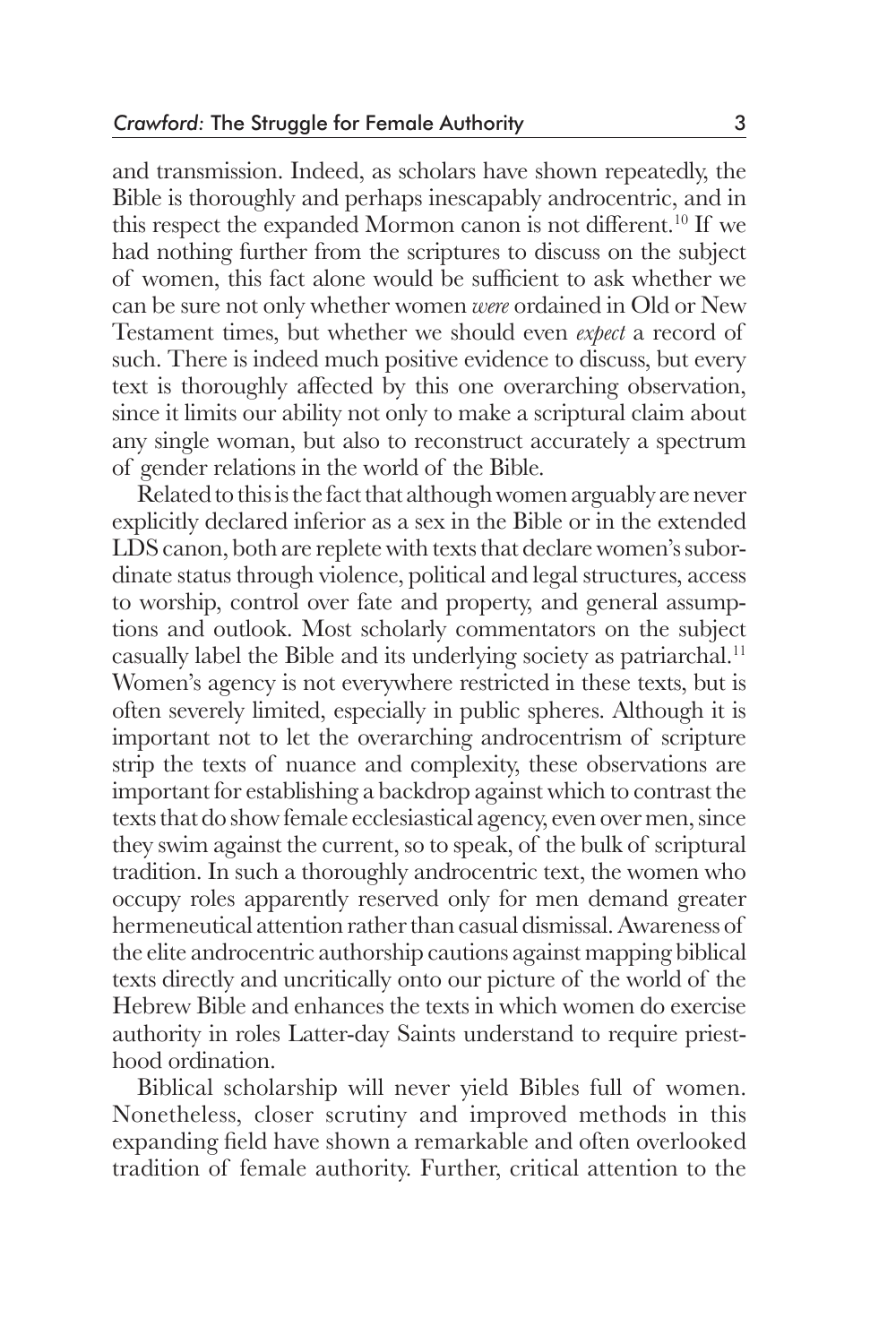history of Biblical interpretation has revealed two and a half *millennia* of repeated efforts to suppress traditions of female authority and to present misogynistic readings as normative. Most modern appeals to biblical precedent on this subject fail to account and adjust for the cultural medium and biases by which that precedent was established. Reconstructing a world based on a thoroughly androcentric text produces a thoroughly androcentric world.12 Recognizing this, biblical scholars like Elisabeth Schüssler Fiorenza have largely abandoned the attempt to recover a robustly egalitarian ministry between the pages of the text partly because it results in the misguided search for pristine origins that conform to the observer's desired view of the future.13 Instead Schüssler Fiorenza focuses, as I will here, on possibilities opened by historical accounts in which the *struggle*  between egalitarianism and hierarchy is visible, thereby revealing a past not so dissonant with the present.14 Attention to the implicit and explicit evidence of struggle within the text has the potential to inform current discourses.15

 This stance also allows one to maintain a commitment to scripture while mitigating or neutralizing its more pernicious passages and interpretations. In any case, Michael Otterson's assertion of no female ordination in the Bible and the professed agnosis about the reasons for such invite a deeper exploration of the scriptural evidence within its social and textual environment. Furthermore, the Mormon destabilization of biblical inerrancy opens unique space for the incorporation of alternative readings and for the integration of the voluminous body of research on the role gender and power played in ancient Israel and in early Christianity.16 The LDS tradition provides robust resources for telling new stories, for going, as did Nabonidus, back to the texts, for (re)new(ed) understandings of old ways.

 Thus disclosing instances of women occupying authoritative religious roles is not the end of the investigation. Discussions about priesthood also must consider the way in which narratives are assembled, shaped, and revised, and to what ends. Not only does the biblical evidence demonstrate clear precedent for female authority (understood as priesthood in the LDS tradition), it also shows how priesthood traditions were created, repackaged, contested,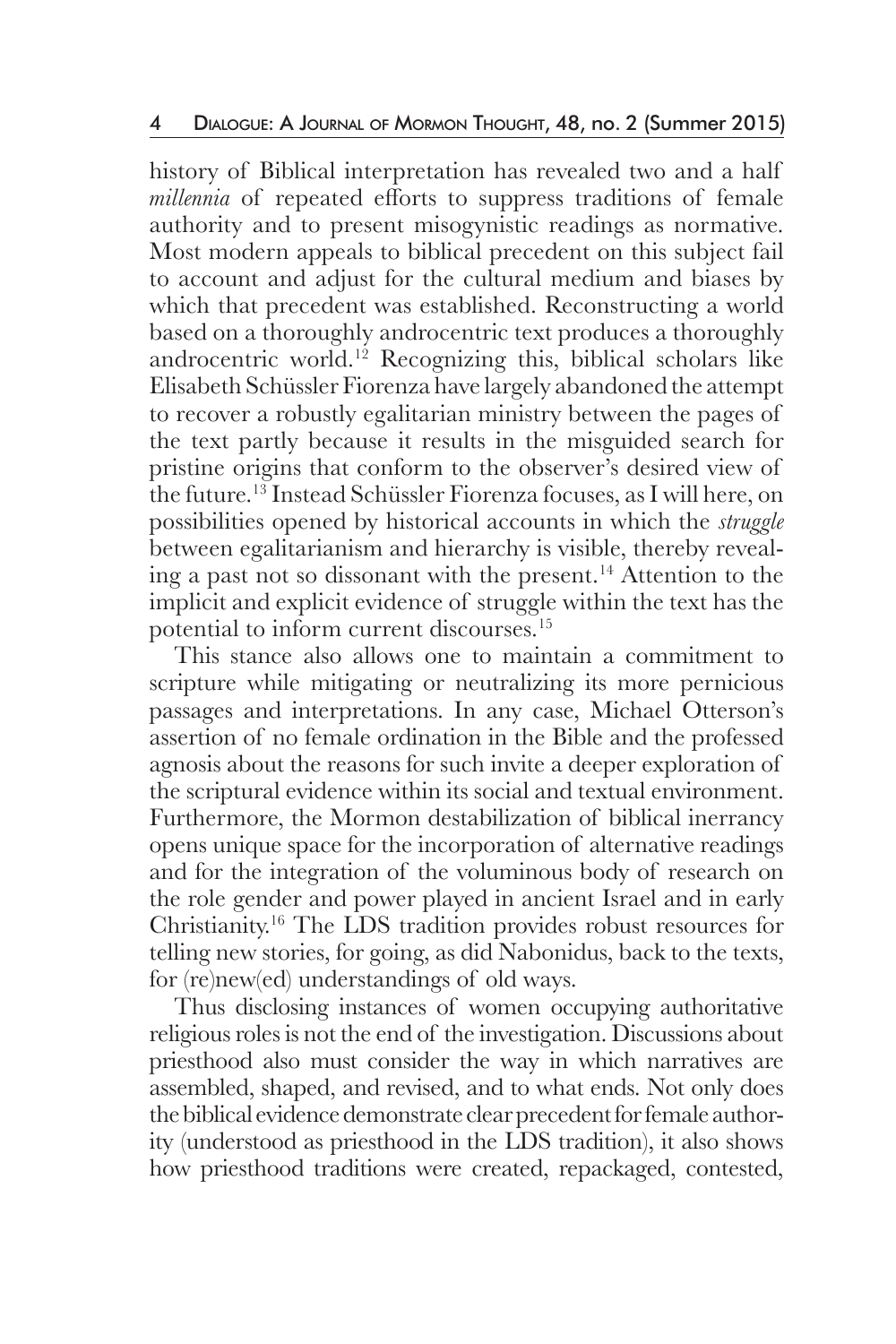and combined to come to new understandings or to make sense of social dissonance. It is this process of constructing tradition that is my ultimate focus here. To use Schüssler Fiorenza's metaphor, the role of this inquiry is not so much to uncover an objective reality, but rather to take the patches and fragments and assemble therefrom a quilt or a mosaic image of the past.17 Given the clear existence of multiple and contradictory precedents in the Bible, to appeal to any text as precedent is to engage in a process of selection and suppression, to highlight one and neutralize another. As we shall see, coming to new understandings through careful readings and retellings of even fragmentary old texts is itself not just a hallmark of ancient ways of thinking about priesthood but is also inscribed within the earliest strata of LDS tradition and practice. Coming to new views of dimly lit texts—especially about priesthood—is a quintessentially Mormon practice.

 In the following, I investigate what the Bible has to say to Latterday Saints about gendered priesthood and, equally important, how it says it. I update the discussion of scriptural evidence on the basis of new scholarly work and also attend to evidence from LDS scripture not discussed in prior analyses.<sup>18</sup> I pay attention to the way the Bible shapes and configures priesthood through the formation, revision, and interpretation of narratives. I also look in greater detail at what is meant by ordination, including ritual practices, in an LDS context. I conclude by asking whether the dissonance that emerges between recent discussions and scriptural tradition can be resolved within the parameters of LDS theology.

### **Defining Priesthood in an LDS Context**

Before moving to a discussion of evidence of women holding positions of priesthood authority in the biblical texts, it is necessary to have a sense of the expansive Latter-day Saint definition of priesthood, which extends well beyond the usual sense of a limited class of religious functionaries authorized to govern ecclesiastical communities and administer rituals thereof. A basic, current, Mormon definition of priesthood is "the power and authority of God delegated to man on earth to act in all things for the salvation of mankind."19 The term "priesthood" includes several related concepts: power, authority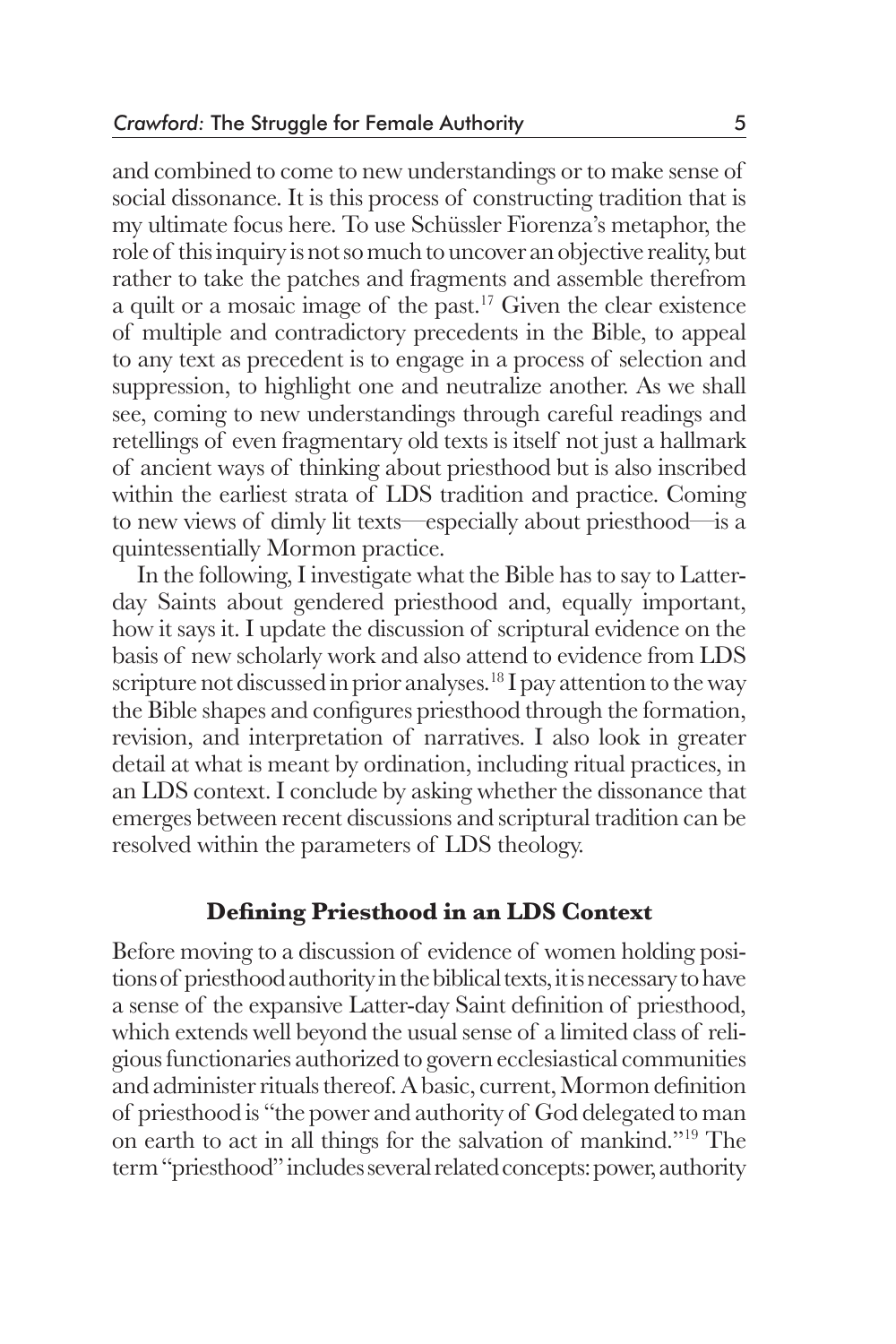to wield the power, and the right to preside.<sup>20</sup> Few aspects of LDS belief are described in more elevated language than priesthood. In D&C 84:20–22 Joseph Smith revealed that "in the ordinances [of the priesthood], the power of godliness is manifest. And without the ordinances thereof, and the authority of the priesthood, the power of godliness is not manifest unto men in the flesh; for without this no man can see the face of God, even the Father, and live." In a Nauvoo sermon, Smith called priesthood "the channel through which all knowledge, doctrine, the plan of salvation, and every important matter is revealed from heaven,"<sup>21</sup> and declared, "the Priesthood is an everlasting principle, and existed with God from eternity, and will to eternity, without beginning of days or end of years."22 The LDS canon links priesthood to the foundation of the world: "the Lord God ordained priests, after his holy order . . . to teach these things unto the people. And those priests were . . . called and prepared from the foundation of the world according to the foreknowledge of God" (Alma 13:1–3; cf. Abraham 1:3). A priesthood bearer wielding authority serves *in persona Christi*, as Elder Boyd K. Packer said: "When priesthood authority is exercised properly, priesthood bearers do what [Christ] would do if He were present."23 To "hold" the priesthood in Mormon parlance is to be ordained to a priesthood office, through which power to act in certain capacities at church and in private is granted. Unlike other Christian denominations, in which men and, increasingly, women take orders in what is comparable to a lifelong vocational decision, in the LDS tradition priesthood power is conferred on every male who meets the age and worthiness requirements as approved by local priesthood leadership. Thus priesthood reaches into every family structure, at least ideally, and has been described by some leaders as of greatest importance in the home. Elder Packer recited in the same 2010 talk the statement of President Joseph F. Smith: "In the home the presiding authority is always vested in the father, and in all home affairs and family matters there is no other authority paramount. . . . The father presides at the table, at prayer, and gives general directions relating to his family life."24 Although LDS leaders have drawn some distinctions between priesthood rights and responsibilities in the home and in the Church, it is clear from this brief description that priesthood is understood as the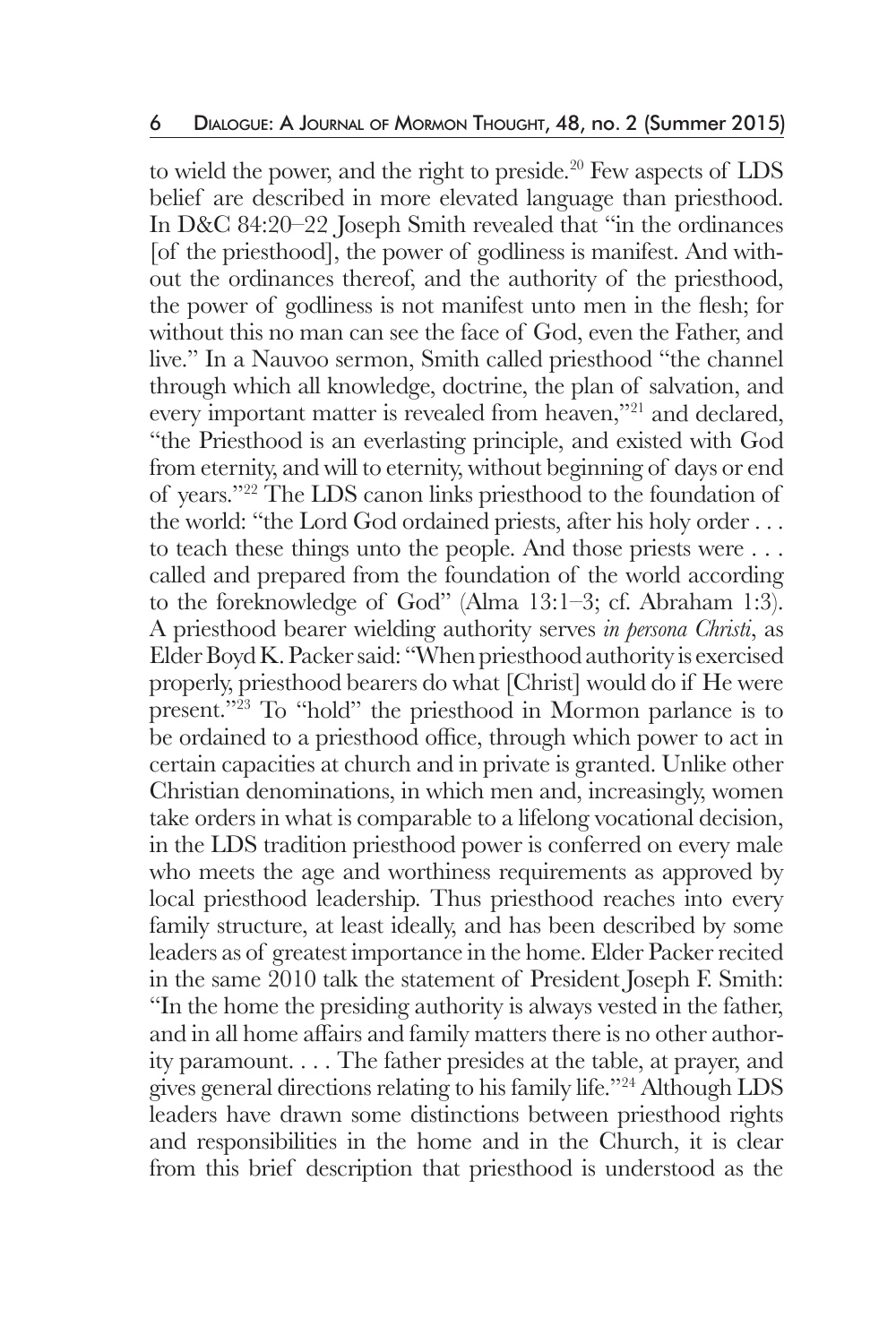governing force of both. Elder Oaks expressed the situation in terms of an ordered structure: "the government of the family is patriarchal, whereas the government of the Church is hierarchical."25

 Priesthood is the beating heart of Church ministry and governance. According to the publicly available *Handbook 2*, "through the authority of the Melchizedek Priesthood, Church leaders guide the Church, direct the preaching of the gospel throughout the world, and administer all the spiritual work of the Church. The President of the Church is the presiding high priest over the Melchizedek Priesthood."26 Not only is priesthood understood to be the authority by which the Church is governed, the Melchizedek priesthood is the centerpiece of the organization, being defined in opposition to its "auxiliaries": "The Young Men, Relief Society, Young Women, Primary, and Sunday School organizations are auxiliaries to the priesthood."27 A key component of priesthood, then, is agency—the power to act: to govern, preside, direct, create, administer, and so on.28 In the discussion of biblical texts below, I will therefore pay particular attention to those instances in which female cultic agency is manifest, since it is this type of agency that is at the heart of priesthood in Mormonism.<sup>29</sup> Finally, when it comes to the current official LDS discourse about priesthood, I will restrict my comments to the statements made about scriptural bases for gender restrictions, though it is important to note that LDS leaders use a variety of approaches, including scriptural appeals, to talk about the reason for the ban on female priesthood ordination.30 I hope this essay will contribute to the vitality of the ongoing discussion by charting important moments in the struggle for authority manifest in scripture and, especially, by outlining some of the scriptural resources for new approaches to power and gender in Mormon theology.

## **The Struggle for Authority in the Old Testament**

### *Eve, Adam, and Gender Hierarchies*

The Bible makes no statement either on differences between genders or on the essence of female identity. One finds no labeling of specific activities as "women's work," no description of innate qualities bestowed upon the sexes, and certainly no direct appeal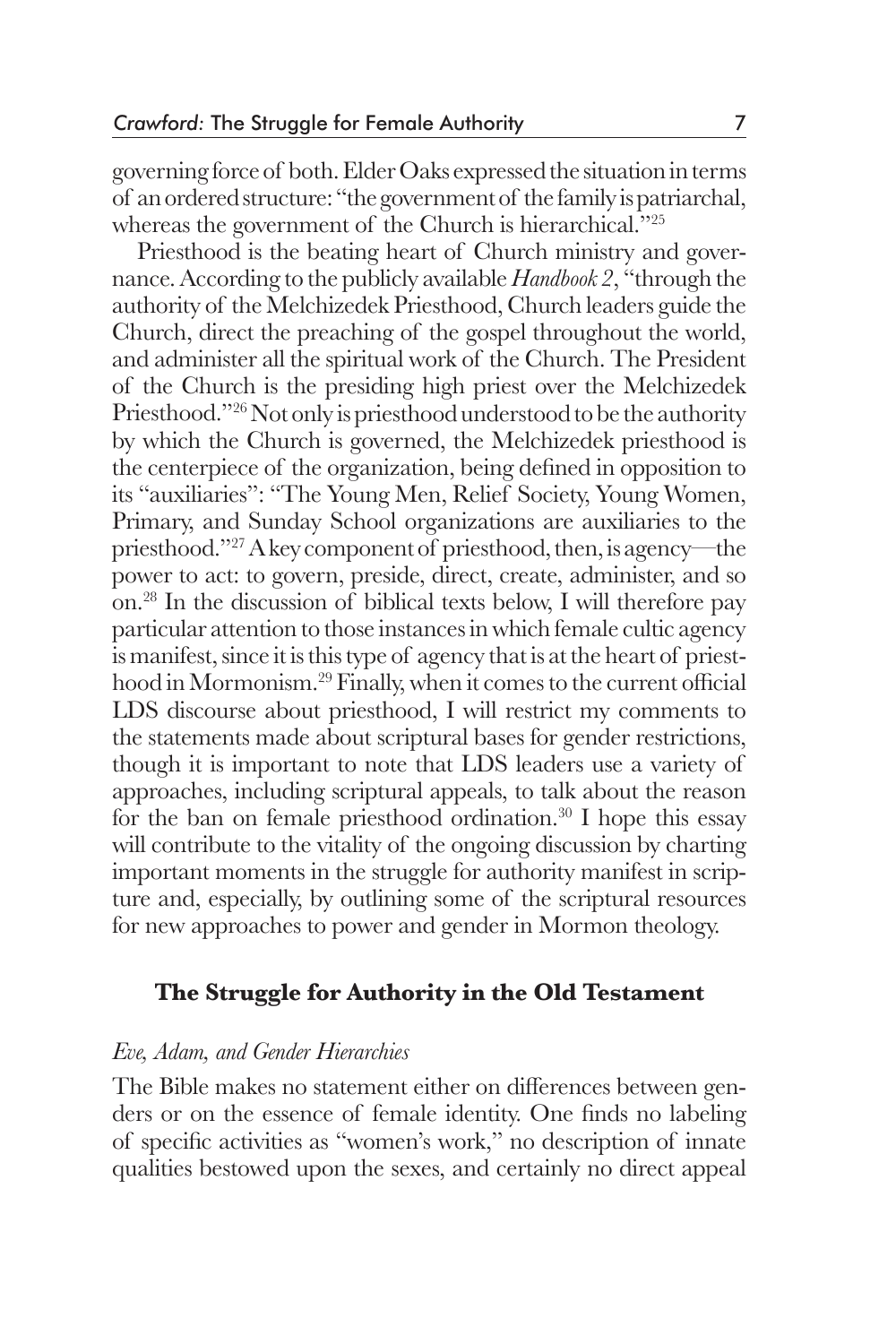to eternal gender roles. That is not to say, however, that divisions between sexes were not performed or *practically* understood or that women were not subordinated in Israelite or Greco-Roman text and society; for most intents and purposes, it suffices to note that ancient Israel inherited the ubiquitous patriarchal culture of its region.31 But there is no explicit theological or theoretical paradigm describing female capacities as the result of divine forethought, much less a rationale given for women being shut out of political and religious hierarchies.32 As Tikva Frymer-Kensky put it, "the Bible presents no characteristics of human behavior as 'female' or 'male,' no division of attributes between the poles of 'feminine' and 'masculine.' The metaphysics of gender unity . . . is also expressed in the biblical creation stories."<sup>33</sup> Some biblical scholars have revised the androcentric interpretations of the Eden narrative, showing that in the context of the narrative itself gender unity appears to be the norm even though the androcentrism of the intervening traditions of interpretation often want it otherwise.<sup>34</sup> Others, however, have criticized the idea of biblical gender unity on the basis of the social expectations of the ancient Israelite audience, pointing out that, as is seen in the prevalence of misogynistic interpretations over the course of millennia, an egalitarian reception of the story would constitute an unlikely exception.35 A closer look at these stories provides backdrop for scriptural politics of gender also in an LDS context.

The ambivalence of the Hebrew Bible on the question of natural gender hierarchies is apparent from the first chapters of Genesis, which narrate not one but two creation stories, a doubling recognized at least tacitly since antiquity. These stories, which ultimately derive from different authors, present fundamentally different pictures of the creation of the sexes. Even though they appear to have had little influence in the Old Testament after Genesis 5, they constitute a—if not *the*—textual site of gender struggle in Judeo-Christian contexts from pre-New Testament interpretation right through to modernity, including Mormonism. Gen 1:26–27 tells how humans were created "male and female," after the animals, dominating (together) the world order in the image of God who was himself at the top of the universal order. The grammatical plurals used to speak of the divine in these verses, coupled with the ambiguous number of the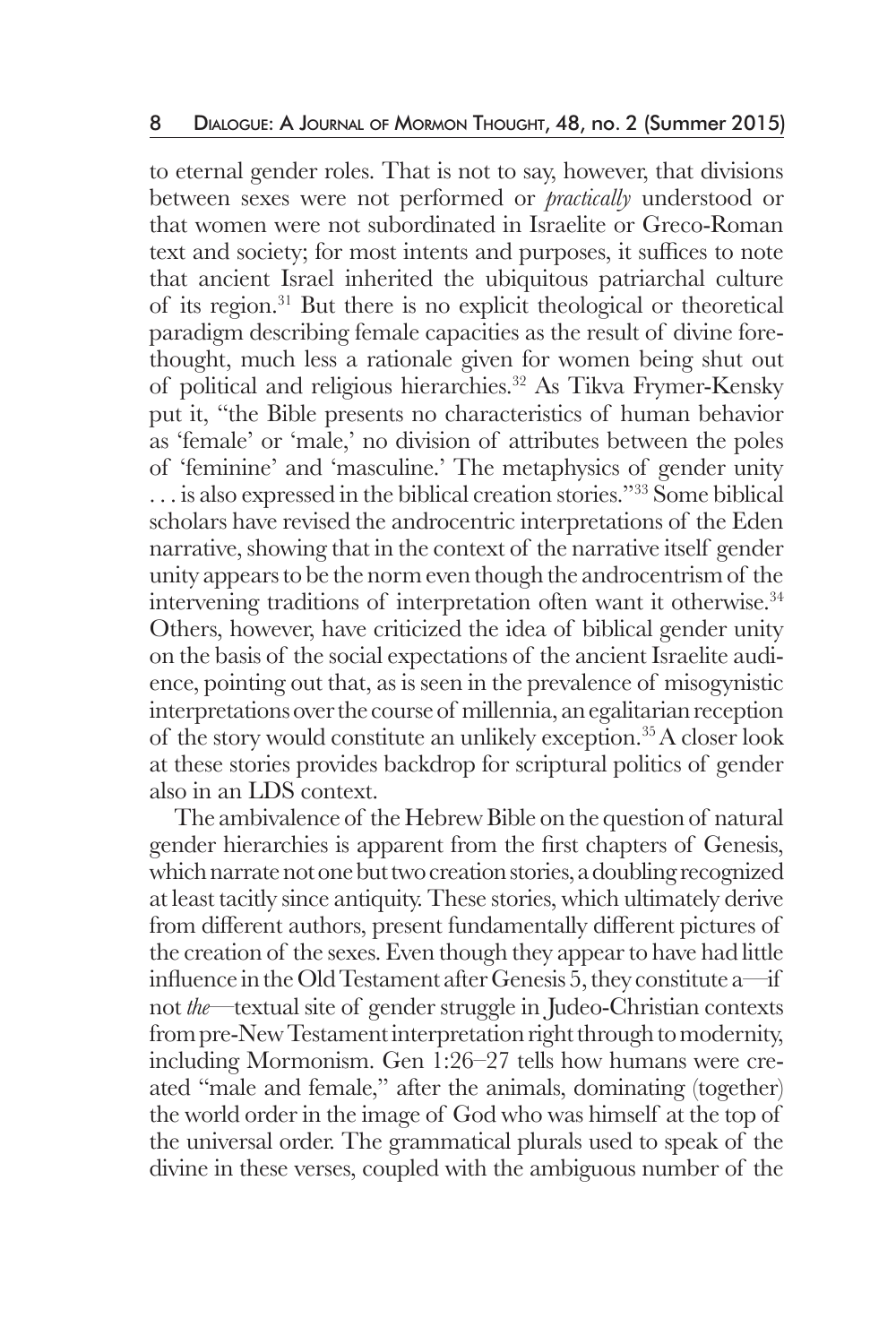noun *ĕlōhîm* have led some commentators to the conclusion that male and female humans were created in the image of male and female gods: "*ĕlōhîm* said, 'let *us* make humankind36 in *our* image, according to *our* likeness. . . . So *ĕlōhîm* created humankind in *his* image, in the image of *ĕlōhîm* he created him: he created them male and female." Some have read the final occurrence of *ĕlōhîm* not as a proper divine name but rather as the plural noun "gods," owing to the apposition with "male and female," which might represent a trace of a pantheon of male and female divinities in whose image male and female humans were created.37 In the retelling of Genesis in the LDS Book of Abraham, Gen 1:26–27, as opposed to JST Genesis and the Hebrew Bible, is rendered entirely in the plural: "And the Gods took counsel among themselves and said: Let us go down and form man in our image, after our likeness. . . . So the Gods went down to organize man in their own image, in the image of the Gods to form they him, male and female to form they them" (Abr 4:26–27).<sup>38</sup> Thus no biblical or LDS rendition of Gen 1 shows any apparent hierarchy of sex; rather, both have dominion and are commanded to be fruitful and multiply and subdue the earth.<sup>39</sup> Further, in these divine plurals the presence of goddesses cannot be excluded.

In the account of Genesis  $2-3,40$  on the other hand, God creates humans in a process out of sequence with the scheme in Gen 1, creating first the human ( $\bar{\alpha}d\bar{a}m$ ) from dust before the plants,<sup>41</sup> then the animals, then woman (not called Eve until after the expulsion), a "suitable helper"42 from the rib of the *ʾādām*. As Gen 2–3 unfolds, of course, the asymmetric order of events seems to dictate the severity of the divine response. The woman is first to eat the fruit, then Adam, and in the resulting confrontation with God the woman is explicitly subordinated to the man: "I shall multiply your suffering and your pregnancy; in suffering shall you birth children, yet your desire shall be to your husband, and he shall rule over you" (translation mine). Motherhood here is coterminous with suffering and subordination in a way not expressed in Gen 1. Thus it is Gen 1 that, since at least the first century, commentators have cited as evidence for an originally egalitarian creation, while Gen 2–3 expresses a hierarchy of the sexes that has more frequently been appealed to as *the* biblical basis of gender relations, especially in ecclesiastical settings.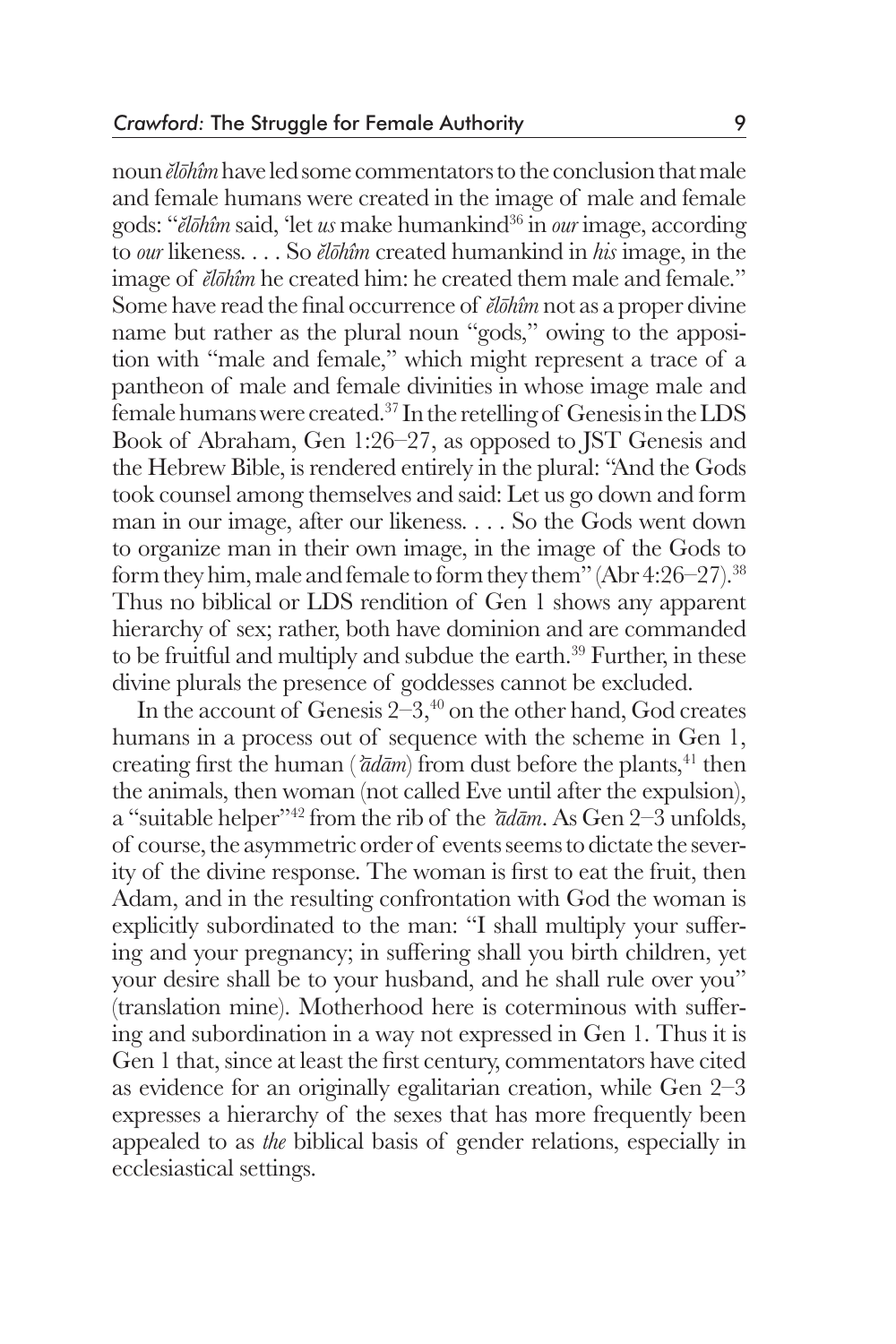#### 10 Dialogue: A Journal of Mormon Thought, 48, no. 2 (Summer 2015)

 Even though the gendered hierarchies of these accounts are not explicitly referenced elsewhere in the Hebrew Bible, the tension between the apparent egalitarianism of Gen 1 and the apparent hierarchy of Gen 2–3 is replicated in first-century biblical interpretation (including the New Testament) and beyond. Daniel Boyarin argues that the two accounts yielded two ancient theological constructs that anticipate even recent theoretical models of sex differentiation.43 The first, visible in the Hellenistic Jewish interpreter and philosopher Philo of Alexandria and in the writings of Paul, seizes on the difference between Gen 1 and Gen 2–3 as expressive of the difference between the eternal and the temporal. In this strain of first-century thought, the ideal is the unsexed spiritual androgyne (the singular *ʾādam* here is both male and female), created in the image of God, as opposed to the physically realized male and (subordinated) female. According to Boyarin, this explains the contradictions in Paul, who said on the one hand that "there is no male nor female . . . in Christ Jesus" (Gal 3:29), and on the other that "a husband is the head of his wife," (1 Cor 11:3). He reads these as Paul's expression of the [superior] spiritual ideal and the [inferior] physical reality that will eventually be overcome, pointing out that Paul goes on to say in 1 Cor 11:11, "nevertheless, neither is the woman without the man, nor the man without the woman, *in the Lord*" (1 Cor 11:11; emphasis mine).<sup>44</sup> Both of these texts from Paul express "an androgyny that exists on the level of the spirit, however much hierarchy subsists and needs to subsist on the fleshly level in the life of society."45 As New Testament scholars have argued, Galatians 3:28 is a part of the baptismal liturgy that specifically references Gen 1:26–27 and reverses the basic gender division to an androgynous state (Adam  $=$  male and female) as a way of expressing the future ideal.<sup>46</sup> In any case, there is no evidence to suggest that Paul thought there would be any heavenly hierarchy of gender any more than there would be divisions between "Jews" and "Greeks" there.<sup>47</sup> In the here-andnow discussed in 1 Corinthians, however, Paul's theology could accommodate hierarchy (11:3, 9) and strong sexual differentiation in custom (11:6–10), even while it emphasized care and reciprocity  $(7:3-4; 11:11-12)$  so as to prepare for the coming time in which gender would be collapsed entirely.48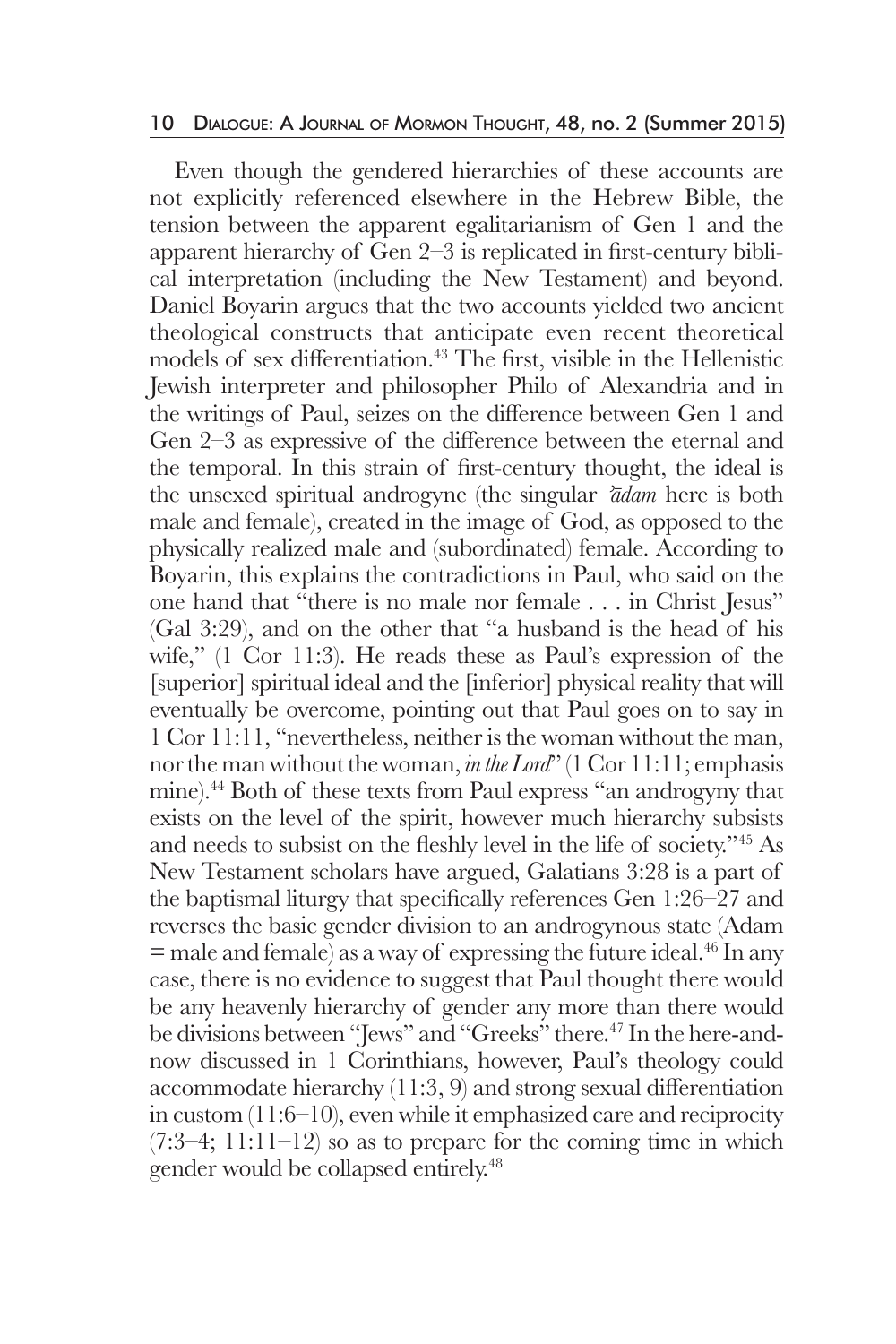Other traditions, such as early rabbinic Judaism, were "fully committed to a completely naturalized 'sex.'"49 In this vein the human creature of Gen 1 was not a *spiritual* unity but rather a *bodily* hermaphrodite, a "dual-sexed creature in one body"<sup>50</sup> that was simply split into two separate bodies in Gen 2–3. "In the rabbinic culture, the human race was thus marked from the very beginning by corporeality, difference and heterogeneity. For the Rabbis, sexuality belonged to the original created (and not fallen) state of humanity."51 In this construct it is not sex differentiation that is the result of the disobedience but rather the hierarchy of Gen 3:16.

 Boyarin points out that these two poles, the primal spiritual androgyne and the dual-sexed bodily creature, anticipate the extremes of modern approaches to sex and gender, between strong sexual dimorphism on the one hand and the transcendence of sex on the other.52 He goes on to show that all of these paradigms, whether ancient interpretation or modern theorizing, have difficulty avoiding the practical tendency toward a denigration of the female: "sexual dimorphism . . . seems fated always to imprison women within a biological role, while transcendence . . . seems always to be predicated on a denigration of the body and the achievement of a male-modeled androgyny, a masculine neutral."53

 Against the backdrop of Boyarin's analysis, we find that LDS interpretation straddles the division between the two extremes.<sup>54</sup> In Joseph Smith's reworking of Genesis 1–6, known as the Book of Moses, the transition between the creation stories calls the first one spiritual and the second physical (Moses 3:5–7), similar to Philo, but within the same text yokes the male-female pair of Gen 1 to the body of God (2:27; 5:1–2): "In the *image of his own body*, male and female, created he them" (5:1; emphasis mine). Leaving aside the question of what it means for a singular male divine body to produce male and female spirits in its image, what is apparent here is a blurring of the polarity by articulating an ideal, *spiritual,* sexual dimorphism alongside the physical that has become a hallmark of Mormon theology.55 Whereas for Paul it may be said that the hierarchies that he (only sometimes) condones are endemic to physical reality but have no place in the coming kingdom, the LDS interpretation raises the stakes by making both spiritual and physical creation dimorphic. This calculus is arguably the source of much of the current tension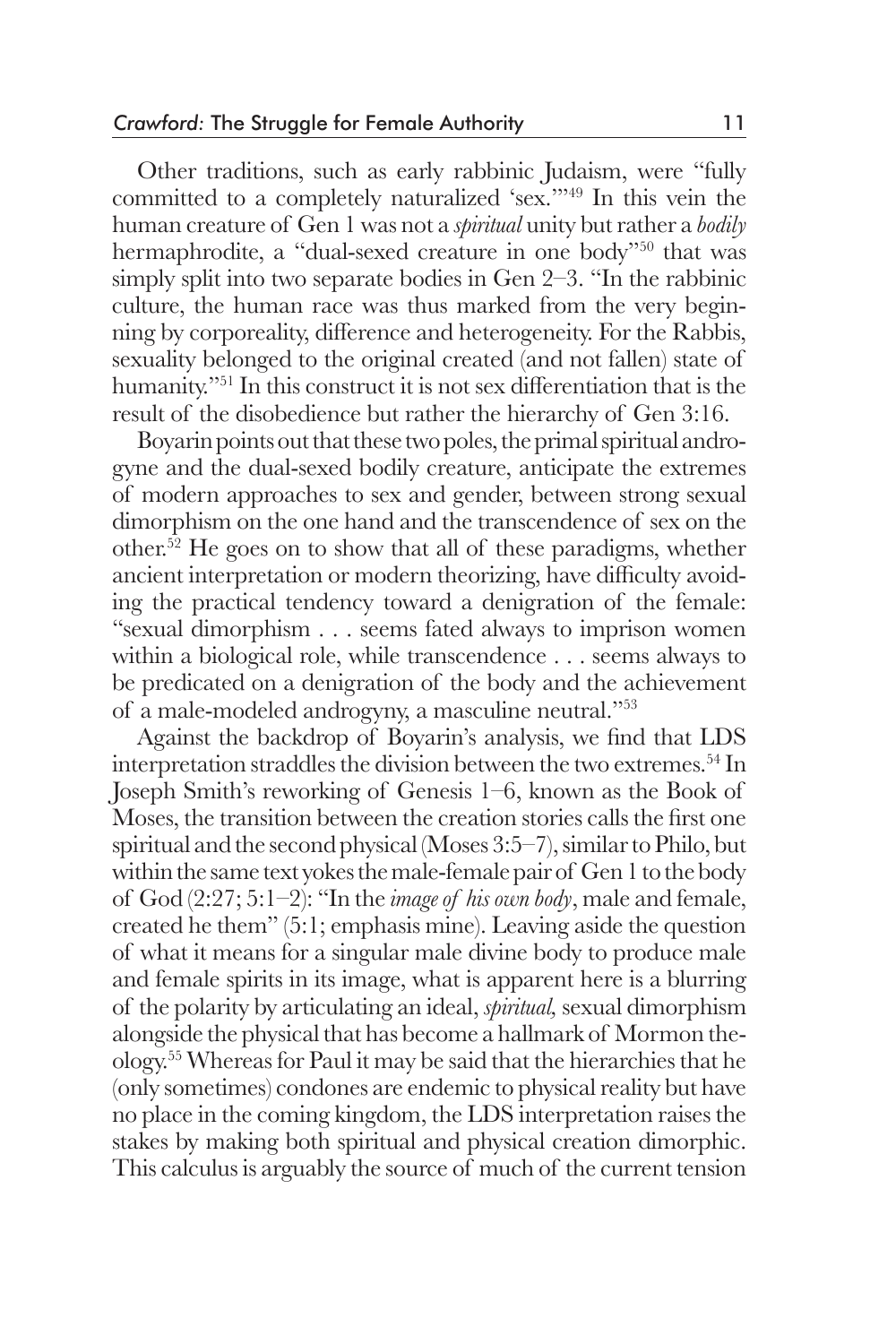in Mormonism over female authority, precisely because it is a battle not just for *earthly* equality (as Paul might have had it) but also for the meaning of *eternal* gender difference. Temporal arrangements are also heavenly realities.

 Genesis 3:16—sometimes called the most misogynistic text in the Bible—has been a battleground of gender relations for centuries but it takes on a particular importance in LDS theology of gender for the reasons described above. In LDS commentary Gen 3:16 has commonly been read as a curse and used as evidence for the male right of rule in Church and home. In the 1973 *Ensign*, Brent Barlow used it to argue for the need to strengthen the patriarchal order in the family.56 In 1975 President Spencer W. Kimball famously softened the language of the KJV to "preside" instead of "rule," which change now links Gen 3:16 to the Family Proclamation statement that fathers are to "preside" in the home "by divine design."57 Others, like Jolene Edmunds Rockwood, have read the verse similarly to Paul as expressive of a temporary state: "the fact that [Adam ruling over Eve] is mentioned at all presupposes that man did not rule over woman before the fall."58 Boyd Jay Petersen has recently shown that nineteenth-century LDS women and even some male leaders assumed the verse to be temporary and frequently thought that the curse could be lifted in their lifetimes.<sup>59</sup>

 There is even a detectable rise in conservative LDS discomfort with an eternal hierarchy of gender. The increasing pressure towards egalitarianism in the Mormon heaven is confirmed in the extreme rereading of Gen 3:16 as a statement of equal dominion, advanced several times in recent years by a few prominent LDS commentators. In 2007 Elder Bruce C. Hafen and his wife Marie attempted to use this verse as evidence of egalitarian governance by an appeal to the underlying Hebrew preposition *bet*, the word translated as "over" in "he shall rule over you." In the August 2007 *Ensign*, the Hafens, aided by a BYU professor of Hebrew, argue: "Genesis 3:16 states that Adam is to 'rule over' Eve, but this doesn't make Adam a dictator. . . . Over in 'rule over' uses the Hebrew *bet*, which means ruling 'with,' not ruling 'over.'"<sup>60</sup> Since then it has been repeated several times by LDS political scientist Valerie M. Hudson, including in the April 2013 *Ensign*. 61 According to normal Biblical Hebrew usage and to the narrative context of Gen 2–3,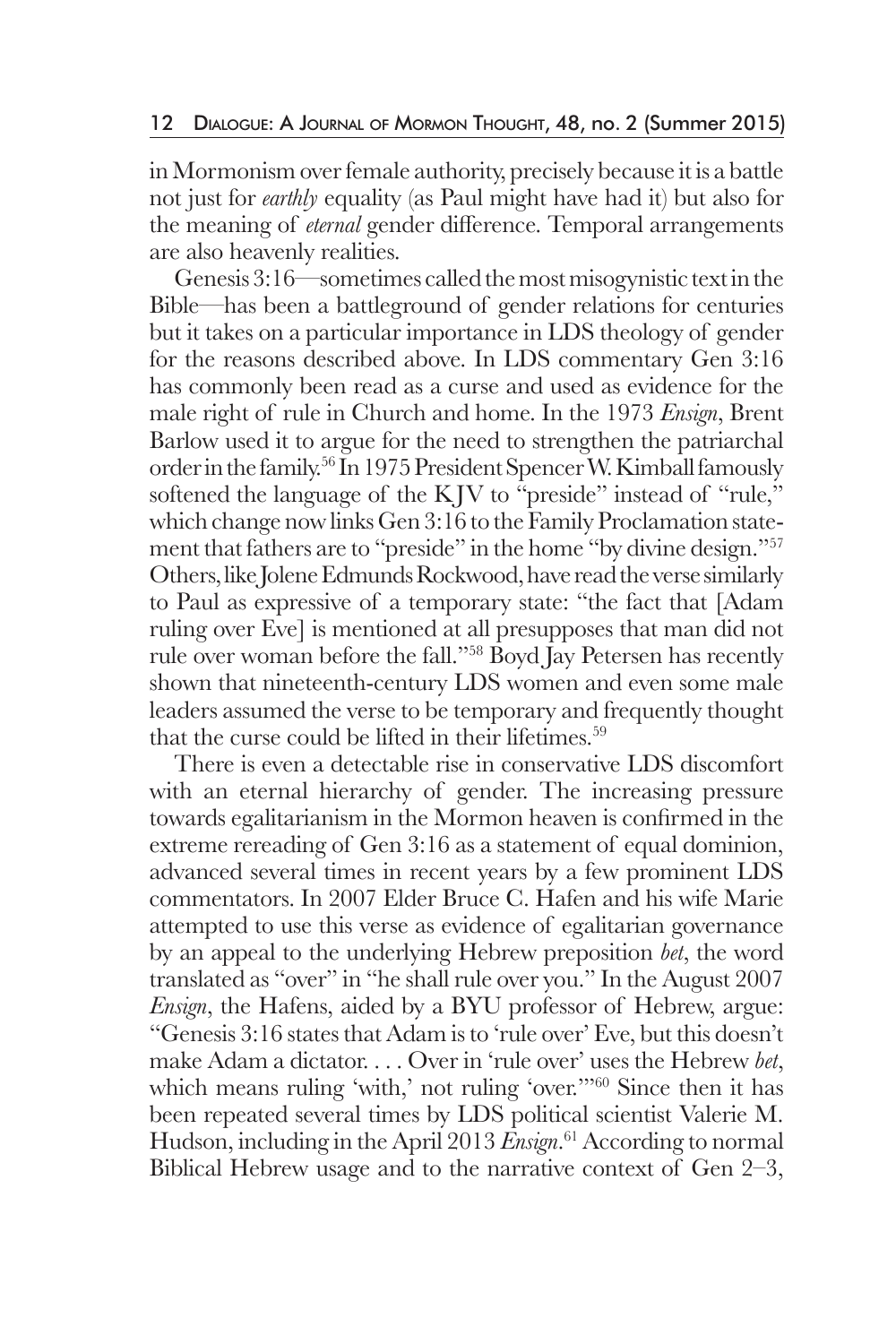this translation is, unfortunately, impossible. The repetition of this mistranslation underscores well the increasing LDS need to neutralize scriptural gender hierarchies.62 The Hebrew verb *māšal*, "to rule" requires the preposition *bet* and always means in this construction "to rule (over)," as in the sun ruling over the day (Gen 1:18), Abraham's servant over all his house (Gen 24:2), Joseph over Egypt (Gen 45:8, 26), Solomon over all the Levantine kingdoms (1 Kgs 5:1), and so forth. When the preposition *bet* is translated as "with" in English, it is an instrumental "with," as in, "I hit my thumb with a hammer." To say "together with" requires an entirely different preposition. Added to the Hebrew difficulties, the logic of the exchange—in which the sequence of the transgression yields negative consequences for the participants—clearly prohibits such an egalitarian understanding.63 Thus, besides contravening basic Hebrew semantics and the plain logic of the verse in its context, this reading also stands in contrast even to previous LDS theology, including the JST. $64$  The impossibility of this translation, and the extent to which the plain sense of the text is ignored, $65$  highlights a growing discomfort, even among the ranks of General Authorities and conservative scholars, with bald-faced gender hierarchies in scripture. The only hermeneutic motivating this translation is the need to resolve the dissonance between text and modern sensibility by so thoroughly recasting the most blatantly hierarchical proof text of the Bible to legitimate the Church's stance on egalitarianism.<sup>66</sup> The fact that this very same biblical text was used in the same LDS publication forty years earlier to argue for the divine institution of patriarchy in the home<sup>67</sup> suggests that biblical scholar Athalya Brenner was correct when she said Genesis 3:16 is something of a Rorschach test revealing the interpreter's basic assumptions about gender.68 It also underscores the fact that an appeal to precedent, especially on the topic of gender and authority, always amounts to a selection from among a variety of possibilities.

### *Lady Wisdom and LDS Priesthood*

The struggle for authority is also expressed on the heavenly level in hierarchical struggles between male and female deities in the Hebrew Bible. A full discussion of divine gender relations would take us too far afield here; it is sufficient to point out, with Tikva Frymer-Kensky,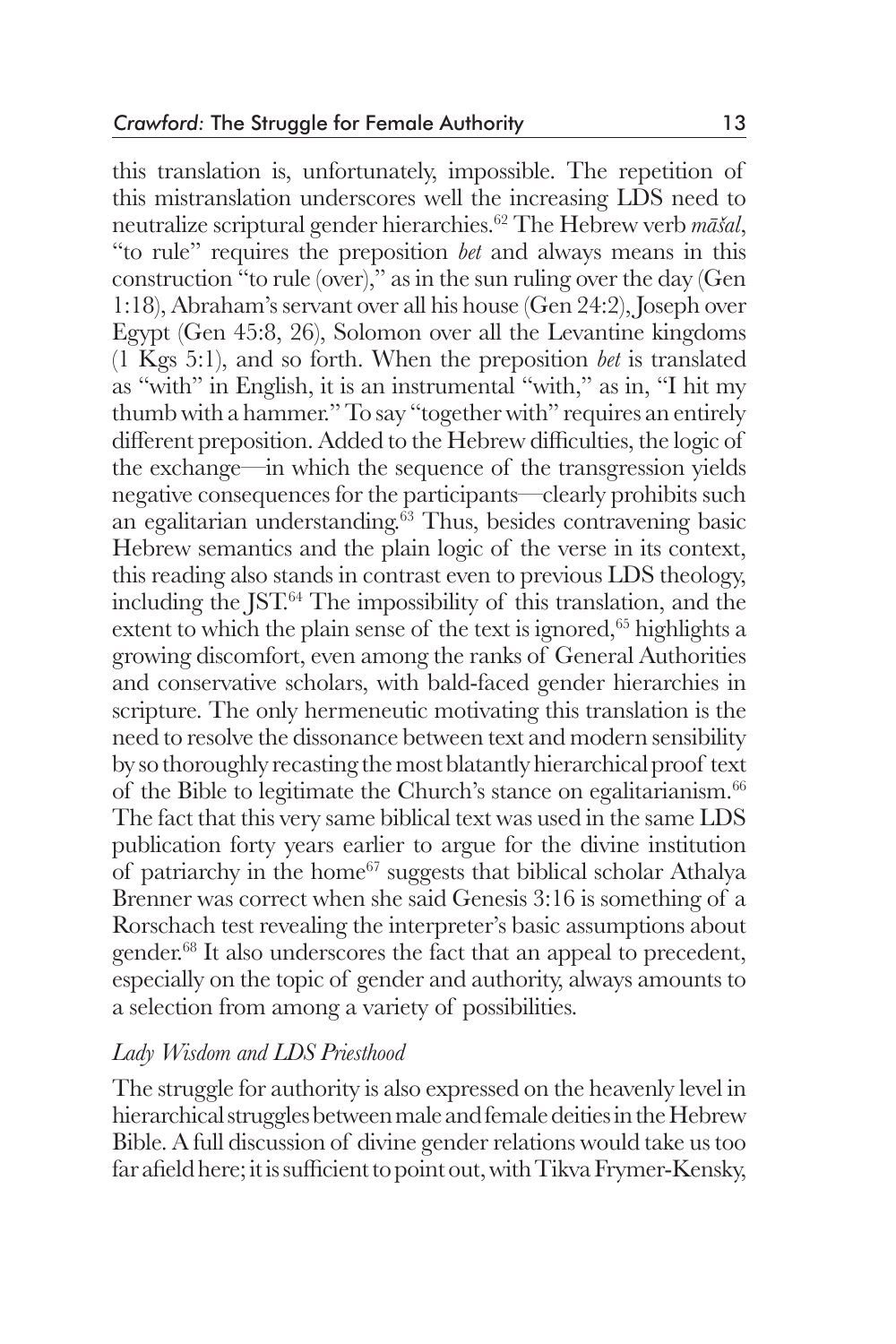the long history in the ancient Near East of goddesses' power, once expressed in a rich variety of roles and characters, subsumed by ever more powerful male deities. The Hebrew Bible manifests the same trajectory of subordination, especially in the shift from polytheism and monolatry to monotheism; it preserves knowledge of once-legitimate Israelite female divinities, if only known either obliquely as traces of a worship system thriving before the seventh century bce or as targets of reformist's cult reform.<sup>69</sup>

 The question of the status and role of the goddess is closely connected with the question of priesthood authority in LDS theology. Since the particular LDS notions of priesthood are tied to the universal gendered existence discussed above, the discussion of the goddess is more salient to the question of priesthood than may be the case in other traditions. When priesthood, as we have seen, is less an authorization of a hereditary human exercise of cultic responsibilities than it is an eternal power exercised solely by male gods and male humans, any limitations on the agency of the goddess can serve to reinforce the gendered mortal arrangement. The previous and current theological inquiry into Mormon notions of the divine feminine have crucial implications for LDS notions of gendered priesthood, since a goddess devoid of power does not easily admit female authorities possessed of it. In any case, even a cursory study of the goddess in the world of the Hebrew Bible and in Mormon theology reveals that the opposing forces of egalitarianism and hierarchy are felt in heaven as they are on earth.<sup>70</sup> That this was a struggle and not simply a unidirectional sublimation by fiat is shown by the divine female figure of Wisdom, who is underrepresented in LDS theology.

 The closest a woman deity comes to speaking and displaying complex agency in the Bible is in Proverbs 1–9, which presents the figure of Wisdom (*ḥokmâ*), remarkable for her unabashedly female voice and her disruption of roles that have come to be defined in LDS thought as stereotypically gendered. Wisdom is personified here as a public teacher ("at the busiest corner," 1:21), and speaks in the first person (1:22–33; 8:2–36). In 3:19–20 she is the means by which Yahweh created the world, and likewise chapter 8 speaks to the role of ("Lady") Wisdom in creation: "The LORD acquired me at the beginning of his work / the first of his acts of long ago.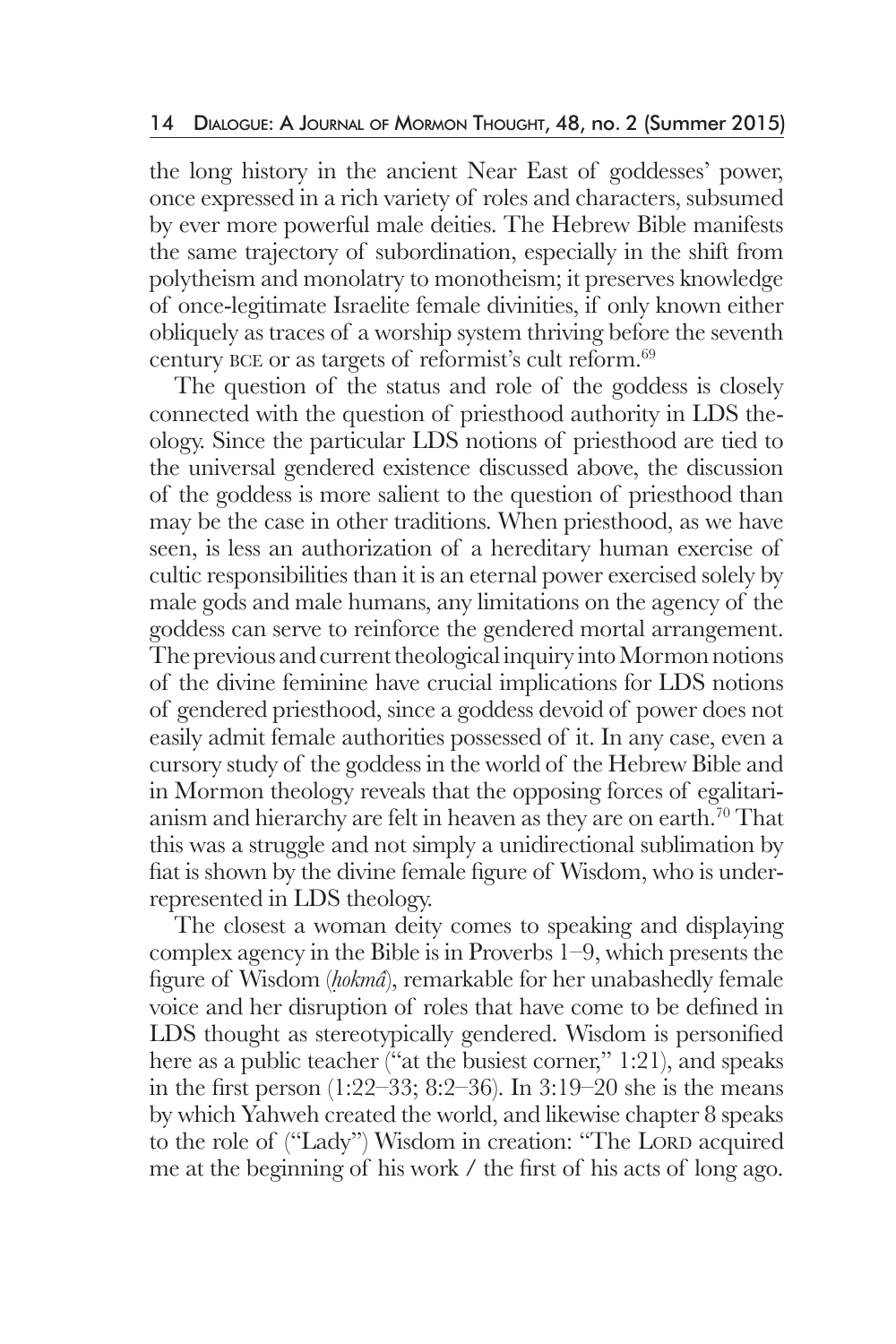/ Ages ago I was poured out / at the first, before the beginning of the earth" (8:22–23). And further, "when he marked out the foundations of the earth, then I was beside him, like a master worker"71 (8:29–30 nrsv). She is the source not only of righteousness and creativity, but of power, wealth, knowledge, foresight, and justice: "I have good advice and sound wisdom; / I have insight, I have strength. / By me kings reign, / and rulers decree what is just; / by me rulers rule, / and nobles, all who govern rightly. . . . Riches and honor are with me, / enduring wealth and prosperity. I walk in the way of righteousness, / along the paths of justice" (Prov 8:14–16, 18, 20). Many scholars see this chapter as the reflex of a once vibrant tradition of goddess worship in Ancient Israel that was suppressed as strict monotheism became entrenched, or as an originally Egyptian or Canaanite goddess translated into a post-exilic Israelite context.72 Some, including even LDS authorities, have connected this creative, agentive aspect of Wisdom with the (grammatically feminine) spirit (*rûªḥ* ʾ*ĕlōhîm*) in Gen 1:2 that moves on the face of the waters.<sup>73</sup> This interpretation may also be supported by the description of Wisdom in Proverbs 8:23 as having been "poured out," which may evoke the pouring of oil for anointing kings, of other liquids for rituals of worship, and/or the pouring out of God's spirit (cf. Joel 2:28; Acts 2:17–18, 33). Further, the description in Proverbs 8 of a divine woman as *the* source of regal power, knowledge, justice, and creation—with no reference to motherhood or domesticity—places this text in sharp contrast with the more famous misogynistic biblical passages and hints at a struggle for female agency playing out on the cosmic level even within an entrenched patriarchy.74 When compared with an LDS notion of priesthood as the supreme active force in the cosmos, this text troubles the interpretations that otherwise associate such force with male actors and, arguably, male being.75 Wisdom is a nearly perfect analogue to the LDS definitions of priesthood discussed above: the power by which the universe was created and ordered and the proximate source of knowledge and understanding. She is, as the figure of Jesus in much of Christian theology, both supremely powerful and immediately approachable, participating in the creation and the quotidian. While Proverbs sometimes hints at her subordination to God and is written from an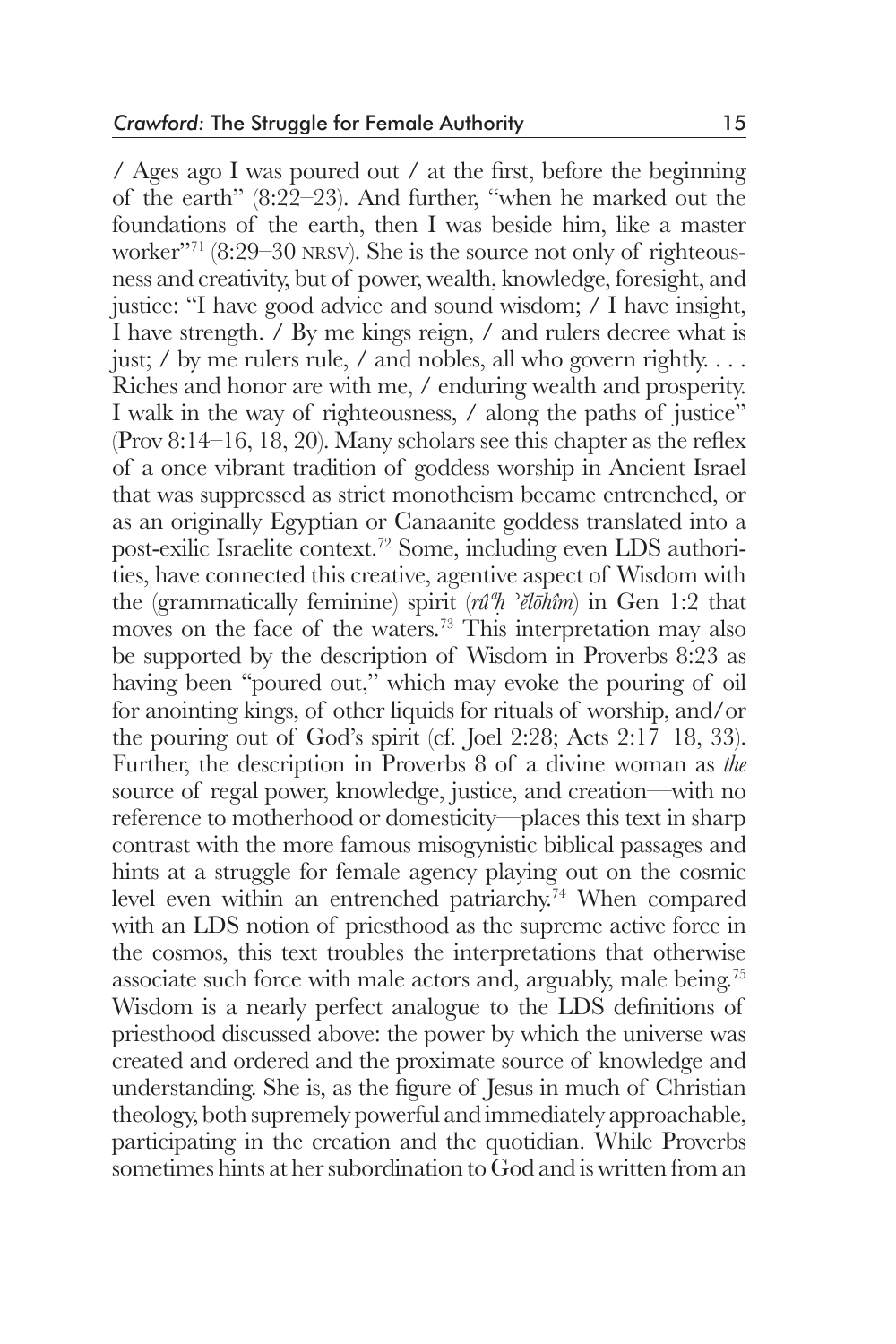unabashedly male perspective to a male audience, it also suggests the possibility that she was "outside of God, not merely a divine attribute,"<sup>76</sup> the means he "acquired"  $(8:22)$  to bring the world into being.77 Notwithstanding some mitigating forces of subordination even present in these texts,<sup>78</sup> Proverbs  $1-9$  (and especially ch. 8) give voice to an active, speaking Goddess and manifests a female order and power in (non-reproductive) creation. If the Mormon basis of priesthood is a power prepared from before the foundation of the world (Alma 13:1–3), and the primary function of its wielders is teaching, Lady Wisdom is exactly coterminous with LDS priesthood and could form a basis of new understandings of this power and its gendered qualities.<sup>79</sup>

## *Biblical Conceptions of Priesthood*

Joseph Smith's close engagement with biblical text may provide a model for a contemporary LDS engagement with the Bible on the topic of priesthood. As discussed above, Latter-day Saints and non-LDS biblical scholars use the term "priesthood" differently, especially since, as Richard Bushman and Mark Ashurst-McGee have pointed out, Joseph Smith's revelations uniquely blended the Reformation notion of a "priesthood of all believers" with the Old Testament framework of offices and ritual power.<sup>80</sup> The previous work of Anthony Hutchinson, Melodie Moench Charles, and Todd Compton has clearly laid out the terminological problems when it comes to discussing LDS priesthood and the Bible.<sup>81</sup> Paramount is the fact that "priesthood" is a term never used in the Bible in the way that Latter-day Saints understand it, even though the concept of an institution of priests certainly was operative.<sup>82</sup> Further complicating the issue, what came to be understood as the major division in LDS priesthood orders, Melchizedek and Aaronic, is nowhere visible in the Bible. To be sure, it was out of a combination of revelations based on close reading of the Bible and social developments in the early LDS church that the division evolved, but no biblical scholar concludes from biblical evidence that anciently there were two priesthood orders as Latter-day Saints understand them. The Hebrew Bible tells many stories directly and indirectly about strife between different priestly lines (see below), and at times (non-Aaronid) Levites were apparently subordinated to Aaronid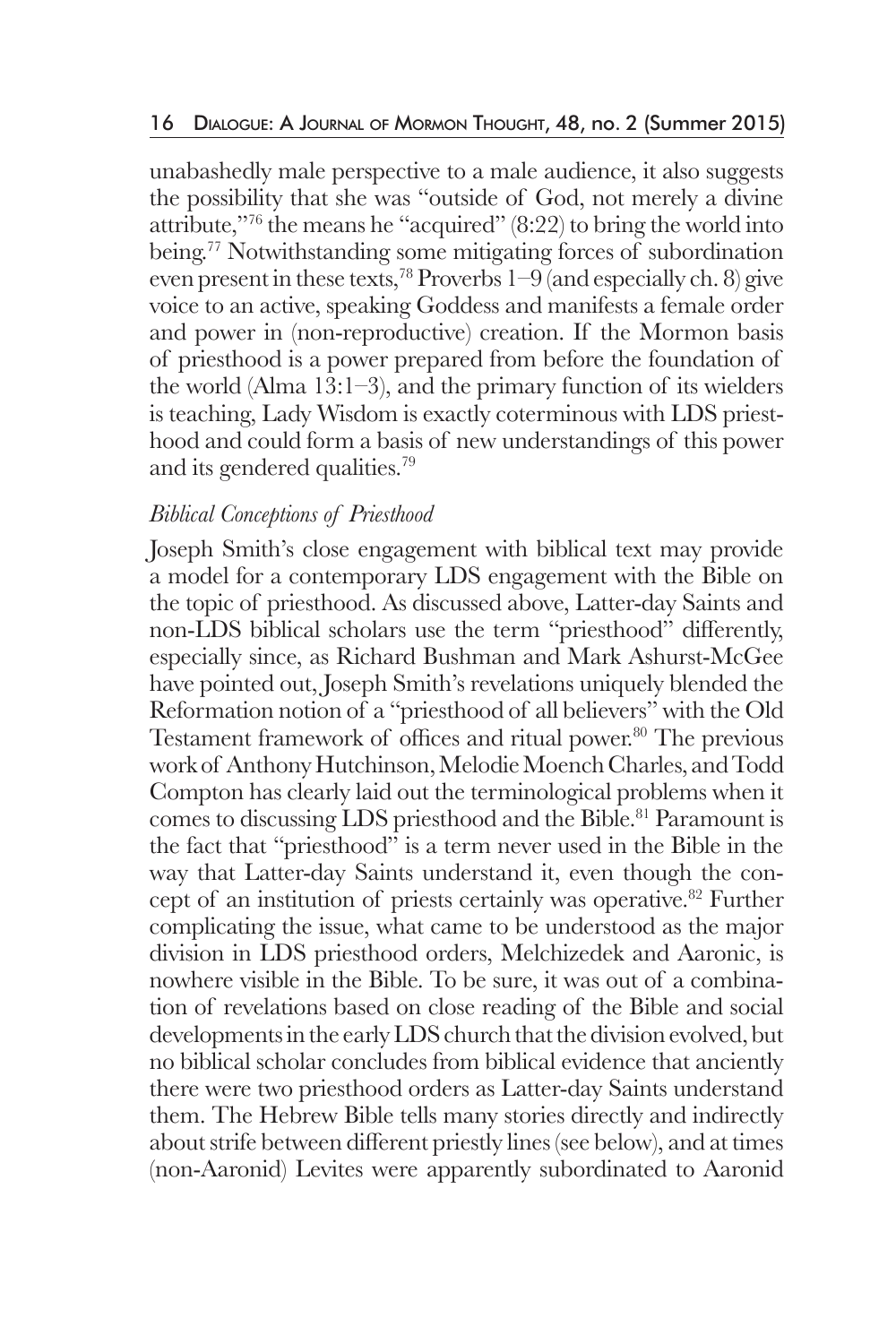priests, but they are never understood in qualitatively higher and lower general orders, and never explicitly connected to the figure of Melchizedek, who is only mentioned in two enigmatic texts in the Hebrew Bible.<sup>83</sup> Furthermore, different texts show different views of priestly hierarchies, and some seem to assume that at certain times in Israel's past it was not necessary to hail from a priestly lineage to perform priestly duties such as sacrifice.<sup>84</sup>

 What LDS priesthood shares with the Bible, however, is the basic notion that priests stand at the often-dangerous intersection between God and his people, life and death, sacred and profane. In terms more familiar to Latter-day Saints, priests not only represented the people to Yahweh, they also represented Yahweh to the people, <sup>85</sup> "identifying and clarifying the purpose of a given ritual, reifying tradition by the recitation of laws or the record of legal precedent, and preserving the catalogue of hymns and prayers that the deity would expect or even demand to be recited at specific occasions."<sup>86</sup> In some places they are described as judges of local disputes (Deut 17:8–13), scribes, and keepers of esoteric knowledge and religious history.<sup>87</sup> In the absence of Israelite kingship in the Second Temple period, they would become the highest native political authority. To stand at this threshold brought mortal risk along with power, as in the stories of the priests Nadav and Avihu (Lev 10), Dathan and Abiram (Num 16) and Uzzah (2 Sam 6). It is no surprise then that the origin accounts of the Levites, told no less than four times in the Bible, all depict the Levites as violently zealous for Yahweh, even against their fellow Israelites. Indeed, violence seems to be intimately bound up with priestly service.<sup>88</sup>

 One of the most influential (and often overlooked) roles of the priests was as the main keepers of the traditions and knowledge from which major portions of the (Hebrew) Bible would take shape. These traditions were passed down through institutions that, by the time the texts were assembled, had become more centralized and stratified along with the state to which they belonged.<sup>89</sup> Whereas in pre-monarchic Israel it was apparently possible for men (and possibly women, see below) outside designated lineages to act as priests, religious authority was restricted as political power became concentrated, especially in Jerusalem. In the process of centralization, the struggle between various priestly lineages became pitched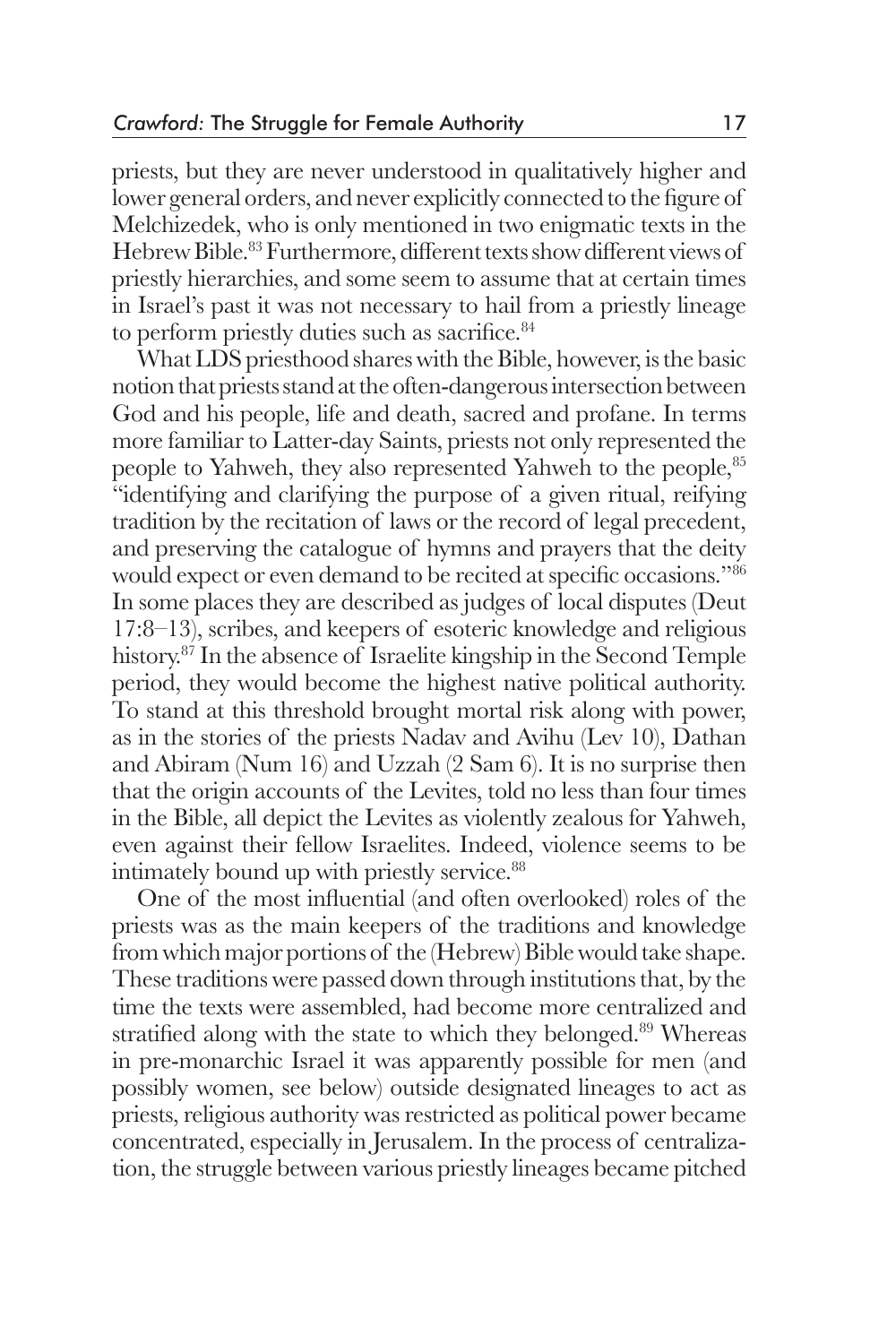in a way that is manifest in several stories of conflict among priestly houses.<sup>90</sup> The most famous are those in the Pentateuch that depict the disloyalty of prominent priestly figures, such as the golden calf episode (Exod 32) or the rebellion of Dathan and Abiram (Num 16). Most scholars see these as having been told in much later times to justify or attack the ascendency of one lineage over another.<sup>91</sup> Indeed, perhaps the most significant change in Old Testament priesthood when David moved the capital from Hebron to Jerusalem (previously a non-Israelite city; 2 Sam 5–6) and installed the ark there, which resulted in the appointment of *two* chief priests, Abiathar and Zadok. Later Solomon banished Abiathar to Anathoth (1 Kgs 2) for having supported his half-brother Adonijah's claim to David's throne. Thus the Zadokites came to control the newly built temple in Jerusalem and maintained control for centuries, but the rivalries between these priestly families continued at least through Jeremiah's time.<sup>92</sup> It is clear that priests used their power as custodians of knowledge and history to employ older traditions to influence and to make sense of the social changes underway in monarchic and post-monarchic Israel. There is also strong evidence, discussed below, of the deliberate manipulation of texts by their later custodians to remove and downplay priestly agency in narratives about women.<sup>93</sup>

 As with nearly all public institutions and bureaucracies (and stories) in the Bible, the text as we have it gives the impression that men always dominated Israelite priesthood. Such was not always the case in the ancient Near East, where there is significant evidence for a wide variety of priestly and other official roles available to women within the cult and society.<sup>94</sup> The most famous example is the third-millennium Akkadian *entu*-priest Enheduanna, daughter of Sargon of Agade, to whom are attributed many hymns and prayers and who is depicted in at least one stone relief, making her the first named author known to history and one of the earliest women to be depicted visually.95 Almost two millennia later we find Nabonidus consulting earlier textual and visual records ostensibly because the office of high priestess had been forgotten in his day and he wanted to install his daughter therein. While there is no direct prohibition of female priestly service in the Bible (or in LDS scripture), most texts assume male exclusivity along with other non-gender criteria, such as a restriction to the proper lineage. However, it is difficult to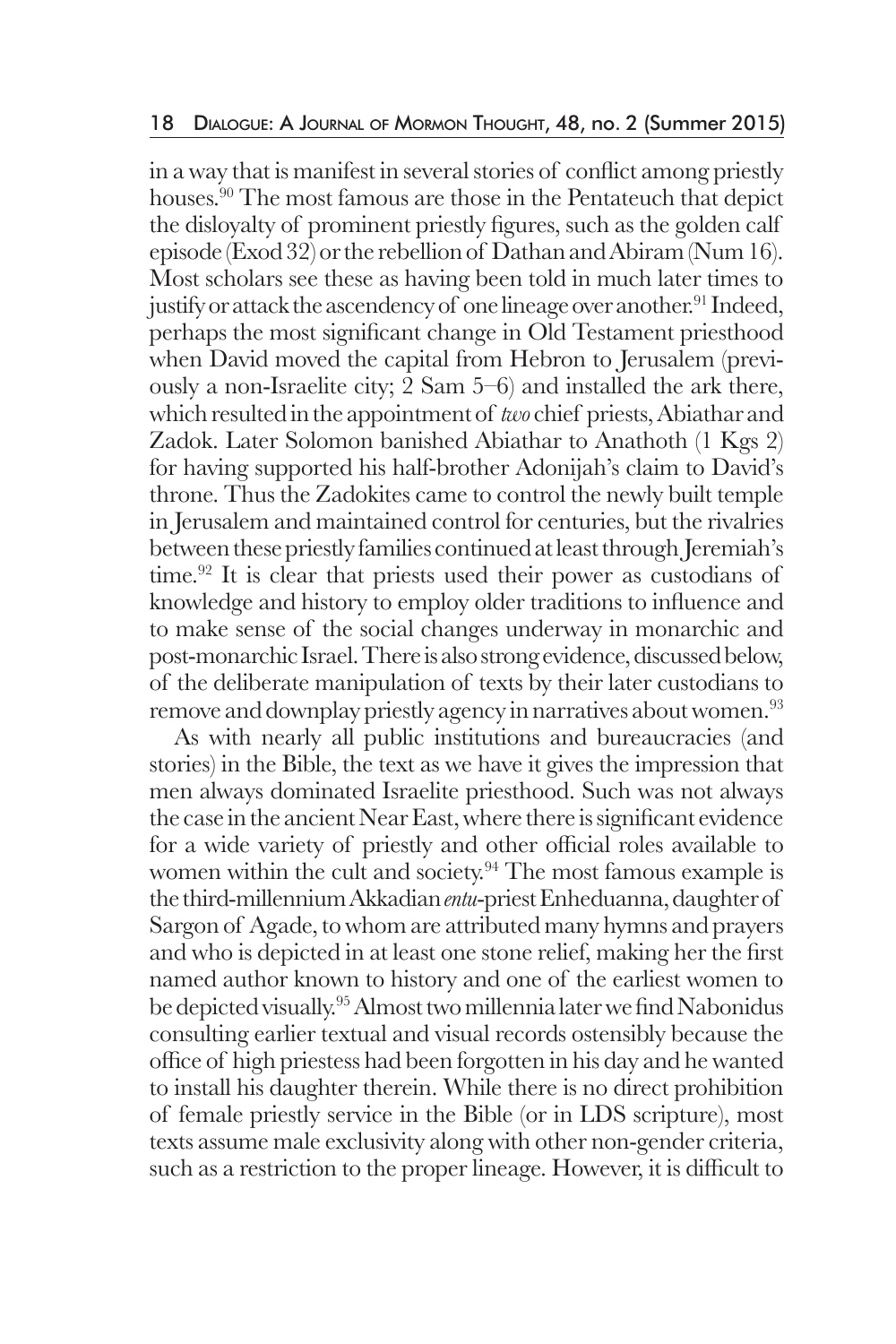hold up the assumption of gender exclusivity as normative evidence, since not only were the authors and curators of these texts men, but they were also priests or male functionaries with vested and conflicted interests in the way the story was told. As power became concentrated during the monarchy in fewer and fewer lines, the doors that appear to have been more open to women in earlier periods were shut firmly, and, crucially, *were made to look as if they had always been*. <sup>96</sup> Biblical scholars have pointed out that in the Bible, even though women were never priests, neither were the vast majority of men,97 and even the strongly androcentric priestly narrators in the Hebrew Bible show an enhanced (though still unequal) status of women connected to priestly lineages.<sup>98</sup> The picture becomes even more complex, however, when we turn to the cases of women who arguably acted as priests, mostly ignored in LDS treatments of women and authority: Hannah, Jael, and Zipporah.<sup>99</sup>

## *Hannah*

The case of Hannah in 1 Samuel 1–3 is remarkable for the way the story juxtaposes Hannah with the male authorities around her (sons of Eli, her husband Elkanah), especially in the way she acts against their misunderstandings or doubt. The text presents Elkanah as concerned but not fully on board with her efforts to have a son; Hannah takes the initiative to approach the Lord in the temple at Shiloh herself. In 1 Sam 1:9 Hannah "presented herself before Yahweh" in the courtyard of the temple, observed by the priest Eli from his seat beside the doorpost, making a silent vow that she would dedicate her son to the Lord if he would lift her barrenness.100 Eli dismissively misunderstands her prayer as drunkenness, but upon her explanation he expresses hope that her desire will be granted. When it is, she names the child, which is a practice that likely conveyed social authority, as the position of name-giver signaled influence over the thing named.<sup>101</sup> Hannah breaks company with her husband on his next journeys to Shiloh until the child is weaned, at which point the Bible says without comment that *she* brings the boy, a three-year-old bull, and other offerings to the temple, and *they* (Hannah and Elkanah) slaughter the bull and take the child to Eli.102 Upon Samuel's consecration as a lifelong nazirite, Hannah then sings a song (1 Sam 2) that reflects an ancient Near Eastern and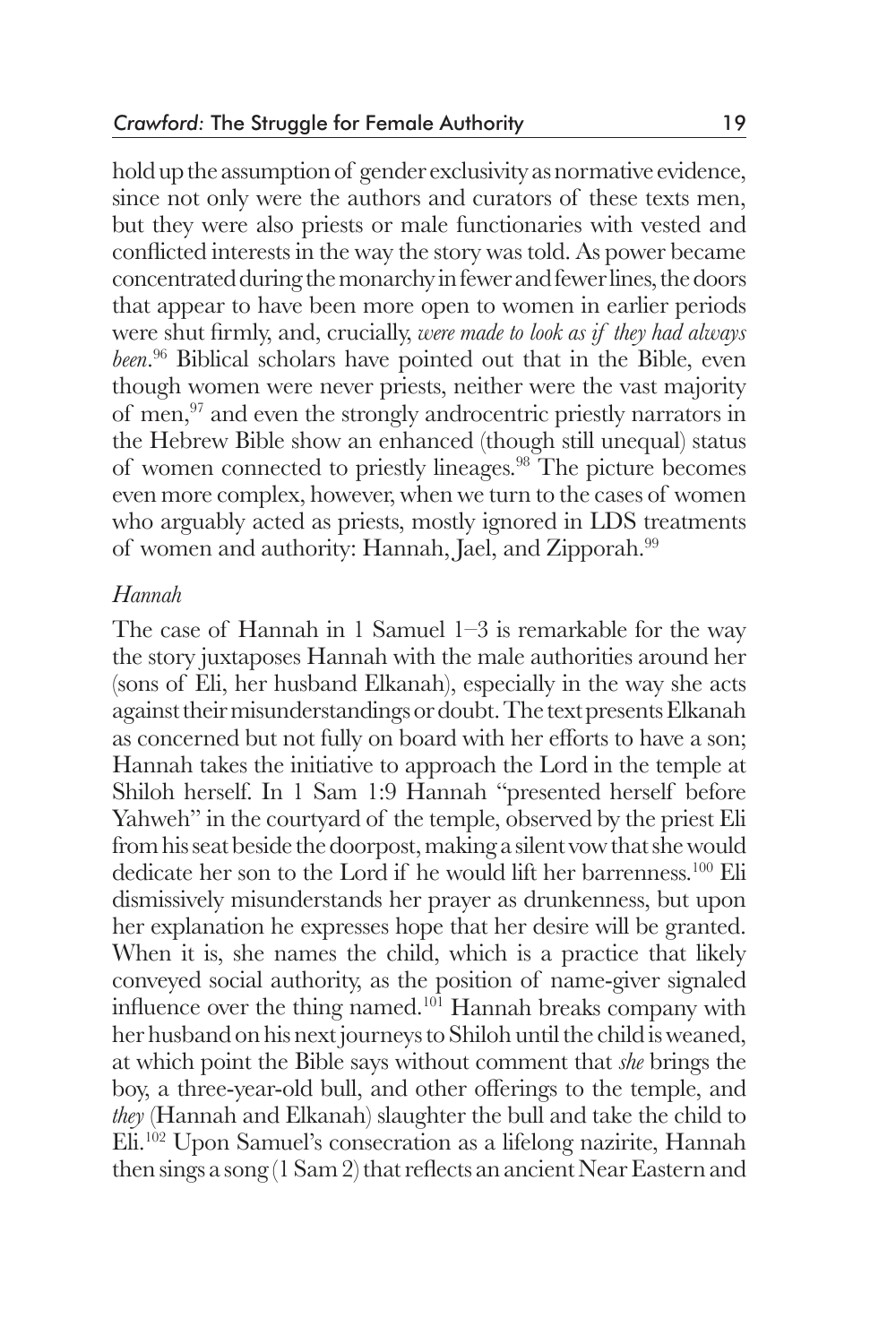biblical tradition of women as composers of cultic hymns.<sup>103</sup> Thus Hannah wields considerable cultic power. While it would go beyond the evidence to say that she served as a priest as did Eli, it is clear that her service exceeded that which apparently was allowed to women as the cult became centralized, and certainly that of the Second Temple, where women could not approach even the courtyard of the temple building itself. In any case, Hannah had authoritative agency: naming, vowing, sacrificing, dedicating, composing. Rather than circumscribing Hannah's power, maternity leads her to exercise authority in reference to her existence as a woman.104 Her example provides a foundation for imagining female priesthood power in a way that does not collapse gender difference.

 Hannah's role as a cultic agent is probably most strongly confirmed by the deliberate manipulation of the Hebrew texts concerning her activity. The Hebrew text of the books of Samuel is notoriously corrupt, with the witnesses of the Septuagint (LXX) and Dead Sea Scrolls (4Q51=4QSamuel<sup>a</sup>) providing strong evidence of such. Some of the textual corruption is clearly accidental, but some appears to be the result of one or more scribes taking strong issue with the implication that Hannah exercised priestly agency.<sup>105</sup> In the Masoretic (Hebrew) text (MT), on which virtually all modern translations are based, the line in 1 Sam 1:23 that originally read, "Only, may the LORD establish that which goes out of your [Hannah's] mouth," as it is in LXX and 4QSam<sup>a</sup>, the text was changed to "Only, may the Lord establish his word." Further, MT has removed three notices about Hannah in the presence of the Lord (1 Sam 1:9, 14, 18) and added the clause to verse 9 that she had been drinking. In verse 18 LXX, Hannah leaves Eli and goes to her quarters connected to the Temple to have a ritual meal with Elkanah. Donald Parry points out that these quarters (*liškâ* in Hebrew) are otherwise only connected to males, including priests and Levites; this was probably omitted deliberately from MT.<sup>106</sup> Hannah probably originally also said in 1:8, "here am I" (so LXX), as only males do elsewhere in the Hebrew Bible (including, famously, her son), and overwhelmingly in contexts of divine apparition. Hannah's final pilgrimage to Shiloh in LXX has her explicitly entering the temple (1:24a) and presenting her son before Eli. In 4QSam<sup>a</sup>, it is Hannah, not Elkanah, who worships in 1:28b. Thus MT exhibits a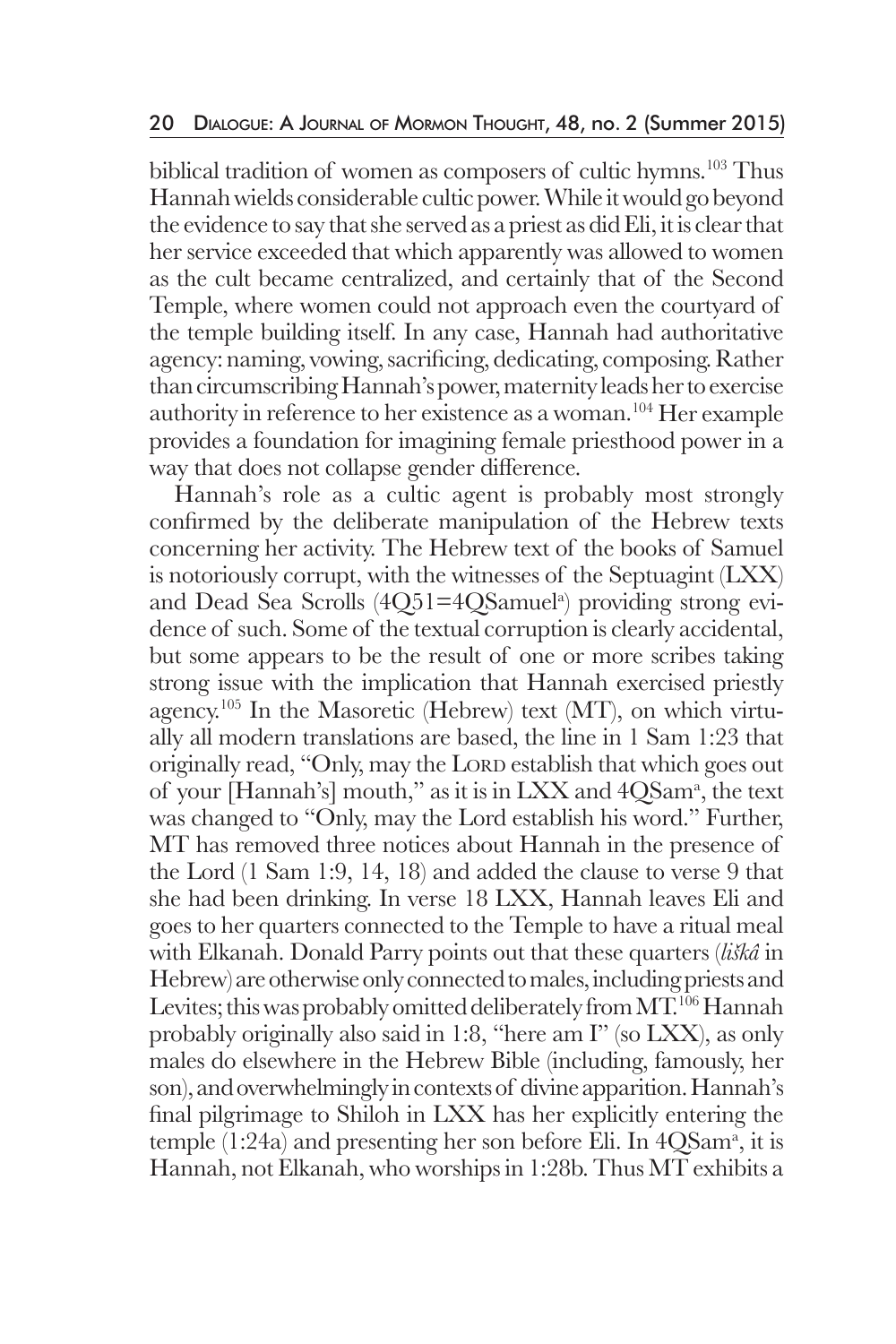marked discomfort and deliberate textual manipulation specifically connected with the cultic activity of Hannah. This discomfort also explains the addition, only in MT, of the note that the sons of Eli slept with the women who served at the entrance to the Tent of Meeting  $(2:22)$ : not only does it further implicate the sons of Eli, it also diminishes the status of female cultic activity exhibited in LXX and 4QSam<sup>a</sup>.<sup>107</sup> This tampering shows the difficulty in making historical claims from the Bible about exclusively male priesthood activity not just because of the authors' androcentric blinders, but also because of deliberate manipulation of the text, likely undertaken to make an earlier time conform to the norms of the scribe's contemporary situation or to his more strongly gendered notions of acceptable practice. For the MT scribes, it seems, even Hannah's limited priestly activity is too strongly put, and makes this impossible to rule out an explicit striking of female priesthood from the scriptural record before the text was finalized.

### *Jael*

The story of Jael, told at the beginning of Judges, has also been connected to priestly traditions. Her introduction in Judges 4:17 is traditionally translated "Jael, wife of Heber the Kenite," but others read "woman of the Kenite clan" because *ḥeber* can also mean "community" or "group."108 The Kenites were a clan well known for their priestly service, Moses's father-in-law Jethro, priest of Midian, being the most famous.109 Even if her status as Heber's "woman" holds, it is only mentioned in the text to show how *she* ended up at a sacred site far from Kenite territory, since Heber (or this Kenite group) left the heartland of Moses's father-in-law (here called Hobab) and encamped "by the terebinth of Zaanannim" near Kedesh, which is a city of refuge managed by priests ( Judg 4:11).110 "Heber" as an individual has no role in the story other than to explain Jael's location. Jael is keeper of her own tent, to which the Canaanite general Sisera flees for sanctuary, probably indicating her tent was more than her private dwelling. No impropriety is marked in the way he, or the Israelite general Barak later, enters her tent. As Sisera rests, Jael drives a spike through his temple and then goes out to invite Barak back to her tent to show him the vanquished foe. In Judges 5, the ancient poem known as the Song of Deborah, Jael is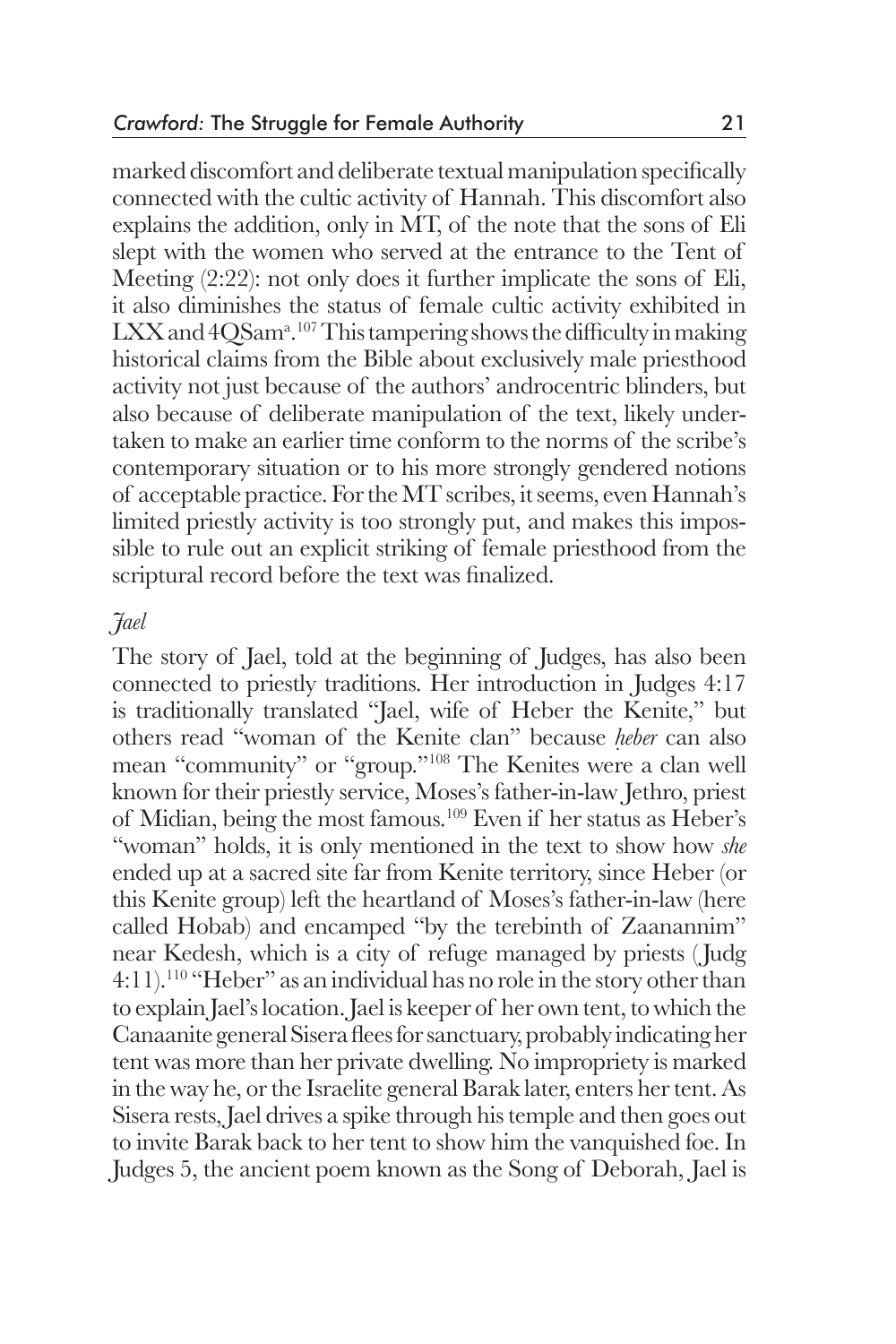presented alongside Shamgar ben Anat, one of the judges who also delivered Israel through violence ( Judg 3:31).111 Interpreters have frequently read the narrative about Jael as one of seduction, but this is beyond the evidence and reflects more on the interpreters' assumptions than on the biblical characterization of Jael.<sup>112</sup> Rather, her priestly lineage, her tent-sanctuary pitched at a sacred site, and possibly even the emphasis on her decisive violence in the service of the community suggest she was understood as a priest at one point.

## *Zipporah*

It is no accident that our final example also concerns a Kenite. Zipporah, Moses's wife, is the daughter of Jethro, priest of Midian, and is almost entirely absent from the narrative in Exodus, with the exception of an enigmatic passage in Exodus 4. While in Midian (i.e., Kenite territory), Yahweh tells Moses to go back to Egypt to demand the Israelites' release from Pharaoh. Moses asks leave of Jethro, who grants it, and he and Zipporah and their sons set off. Then, apparently on the way,<sup>113</sup> Moses receives further instructions from Yahweh to tell Pharaoh that Yahweh will kill Pharaoh's firstborn son if Pharaoh does not let Israel (Yahweh's "firstborn son") go. Almost as if this part of the story reminds the narrator that Moses grew up in the Egyptian court and was probably therefore uncircumcised, Yahweh shows up as the family stops for the night and, without explanation, attempts to kill Moses. "But Zipporah took a flint and cut off her son's foreskin, and touched [Moses's] 'feet' with it and said, 'Truly you are a spouse of blood to me!' So he let him alone. It was then she said, 'a spouse of blood by circumcision"" (Exod 4:25–26).<sup>114</sup> Not only is Zipporah daughter of a chief priest, she literally stands between Yahweh and his people and saves their lives through her ritual mediation, establishing precedent for a cultic practice now lost to us. In Exodus and elsewhere, circumcision and sacrifice are closely associated (Exod 12:1–28, 43–49; Josh 5:2–12). Zipporah clearly performs a ritual of substitution that, in later times, would be the exclusive domain of men. Though brief, this remarkable text hints at a deeper tradition of female priesthood in the earliest days of Israel.

 These women are cultic agents whose roles are priestly even within ostensibly male-dominated cultic frameworks, such that they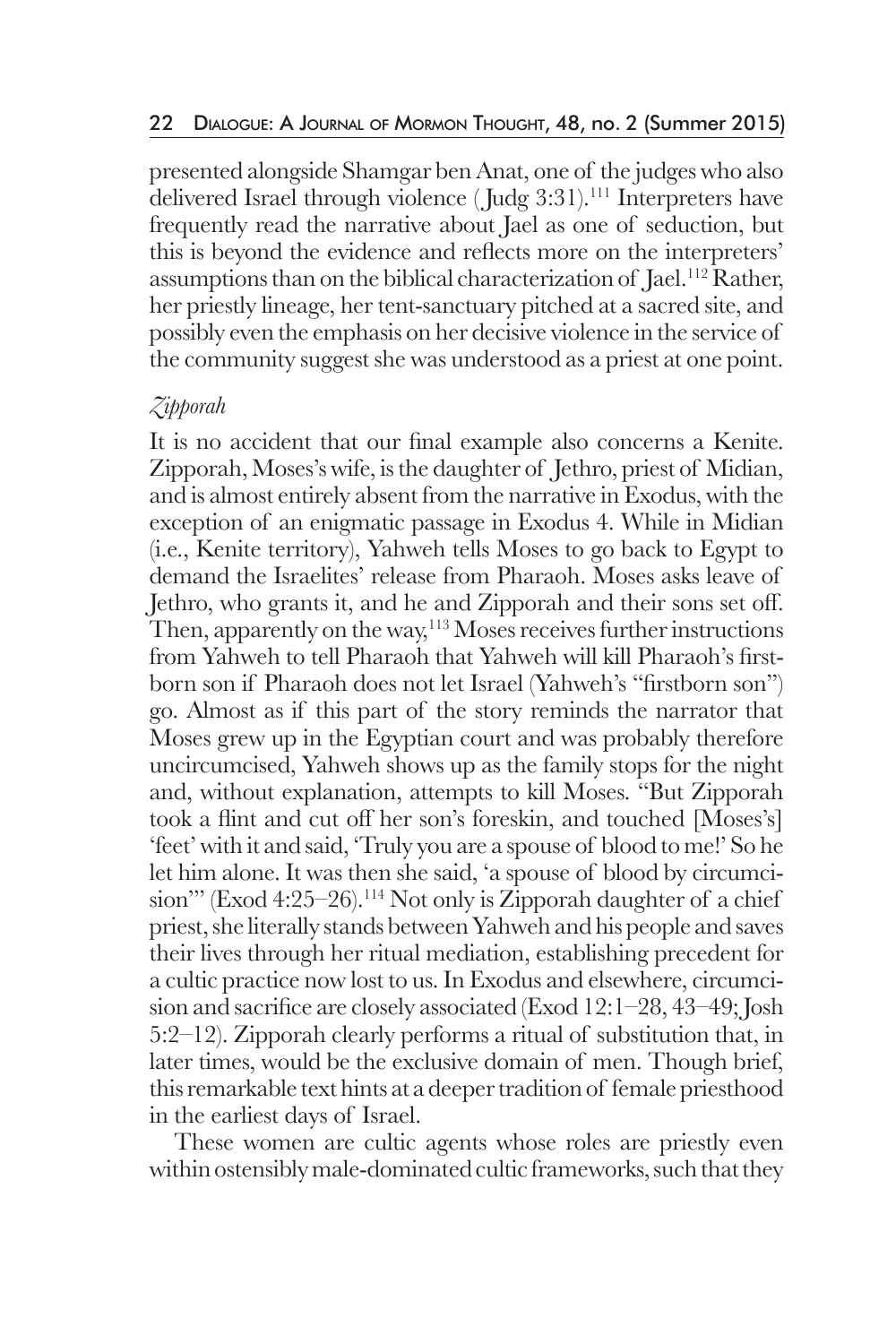acted in priestly roles. Hannah and Zipporah perform ritual acts reserved for males in other texts, and they and Jael engage in types of violence that also characterize Levites' behavior: ritual slaughter (Hannah), homicide ( Jael), and circumcision (Zipporah).115 That the priestly character of each of these examples must be teased out speaks to the likely discomfort the storyteller/editor had with indicating a female office directly, a discomfort in evidence in the transmission of the story of Hannah. Whereas we saw earlier that stories about eponymous priests such as Aaron were told as a way of challenging claims to priesthood, we see another aspect of textual manipulation with regard to women in the cult. The priests and other male functionaries who curated these texts would have likely been uncomfortable with the depiction of a system at odds with their own, but nevertheless were not at complete liberty to deviate from the collective memory of their culture. Still, set within the larger framework of LDS use of biblical texts to understand priesthood, the fact that biblical evidence is infrequent does not need to be a major cause for concern, since some of the most central notions of LDS priesthood were developed out of obscure textual adumbrations.116 Those discussed here that raise the possibility of female priests in ancient Israel provide ample means for LDS theological inquiry, especially given the fact that Joseph Smith promised to make the women's Relief Society organization "move according to the ancient Priesthood . . . . that he was going to make of this Society a kingdom of priests a[s] in Enoch's day—as in Paul's day."117

### *Prophets Male and Female*

The struggle for female prophetic authority is much more visible than the case of female priestly authority. The LDS conception of prophecy is more closely aligned with that of the Bible than is the case with priesthood, although in both LDS and biblical contexts priesthood and prophecy exhibit considerable overlap. Prophets in the ancient Near East generally acted as mouthpieces for a god, and in the Hebrew Bible they have the additional role of intermediaries. Thus priests and prophets both mediated between God and people, and it is not surprising to find the same person, for instance, Samuel and Elijah, performing both roles at times.118 As Mark Leuchter puts it, "The 'priests' of Jerusalem oversaw ritual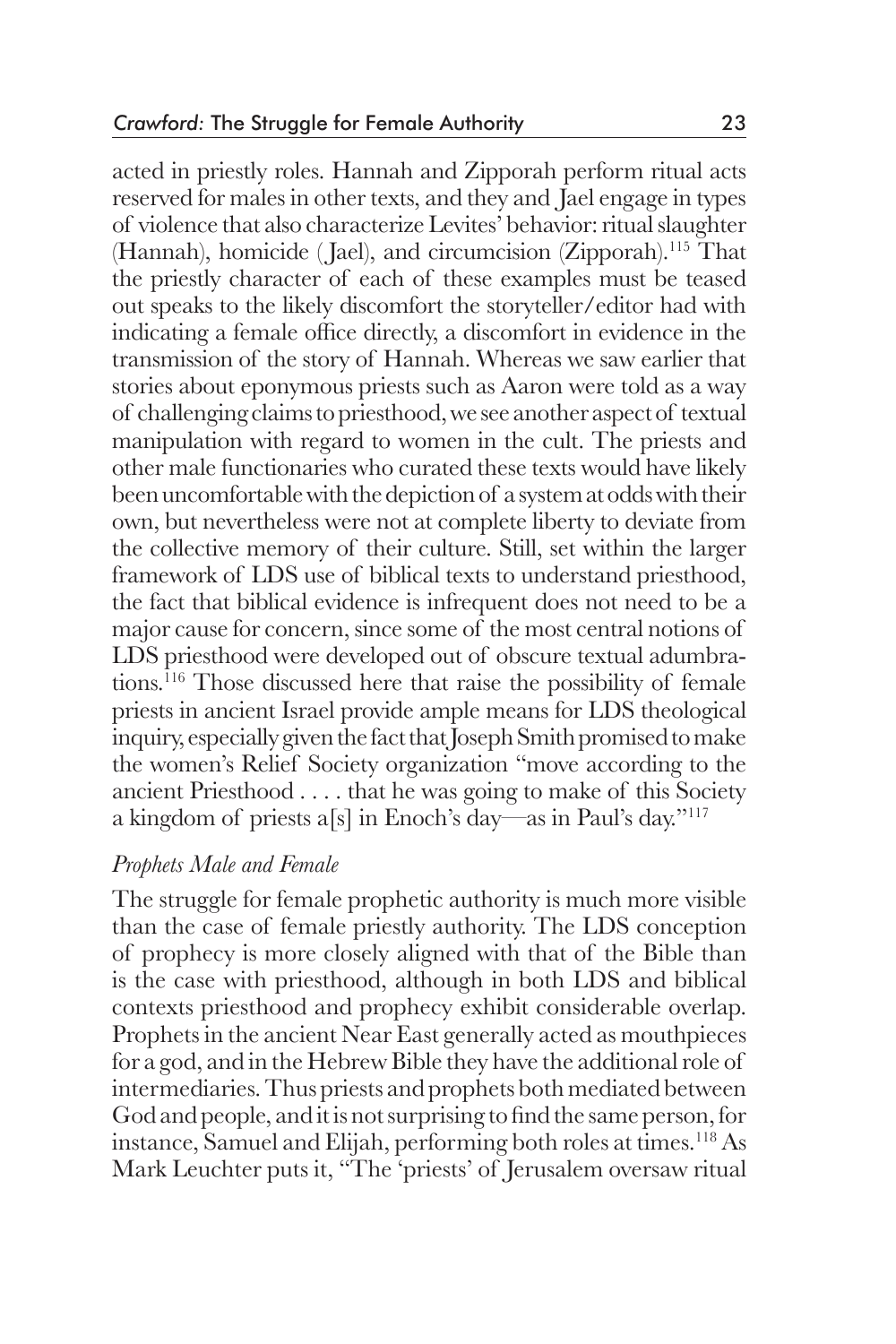and divine instruction while the 'prophets' of Jerusalem delivered fresh oracles from the divine, but the differences between the two roles are more a matter of the emphasis of their activity than a strict separation between types."<sup>119</sup> Such is also the case in the LDS priesthood hierarchy, in which the heads of the priesthood are sustained as "prophets, seers and revelators" even though the title "prophet" in LDS hierarchy does not technically constitute an office in the way that "priest" and even "apostle" do. Still, the connection is so close that the LDS manual *Duties and Blessings of the Priesthood* states, "all the prophets of the Lord in each dispensation since Adam have held this [priesthood] authority."120

 The Old Testament specifically mentions five female prophets: Miriam, Deborah, Huldah, the wife of Isaiah, and Noadiah, while the New Testament names Anna.<sup>121</sup> The first three exhibit agency within their roles as prophet. Miriam composes victory hymns and alludes to Yahweh speaking through her, though she is on the losing end of a confrontation with Moses, after which her voice is never heard from again; Deborah judges all Israel, prophesies regularly, leads armies, composes victory hymns; Huldah is the prophet whose testimony is required to determine the authenticity of the scroll of the law found by Josiah's officials, and she prophesies concerning the death of Josiah; Noadiah is grouped with those prophets who opposed Nehemiah, and Isaiah's wife's activity as prophet is not described, unless it be the conception of a child. Thus the possibility of women acting within their roles as prophets, undifferentiated from their male counterparts, is well established. Even in the cases of the opposition of Miriam and Noadiah, they are not singled out for their gender, but are included with at least one other male in their contention.122

 The cases of Huldah and Deborah require further scrutiny. Huldah appears in 2 Kings 23 as the prophet to whom the king turns for divine authorization of the newly discovered book of the law, the crucial development in the narrative about Josiah's reform. She thus functions in the same way as Isaiah during the Syro-Ephraimite crisis of Isaiah 7 and Sennacherib's siege of Jerusalem in Isaiah 36–38. Upon learning of the discovery of the scroll in the temple, Josiah sends his emissaries to Huldah for divine verification. In responding, she speaks for God: "Thus says Yahweh, the God of Israel: Tell the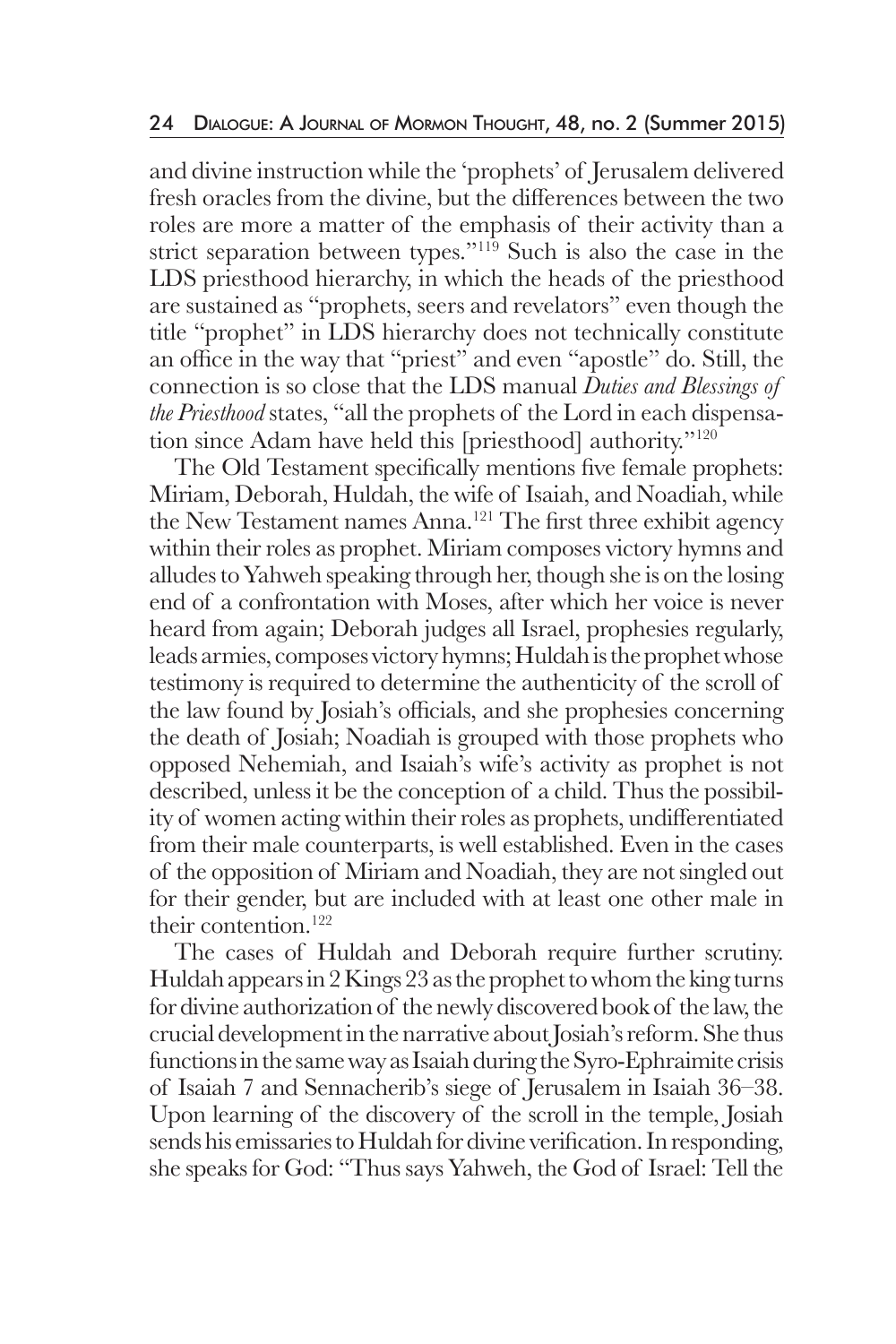man who sent you to me, 'Thus says Yahweh, I will indeed bring disaster on this place and on its inhabitants—all the words of the book that the king of Judah has read'" (2 Kgs 22:15–16). Some have contended that the fact that Huldah goes on to wrongly predict Josiah's peaceful death suggests the author meant to cast her as a false prophet on the basis of Deut 18:21–22, but this is not explicit in the text. Moreover, as Thomas Römer argues, Josiah's death "in peace" means not that he would not die in battle, but that he would be spared "the spectacle of Jerusalem's destruction," as opposed, for example, to the fate of Jehoiakim (cf. Jer  $36:30-31$ ).<sup>123</sup> In any case, Josiah inaugurates his famous sweeping reforms on the basis of her confirmation, hardly a condemnation of a false prophet. Huldah thus authorizes the ideas not just at the center of Josiah's reform but also of Deuteronomy and the Deuteronomistic history ( Joshua–2 Kings). It would be more than a little perplexing to entrust the prophetic validity of the newly discovered scripture and of the royal agenda to a prophet the author ultimately considered illegitimate.

#### *Deborah*

Finally, and most promiment, Deborah has long energized and troubled biblical interpreters<sup>124</sup> precisely because of her sex, but the text of Judges finds no trouble therewith. She is described as the "wife of Lappidoth," but scholars recognize, that because of anomalies in the way her putative husband is presented, the phrase should rather be rendered "woman of flames," or even "wielder of torches,"<sup>125</sup> possibly in reference to her prophetic specialty but certainly evocative elsewhere of theophany (Gen 15:17; Exod 20:18). Not only is she a prophet, she is Israel's judge, as were Tola and Samson in the book of Judges and also Eli and Samuel in the beginning of Samuel (1 Sam 4:18; 7:16–17). The text says more about her judicial activity than that of any other judge: that she would sit under the "palm of Deborah" and the Israelites would come to her for judgment. She also possessed power by virtue of her prophetic authority to muster armies: she speaks for Yahweh and summons the general Barak, who only agrees to go into battle if she is with him. She is known for her compositions ( Judg 5:5), including the victory song of Judges 5. There she is also curiously called a "mother in Israel," which appears to be used as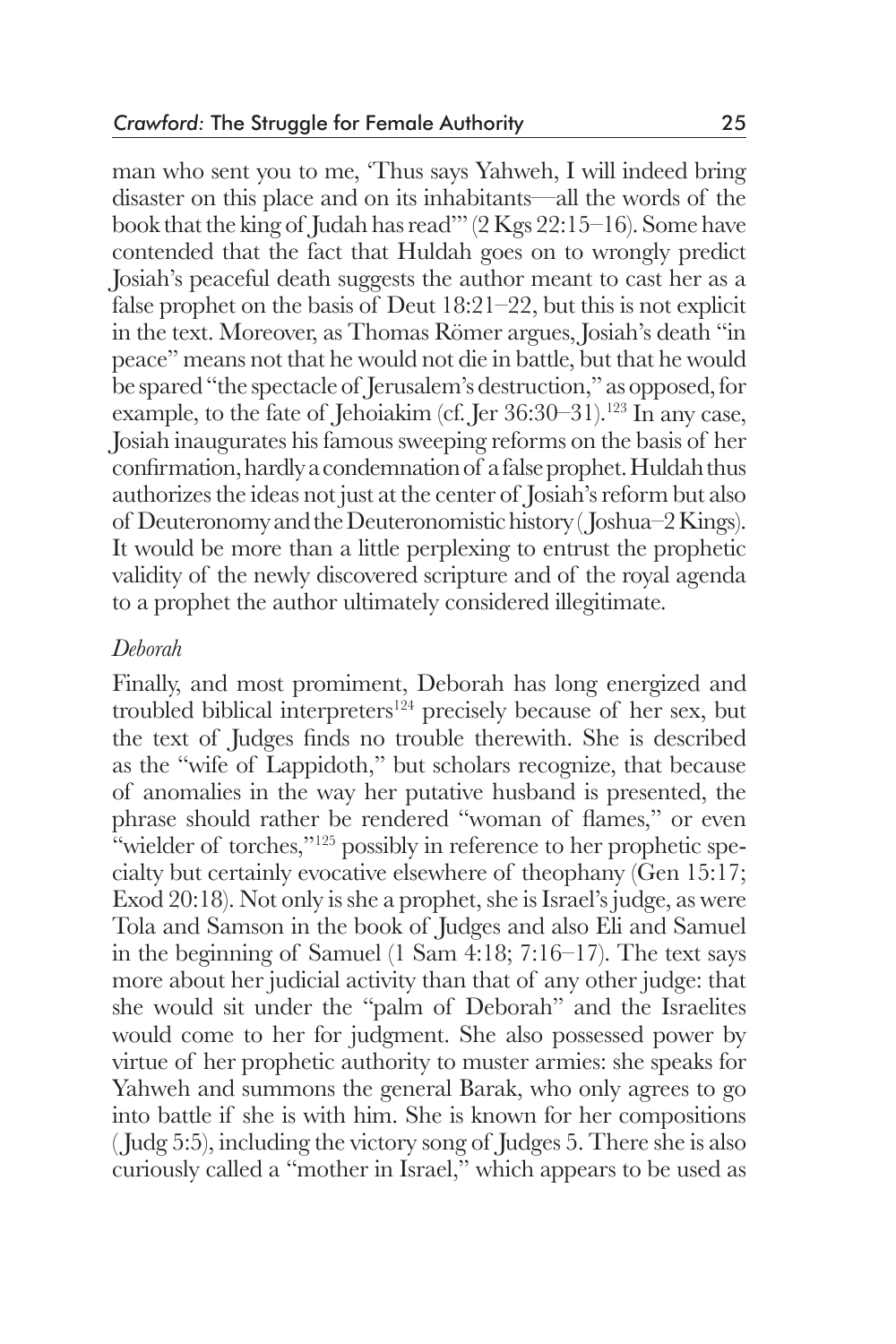a title, something she "arose as." Scholars have suggested this as a counterpart to the appellation of prophets as "fathers"  $(2 \text{Kgs } 2:12;$ 6:21). If this is the case, it may hint at the existence of her "children," which would be prophetic apprentices analogous to those of Elijah, called "sons of the prophets"  $(1 \text{Kgs } 20:35; 2 \text{Kgs } 2:3, 5, 7)$ , and therefore possibly an order of female prophets. The concentration of cultic, political and military leadership in the person of Deborah makes her only peers in biblical history Moses or possibly Melchizedek. Translated into LDS terms, Deborah functioned as did Joseph Smith in Nauvoo, or Brigham Young in Utah; there are no other comparable analogues.

 On the question of female prophetic authority it is thus established that women were authorized at the highest levels to receive revelation from, and to speak to, the people on behalf of the Lord in the Hebrew Bible. As Melodie Moench Charles notes, though, the treatment of Deborah and Huldah in LDS reference materials exhibits a discomfort similar to that which we saw with Hannah in the Masoretic Hebrew text. The editors of the LDS Bible Dictionary, working from a non-LDS base text, changed the wording of the entry on Deborah from a "prophetess" to "a famous woman who judged Israel," while Huldah was excised altogether (whereas she had been present in the base text).<sup>126</sup> In the new online "Guide to the Scriptures," however, the entry "Deborah" has been corrected to read "prophetess" in place of "famous woman."127 Huldah is not treated alone, but the Guide has included a new entry, "prophetess," that names Miriam, Deborah, Huldah, and Anna as women who were called prophetesses in the Bible, but cautions "a prophetess does not hold the priesthood or its keys," without further explanation.<sup>128</sup> This assertion merits more detailed exploration, especially given Paul's expectation that women regularly prophesy (1 Cor 11:5). As with priests and goddesses, the cases of the female prophets clearly demonstrate legitimacy in the struggle for (and brief triumph of) female authority that has characterized our discussion thus far.

## *The Book of Judges and the Evaluation of Women's Authority*

The evidence above shows women operating in roles Latter-day Saints would designate as priesthood offices if men occupied them. Equally important here, however, is the prominent struggle for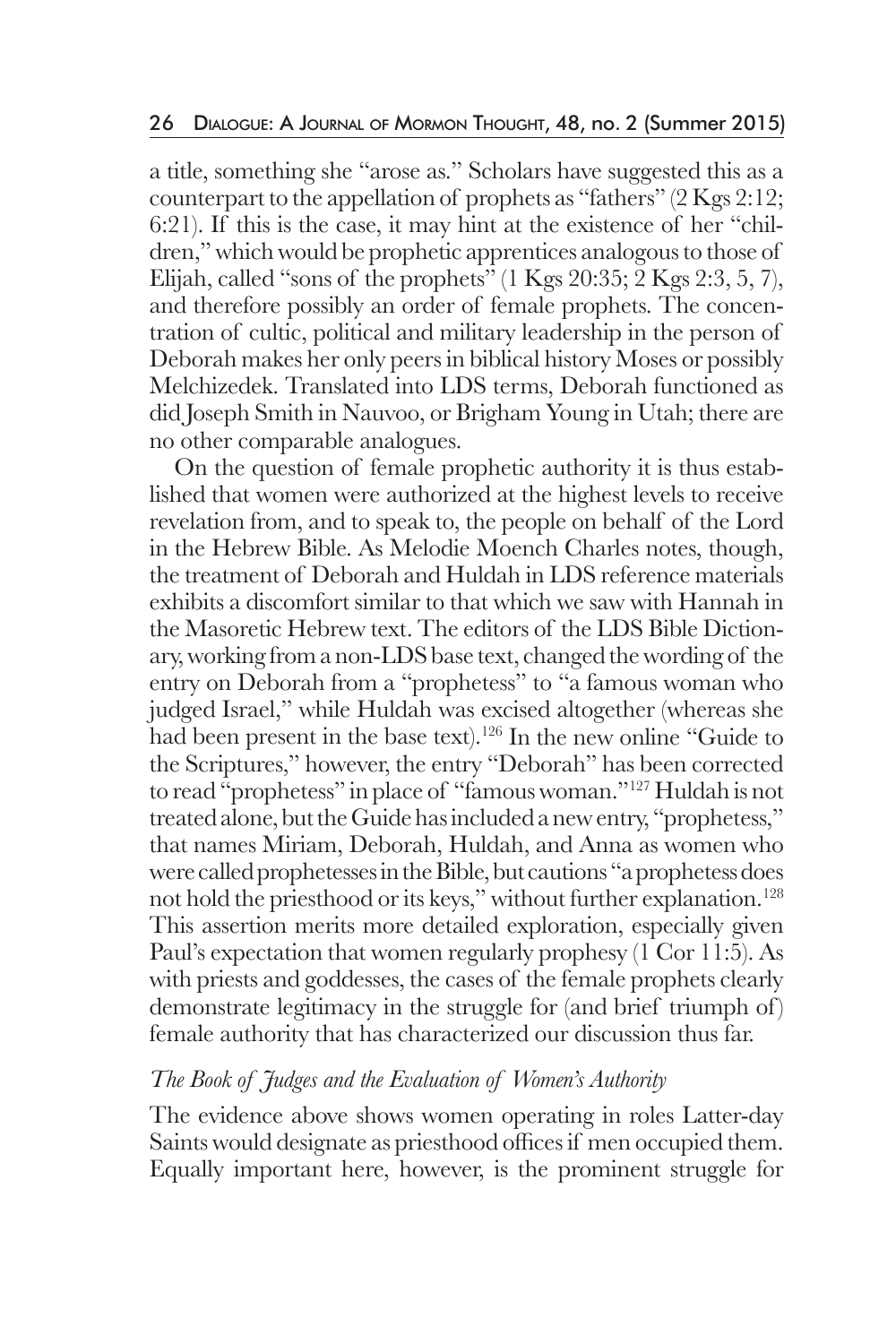authority manifest in all of these texts, a struggle which repeatedly shows women as actors, and even as agents of priesthood power as understood in LDS terms, that is then removed, rejected, or lost as power is concentrated in the hands of men. The loss of female authority and opportunity as institutions grow and societies "stabilize" is not a sociological surprise. Jo Ann Hackett has called attention to the pattern in which the development of institutions pushes women to the margins, even when they had enjoyed prior dominance in a given arena, such as medicine. It is a pattern that is manifest at many points in the Bible, especially in the Book of Judges.

 One can detect in Judges an *evaluation* of the relation between the status of women and the health of the covenant community. The loss of female authority is not only outlined in the Book of Judges, it is assigned an overtly negative value and may be read as a litmus test for the health of Israelite society. The text shows the Israelites careening toward disintegration in the days when "there was no king in Israel, every man did what was right in his own eyes" (e.g., Judg 17:6). This disintegration is perhaps most apparent in the way women are treated with disproportionate frequency (relative to other books) and on a declining trajectory. At the beginning we find Deborah prophesying and judging Israel and Jael coming to the rescue in her capacity as priest, but as the narrative progresses women diminish in power and are stripped of authority, of agency, and even of name. Abimelech gives ominous voice to the fate of women under kings after an unnamed woman saves the temple refugees from his tyranny by dropping a stone on his head and crushing his skull. He says to his armor-bearer: "Draw your sword and kill me, so people will not say about me, 'A woman killed him'" ( Judg 9:54). As Judges continues, we find the sacrifice of a young female firstborn ( Jephthah's daughter, Judg 11), the death of the most (in)famous judge, Samson, by Delilah's treachery, and, in the final chapters, the unnamed concubine of a Levite casually turned over to fellow Israelite men for a brutal gang-rape following which her husband dismembered her as a way of calling the tribes of Israel to war against one of their own. Judges is bookended on the one hand by Deborah and Jael, who use their agency to muster the armies and defeat the enemies of Israel, and on the other by the Levite's concubine, whose passive body is used not only by her assailants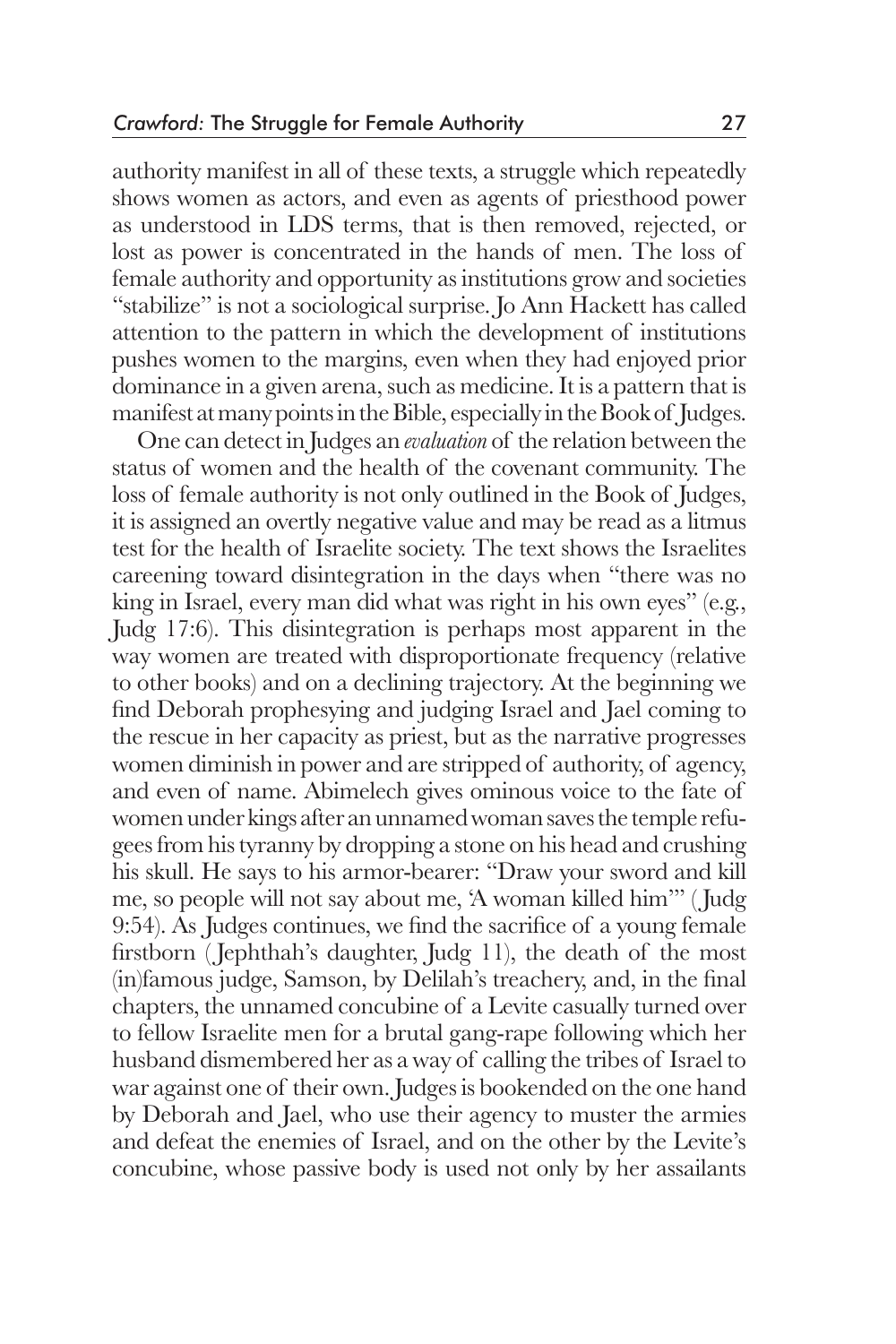but also by her Levite husband to rally the Israelites. Judges can be read as intentionally equating the declining treatment, agency, and status of women with the declining health of Israelite society.<sup>129</sup> Continuing into the book of Samuel, the results of this declining health lead toward kingship, which is ambivalently characterized both as a solution to the decline and as a rejection of Yahweh (1 Sam 8).<sup>130</sup> One is tempted to say that a major loss in the bargain of kingship is female cultic agency. Even though it is ultimately unclear whether the author considered the advent of kingship as a boon to women, it is clear that the earlier, "healthier" situation at the beginning of Judges shows women holding status equal and even superior to men, triumphing over their male oppressors within and outside Israel. The book of Judges can therefore be read to condemn the decline of female authority and to idealize the situation in which women were judges—presidents, in LDS terms—and prophets. This text, furthermore, opens the way to the deployment of LDS discourses of apostasy that allow an evaluation based on canonical texts not just in the case of early Israel, but of the continual rejection of female authority in postbiblical contexts, to which we will return below. It now remains to treat the struggle for female authority in New Testament texts.

## **Priesthood and New Testament Women**

The New Testament arose in a period for which there is better contemporary documentation than in the case of most of the Old Testament, which contributes to the fact that studies of women and gender in the New Testament and its context are disproportionately more voluminous than that of similar studies of the world of the Hebrew Bible. The discussion here will thus be necessarily summative and incomplete but will attempt to point to those instances most important for an LDS understanding of the struggle for female authority. The New Testament evidence complicates the discussion of priesthood in Mormonism because it is intertwined textually with the Hebrew Bible, and, at the same time, developed in a vastly different socio-political and religious landscape from it. As is frequently noted by scholars, the Temple was not a central focus of Jesus's teachings, and he certainly did not describe the community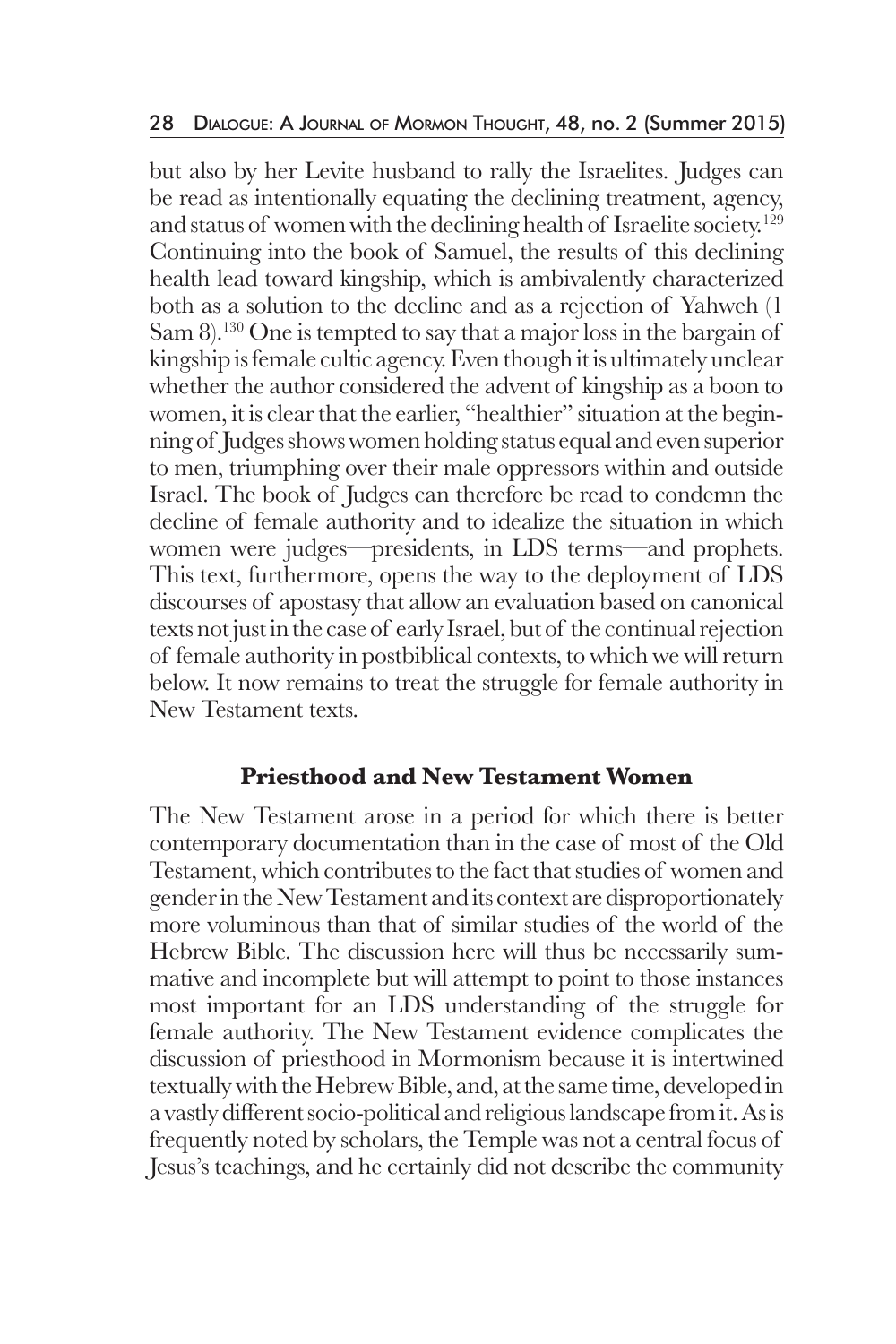of disciples, or its leadership, in priesthood terminology.131 For the first hundred years of Christianity, the records of Jesus's earliest followers show a similar lack of interest in cultic institutions, whose force was diluted in texts such as 1 Peter 2:9, which applies the "royal priesthood" of Exodus 19:6 to the whole Christian community. Nevertheless, as Christian communities grew and ecclesiastical roles developed, the pattern of greater female leadership preceding institutional centralization holds again. There is early evidence of women occupying roles of apostle and deacon, followed by an effort to deny women such offices (e.g., 1 Timothy  $2:9-15$ ).<sup>132</sup>

#### *Gospels*

On the surface the Gospels seem less concerned with issues of institutional authority, probably because the Jesus movement arose largely outside elite sacerdotal contexts. Further, Jesus's sometimes radical social critique of existing power structures seems to hold out greater opportunities for historically oppressed groups, including women, and subsequently these groups often appealed to the Gospels to support their claims.<sup>133</sup> Thus, studies of gender in the gospels often focus on the notion of discipleship as presented in the text, rather than on ecclesiastical hierarchy. These studies have revealed strong evidence that the authors promoted, in harmony with their understanding of Jesus, a "discipleship of equals," a term coined by Elisabeth Schüssler Fiorenza.<sup>134</sup> Given the charge in LDS discussions of ecclesiastical equality that advocates of female ordination are unduly preoccupied with "sameness" rather than equality, it is important to note that Schüssler Fiorenza has emphasized that equality in her view does not imply the collapse of all distinction, including gender, but rather seeks equality *in* difference, an equality of "status, dignity, and rights" rather than an equality of maleness and femaleness.135 Especially relevant here are the gospels of Luke and John, both of which exhibit a tendency to add women to their source material to balance the depiction of discipleship,<sup>136</sup> although this is not necessarily an unqualified gain for women, as a closer look reveals.

 Many have noted that there are more passages about women in the Gospel of Luke than in the other gospels, about half of which are unique to Luke.137 A careful analysis of these passages, though,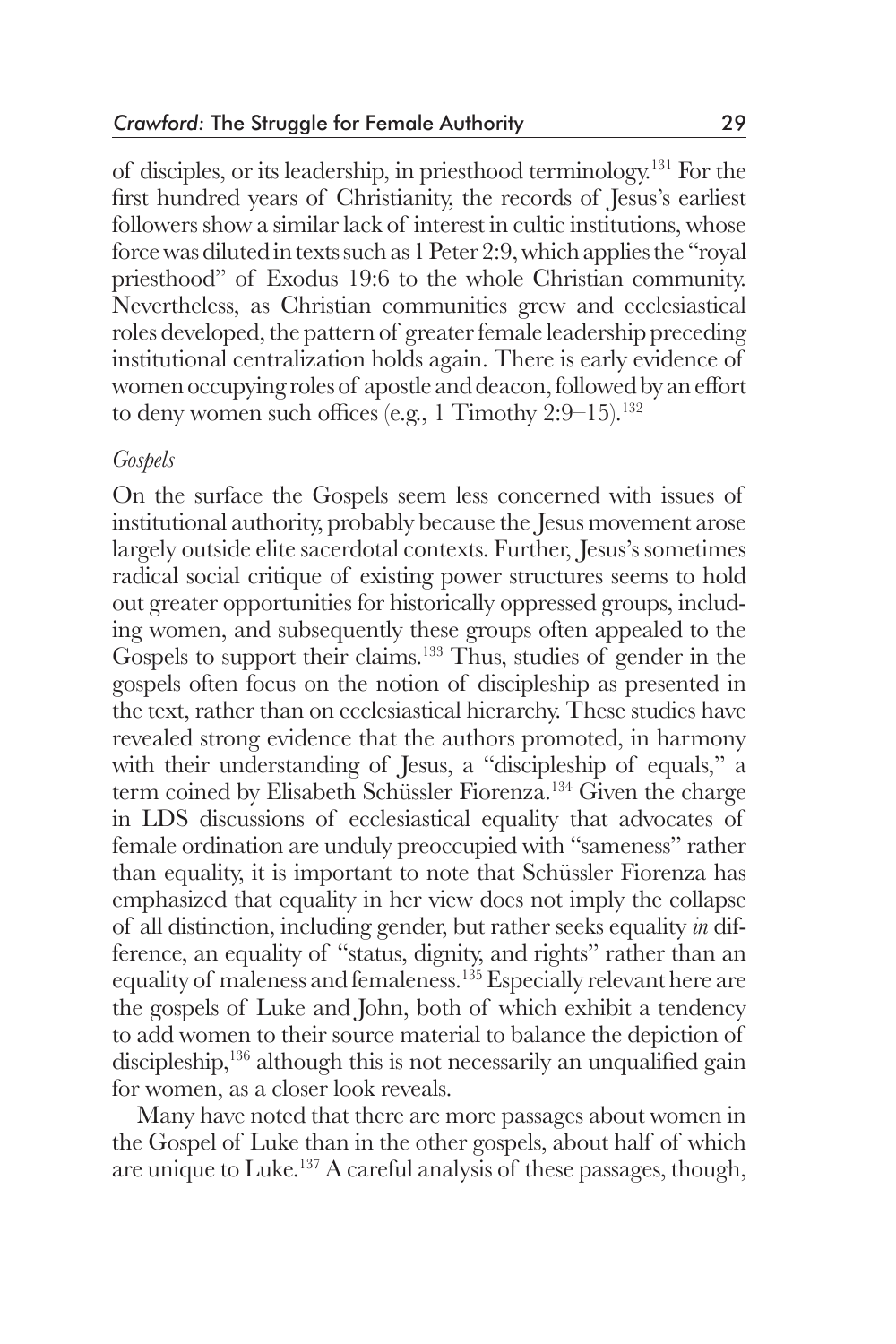demonstrates Luke's concern for women maintaining their proper position and a suppression or recasting of stories in which women challenge Jesus (cf. Mark 7:24–30) or are commissioned to spread the gospel among gentiles (cf. John 4). This is less surprising when we take the companion volume to Luke, the Acts of the Apostles, into account. There the author shows a proclivity toward establishing Peter's primacy and a general harmony and structure among the male apostles.138 The Gospel of John, on the other hand, has arguably the highest view of women in the earliest community. Women are responsible for the initiation of signs, for revealing Jesus's identity through discourse with him, and for supervising all aspects of his death.139 Margaret M. Beirne takes this evidence as revealing John's view of a "genuine discipleship of equals" given his unique structural juxtaposition of male and female disciples.<sup>140</sup>

 Especially important for an LDS framework is the way apostolic authority is portrayed. The fusion of "the twelve" with apostleship was a development that postdated Paul and not a concept or office uniformly understood throughout the New Testament (e.g., 1 Cor 15:3, 5–8).141 Most ancient notions of apostleship require both the post-resurrection appearance of Jesus to the person in question and his divine commission to spread the message.<sup>142</sup> The work of Ann Graham Brock reveals that Luke and John represent canonical poles in their view of apostolic authority, especially with regard to Peter and Mary Magdalene, and therefore demonstrate a very early battle for apostolic authority.143 Luke systematically removes Mary's privileged place among the disciples as well as any potentially poor light that may be cast on Peter. For example, he deletes the reciprocal rebukes of Peter and Jesus (Mk 8:32–33//Matt 16:22–23) and is the only one to add the exclusive resurrection appearance to Peter (Luke 24:33–34). At the same time, Luke breaks with the other canonical gospels in denying both Jesus's appearance to Mary Magdalene and his commission to her to testify to his resurrection, the two crucial components of apostleship.<sup>144</sup>

 John does not share Luke's elevated view of Peter. Rather, for John, Peter is not even specifically called by Jesus, and he is certainly not the first.<sup>145</sup> Where Matthew, Mark, and Luke have Peter revealing Jesus's identity as the son of God (Mk 8:29; Matt 16:16; Luke 9:20), in John this confession is done by Martha (11:27), and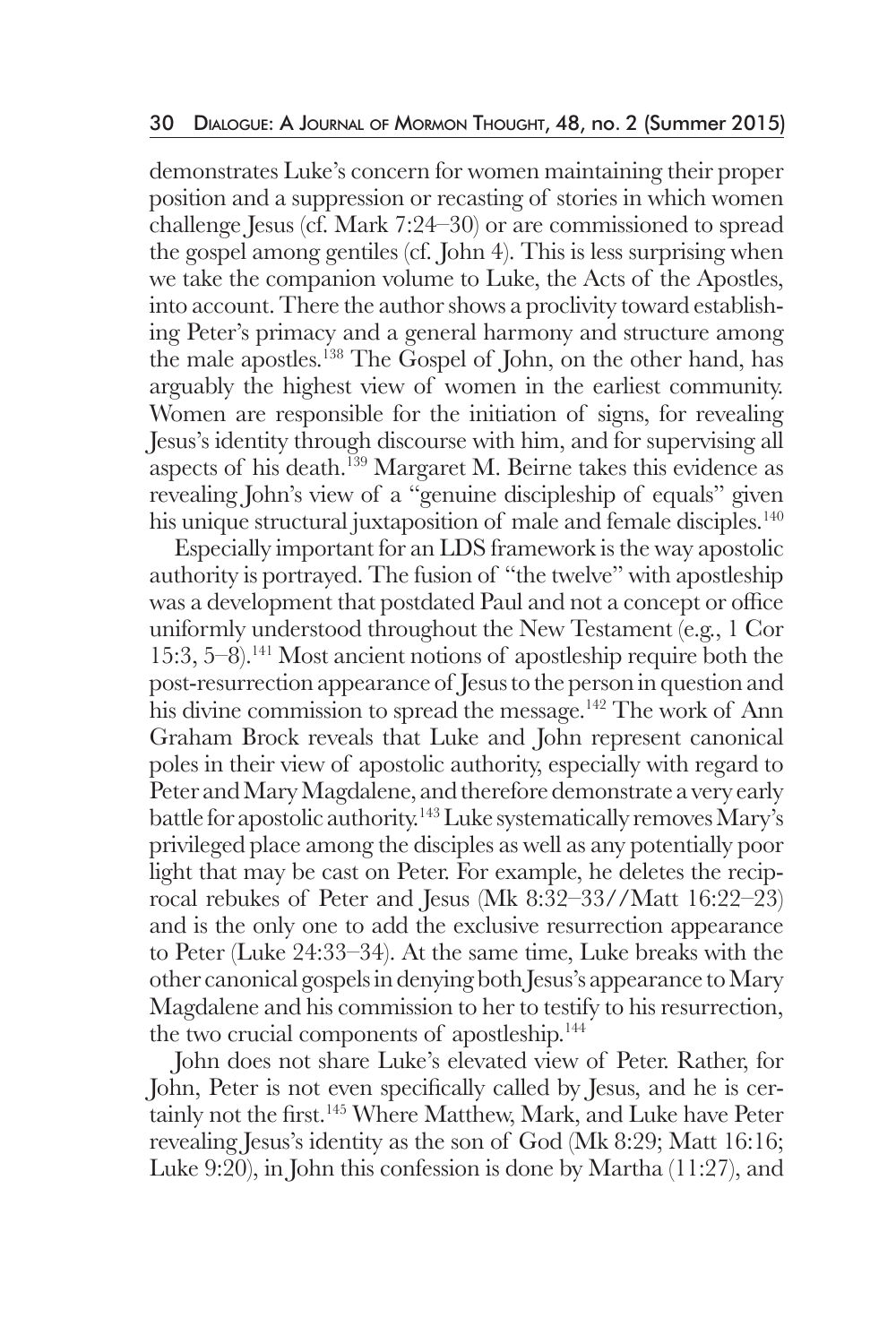Peter's recognition and confession are less forceful, as he calls Jesus the "holy one of God" (6:69), a phrase that could signify a divinelysanctioned human, such as a prophet. In John, Jesus does not call the twelve, and even though the author knows about such traditions, he de-emphasizes their significance (6:70).<sup>146</sup> John also only uses the term "apostle" once in a passage "that conveys a warning about status,"147 which, given that the author of John is writing after the other evangelists, is likely a deliberate omission. At the same time, the gospel of John generally portrays stronger women than does Luke,<sup>148</sup> and this applies especially to Mary Magdalene. Mary and Peter are explicitly juxtaposed at the tomb when, finding it empty, she calls Peter and the beloved disciple, who come and witness its emptiness. Upon their departure Jesus appears exclusively to Mary and commissions her to bear witness to the disciples. Thus the gospel of John reverses the picture we find in Luke; now Mary is championed at the expense of Peter. Between these two poles, Mark and Matthew skew toward the portrayal of John, a point Brock notes as significant in light of the usual agreement of the synoptic gospels against John.<sup>149</sup>

 The struggle evidenced in Luke and John plays out in other texts both inside and outside the canon(s). Brock sets the conflict seen in the New Testament within the broader context of the first several centuries of Christianity and thus adds to the mounting evidence of female authority in the early Church. This includes the later, non-biblical traditions that she was a prostitute, $150$  as well as the title *apostola apostolorum*, "apostle to the apostles" and Bishop Hippolytus's third-century assertion that "Christ showed himself to the (male) apostles and said to them: . . . 'It is I who appeared to these women and I who wanted to send them to you as apostles."151 That the tradition endured is suggested by Gregory of Antioch's sixth-century citation of Jesus's words at the tomb to the two Marys: "Be the first teachers of the teachers, so that Peter who denied me learns that I can also choose women as apostles."152

 Besides the adumbration in Luke and John of a pitched battle for apostolic preeminence between Peter and Mary, these texts are most remarkable for their witness to tradition—to *narratives*—as one of the grounds on which the contest was fought. Both drew on earlier material at the same time as they innovated and adjusted in order to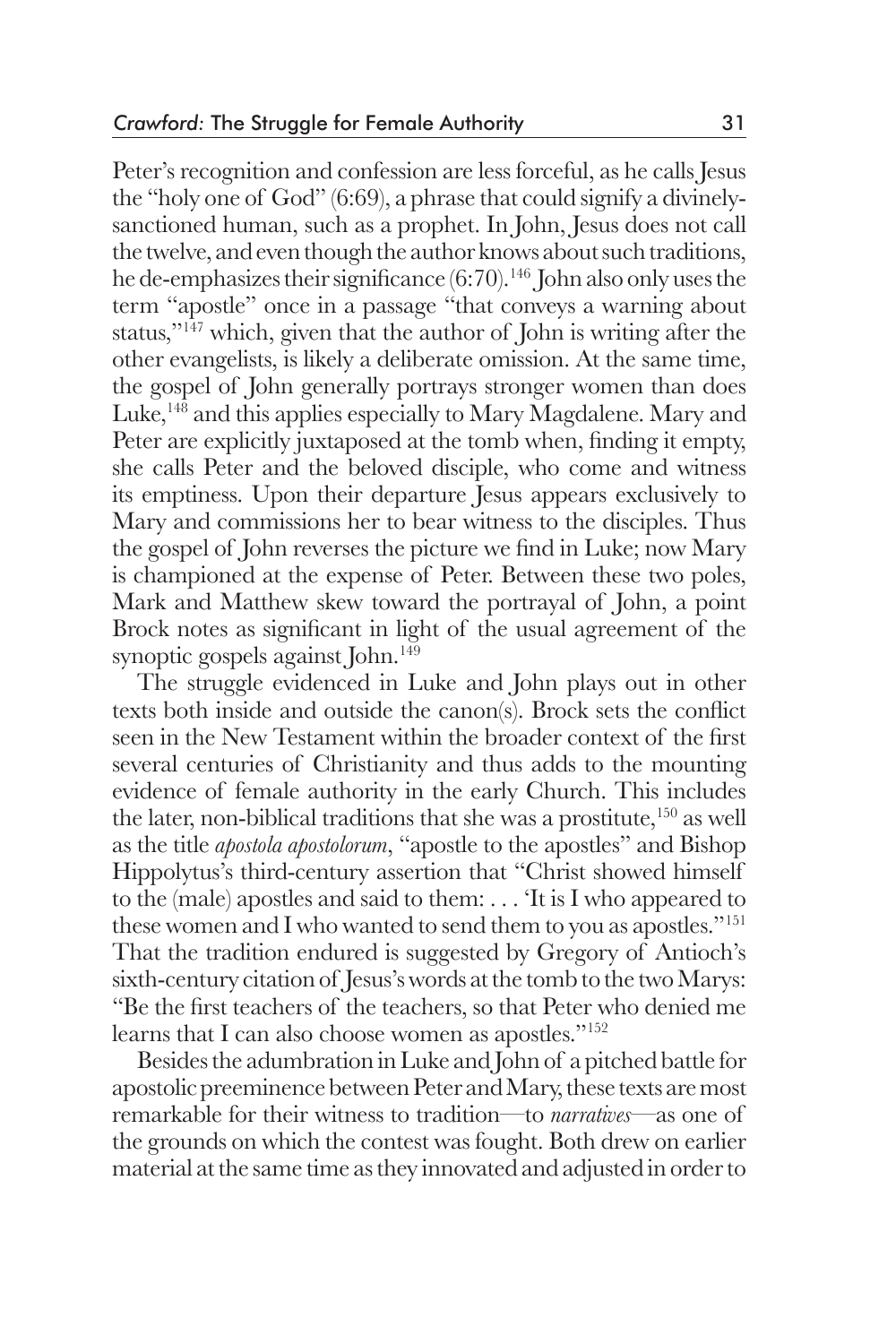convey their vision of how the contemporary church should look. This is both a common theme and an indication about the power of narrative for reshaping priesthood traditions and theologies in the face of social change.

## *Pauline Letters*

The letters attributed to Paul have the distinction of providing both the strongest evidence for female authority and the strongest rejection thereof. In Romans 16, for example, Paul names a female deacon (Phoebe) and apostle ( Junia) among several other prominent women. In 1 Timothy 2:12, however, women are not permitted to have authority over men or teach in church services. The Pauline letters have therefore received a great deal of attention in studies of the role of women in Christian leadership. Although these contradictions have been the focus of many studies, including an LDS context, they are worth exploring once again here in detail.

 In addition to the verses in 1 Corinthians 11 that say husbands are the head of their wives as Christ is the head of the Church, two other letters urge wives to be submissive and subordinate to their husbands (Eph 5:21–33; Col 3:18–4:1). These passages do not explicitly comment on the significance of this hierarchy for gender relations outside of marriage or for the way this might constrain leadership roles in the ecclesiastical community. The normative value of these texts for modern practice is troubled by the fact that few denominations, Mormonism included, follow the rules for which the hierarchical order was invoked in these texts as a justification.<sup>153</sup> Women are not required to wear head coverings in public worship, as Paul strongly contends is a practice based on the created order (1 Cor 11:3–15), nor are the rules governing relations between slaves and masters in Col 3:22–4:1 understood to support the modern practice of slavery. As Hutchinson notes, this disconnect "demonstrates the cultural contingency of the rule."154

 Some letters in the Pauline corpus speak more directly to the question of ecclesiastical leadership, however. The strongest of these is 1 Tim 2:8–15, which treats women's behavior in the churches generally: "Let a woman learn in silence with full submission. I permit no woman to teach or to have authority over a man; she is to keep silent. For Adam was formed first, then Eve; and Adam was not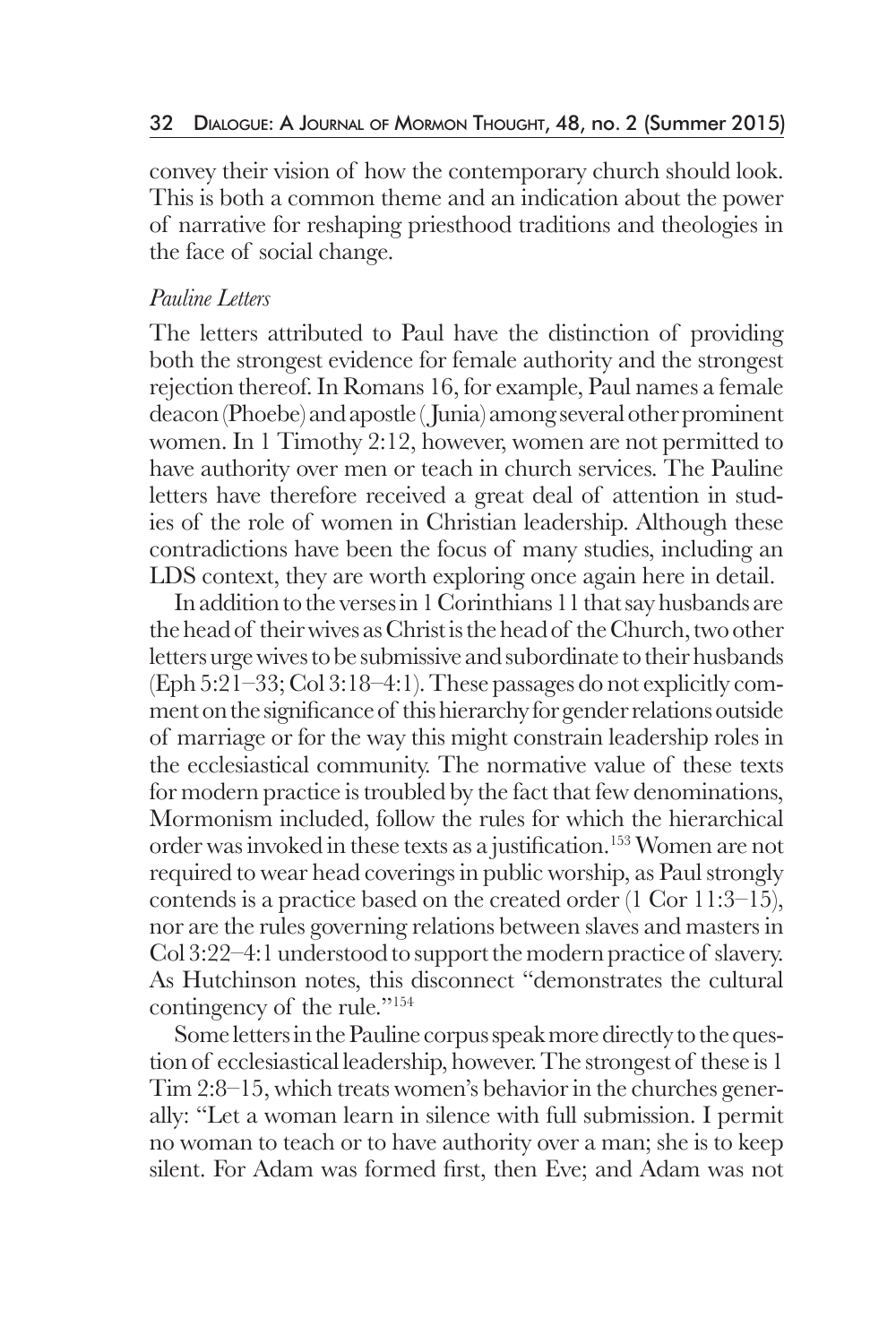deceived, but the woman was deceived and became a transgressor. Yet she will be saved through childbearing, provided they continue in faith and love and holiness, with modesty" (vv. 11–15 nrsv). Here the order of creation is explicitly linked to gendered leadership, which supports not only male exclusivity but also radical receptivity on the part of the woman: no teaching, no speaking while learning, completely submissive. These verses bear close resemblance to 1 Cor 14:34–38, which appear in the middle of instructions about the management of spiritual gifts, such as prophecy, in gatherings: "As in all the churches of the saints, women should be silent in the churches. For they are not permitted to speak, but should be subordinate, as the law also says. If there is anything they desire to know, let them ask their husbands at home. For it is shameful for a woman to speak in church" (nrsv).

 Although it would seem that these texts clearly indicate a generalized division of administrative labor between men and women, there are many reasons to reject their normative bearing on modern practice. First, current LDS practice already ignores much in these verses. Women do not learn in silence with full submission, and women speak and pray publicly and are not required to veil their heads. As Hutchinson notes, "the fact that women *do* teach in the modern LDS Church casts doubt upon any attempt to use this text to establish an exclusionary ordination policy."155 Second, there are strong reasons to think someone besides Paul wrote these verses. It is a consensus among New Testament scholars that the pastoral epistles (1–2 Timothy; Titus) were forged in Paul's name after his death to gain an authoritative voice for endorsement of the author's contemporary agenda. This is supported by differences in style, language, and theology as well as anachronistic use of terminology. The fact that 1 Timothy forbids women access to offices such as bishop is an anachronism that gives away the author's context and ecclesiastical environment. In the case of 1 Cor 14:34–38, the verses are intrusive in theme and bear strong resemblance to 1 Timothy 2, which indicates their secondary insertion into the chapter. There are also very good reasons to doubt the authenticity of Ephesians and Colossians as letters authored by Paul.

 The third and perhaps strongest reason to reject these texts as normative for modern Church practice, however, is that they do not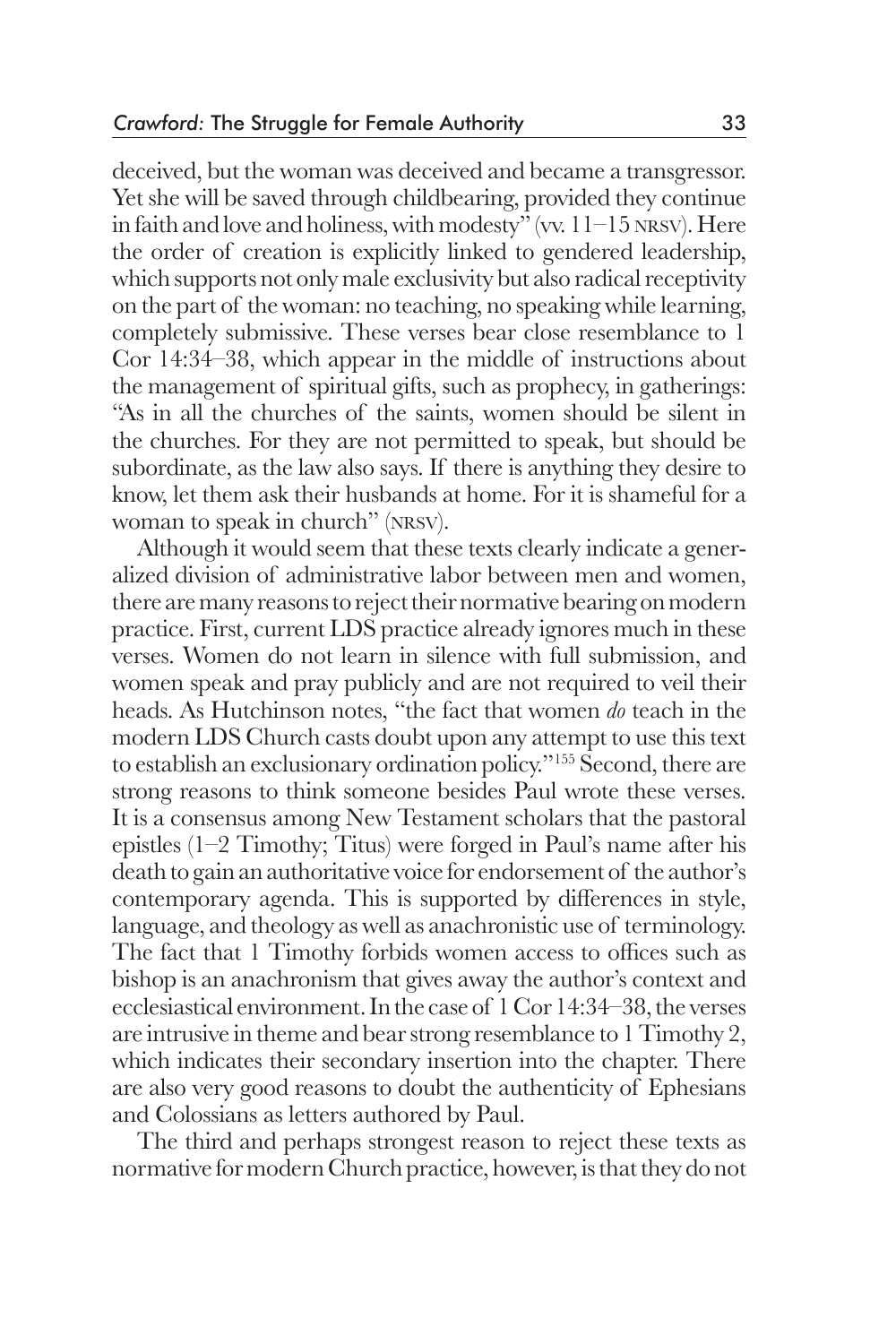appear to have been normative even for Paul and even assuming he wrote them. A few chapters before his apparent pronouncement that women everywhere are to be silent in meetings (1 Cor 14:34–38), Paul assumes that women prophesy in these same meetings (1 Cor 11) and in Acts 18:26 Priscilla teaches the convert Apollos alongside her husband Aquila in Ephesus, a congregation Paul established. She is also mentioned in Romans 16, a chapter that merits a closer look because it undercuts the idea of an ecclesiastical hierarchy based on gender and, more important, gives positive evidence of female leadership in some of the earliest Christian communities.

 Romans 16 has for decades been at the heart of this discussion because in it, Paul mentions as a matter of course several prominent women described as fellow ministers active in the church community.156 He refers to Prisc[ill]a alongside her husband (Rom 16:3–4) as a co-worker with Paul in Christ who was apparently willing to endure death for Paul's sake and whose home was a meetinghouse. A certain Mary is also mentioned (v. 6) as one who worked hard (*ekopiasen*) among the community. In this chapter the verb *kopiaō* is only used for women, including Mary, Persis, and Tryphaena and Tryphosa (v. 12). The latter two are also named in other undisputed letters of Paul (1 Cor 16:16; 1 Thess 5:12) in which Paul tells the communities to be subject to these women. This seems at odds with the prohibition in 1 Timothy on women having authority over men, not to mention the injunction against speaking or teaching.

 The women most famously discussed in Romans 16 are, however, the deacon Phoebe and the apostle Junia. Paul introduces Phoebe as "a deacon (*diakonos*) of the church at Cenchreae," and instructs his audience to "welcome her in the Lord as is fitting for the saints, and help her in whatever she may require from you, for she has been a benefactor of many and of myself as well" (Rom 16:1–2 nrsv). The K JV translates the Greek *diakonos* here as "servant" while in other texts, such as Phil 1:1 and 1 Tim 3:8, 12, it renders "deacon," apparently based solely on the sex of the referent. While the term can indeed mean "minister" or "servant," justifying the difference between understanding "servant" or "deacon" in Romans versus Philemon or Timothy without a tautology is difficult.<sup>157</sup> Additionally, Paul's further specification of Phoebe as a deacon *of the church*, and also a benefactor (*prostatis*), speaks to her leadership and to the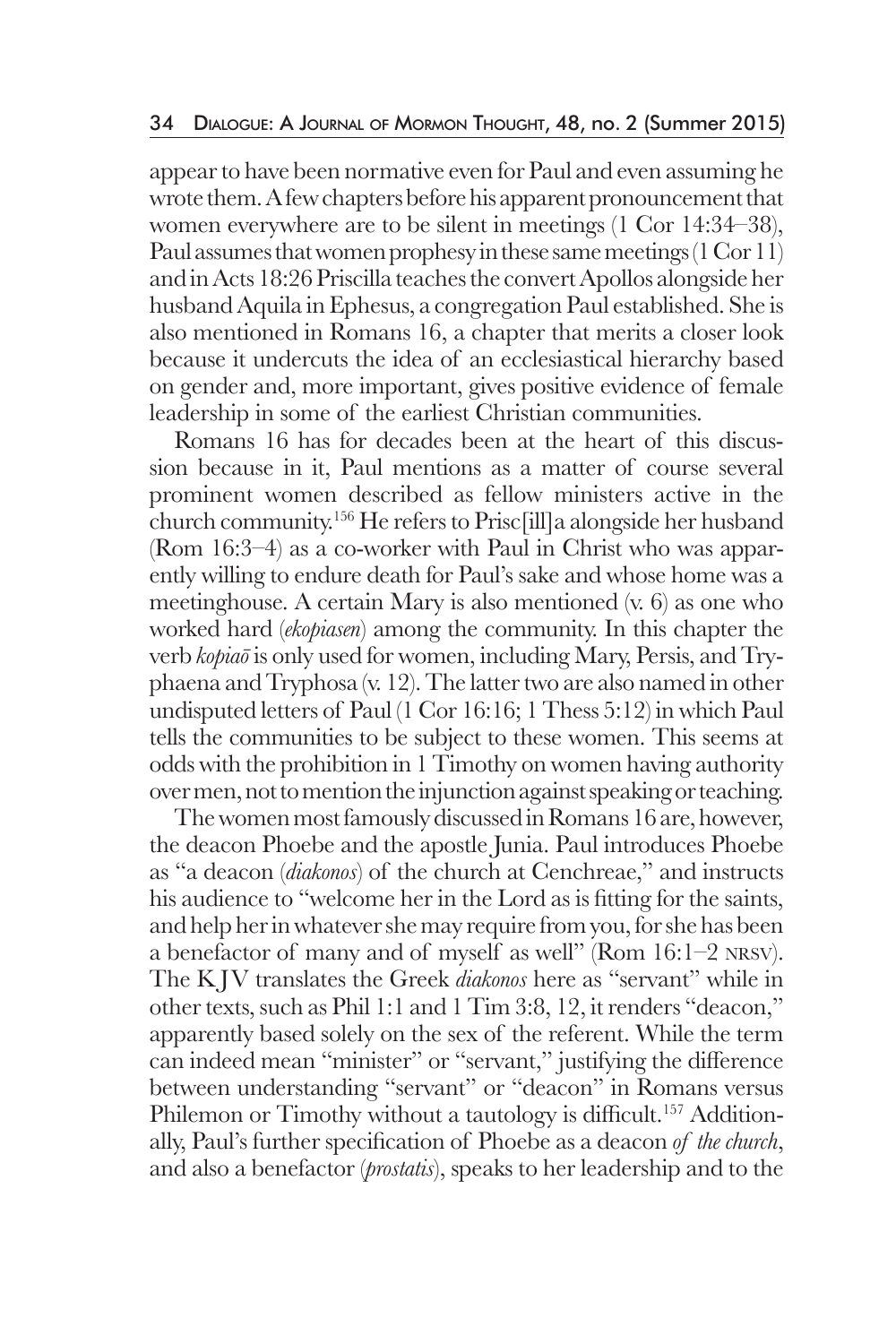possible point of emergence of the office of deacon in Christianity.158 Little wonder she is the first person named in the chapter.

 The double standard of avoiding official terms for Phoebe solely based on gender concerns finds a twentieth-century parallel in the case of Junia. In Romans 16:7 Paul enjoins the church in Rome to "greet Andronicus and Junia, my relatives who were in prison with me. They are prominent among the apostles, and they were in Christ before I was" (nrsv). Although the name has been understood as feminine in gender since antiquity, in the twentieth century some began to argue that the Greek *Iounian* should be understood as "Junias," a masculine name. Eldon Epp has recently thoroughly discredited this argument, which was clearly driven by the supposition that women could not be apostles.<sup>159</sup> Another point of contention concerns whether the phrase rendered "prominent among the apostles" should be translated instead as "of note among the apostles," i.e., that apostles knew this (non-apostolic) couple well. Though this is in the realm of possibility, two pieces of evidence militate against it. First, the fact that Paul notes the couple's earlier entrance into the Christian community relative to his own bolsters the claim of apostleship. Some argue that "apostle" here need not indicate an office in the Church, but that it existed as a general term alongside the capital-A "Apostle" synonymous with the Twelve. This line of reasoning, however, would also undercut Paul's own apostolic claim, even in the same letter (cf. Rom 1:1). Second, as Hutchinson notes, "in Paul the preposition *en* in this kind of locution normally means 'among.' Had he meant 'to' he probably would have used the dative *apostolois* without the preposition. What we have is reference to a woman Paul considered not only an apostle, but an outstanding one."160

 Romans 16 presents more than a collection of unflinching notices about women in early Christian communities. Rather, it presumes women played an active role in the center of leadership, preaching, and ministry alongside men. None of the anxiety about women's status in the hierarchy, so prominent in 1 Timothy, is in evidence in Romans 16. Not only does this chapter contradict multiple times the statements in the androcentric texts above, it does so by naming women and their titles. As we saw with Mary Magdalene, the major obstacles to understanding Junia as an apostle come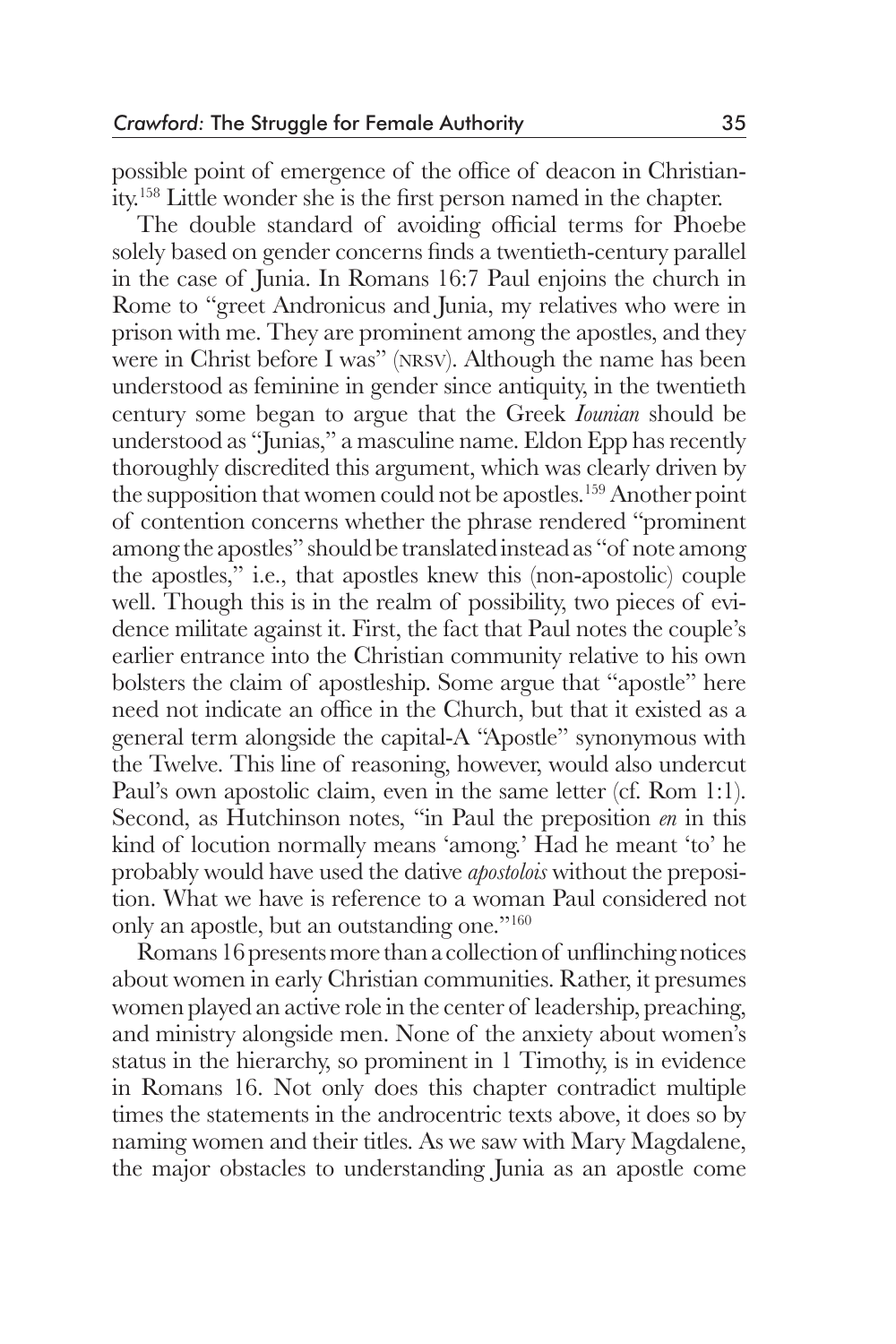from interpreters' assumptions about women's opportunities for leadership rather than from the texts themselves.

 To summarize the complex evidence about gender and authority in the Pauline letters, the texts do not speak with a unified voice, nor does modern LDS worship find uniform normativity in them. We can attribute some antiphony—perhaps the most dissonant—to other authors writing in Paul's name (1 Timothy, Ephesians, Colossians) and to interpolation (1 Cor 14:34–38). The other apparent contradictions involving the submissiveness of wives to husbands (1 Cor 11) as compared with the apparent erasure of gender (Gal 3:28) in Christ may be in fact the result of Paul's differentiation between created order and eternal order discussed above. He makes room for, and even endorses, certain cultural contingencies of subordination, such as slavery and marriage, in favor of not disrupting preparations for the coming kingdom of God. In Christ Jesus, however, Paul seems to hold out the possibility of adopting the non-hierarchical eternal structure promised in the baptismal pronouncement in Galatians 3. At the very least, one cannot easily negate the positive evidence from the Pauline letters of women serving in leadership roles that in the LDS Church are priesthood offices.

 In the Pauline letters—disputed and otherwise—as in nearly every other text we have encountered to this point, we also find in evidence the struggle for authority at many levels, beginning in the New Testament itself and continuing to modern efforts to interpret it. The disputed letters bear witness to the struggle for gendered authority in a second-century context. The bare fact of the injunction of 1 Timothy against female participation in church settings witnesses to the reality of women's ecclesiastical activity at the same time that its inclusion in the canon demonstrates the success of the exclusionary process. The modern struggle for authority is seen in the gendered hermeneutics whereby Phoebe is denied status as deacon and Junia is rendered masculine, both solely on the basis of prevailing assumptions about female authority. That these hints of a more egalitarian early Christian arrangement survived at all—and among the very earliest textual witnesses to Christian practice—once again urges careful attention to the implications of female priesthood authority. As with the many other texts we have seen, these pseudepigraphic writings both appeal to and transform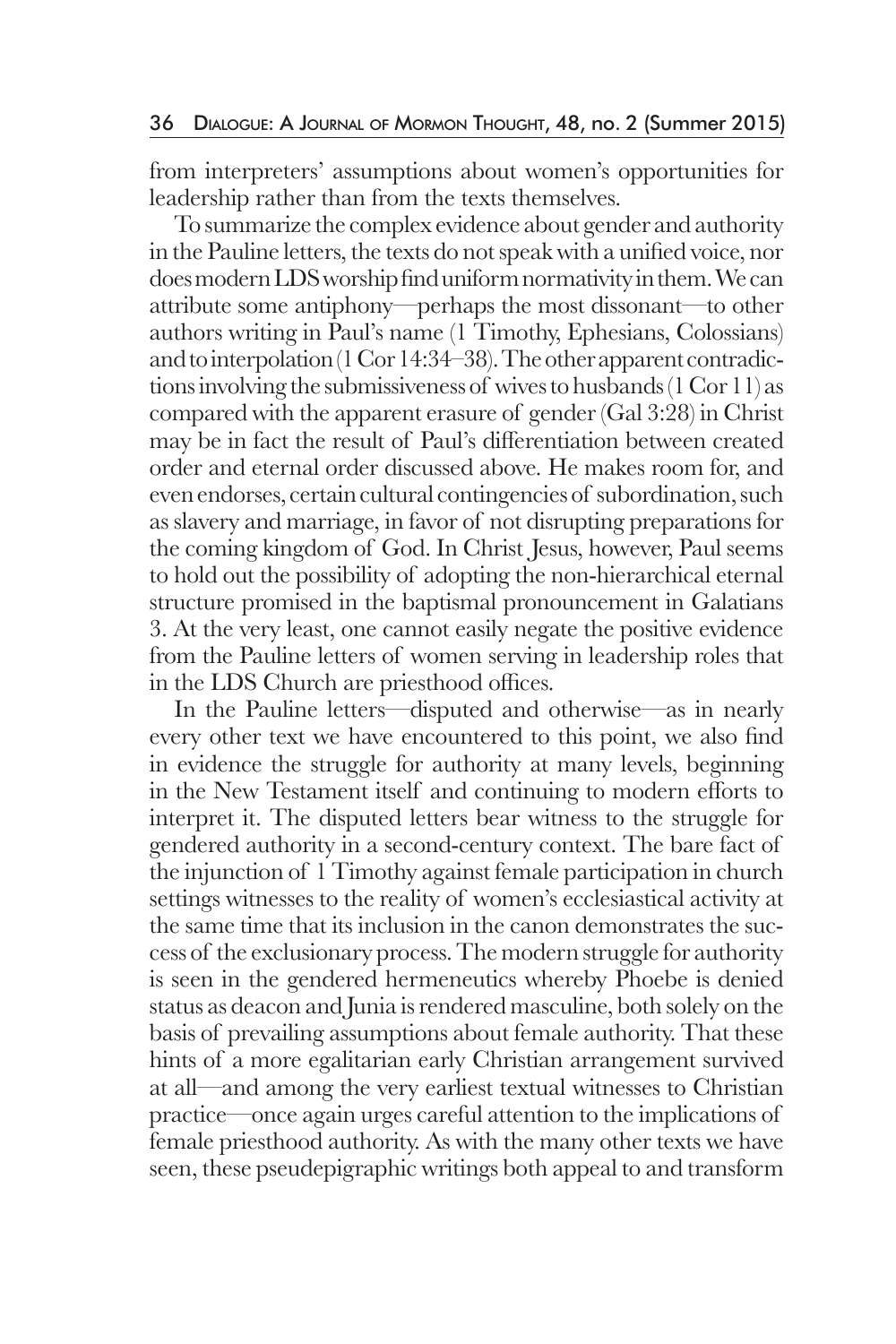tradition through text, this time by assuming the authoritative voice of Paul and extending themes of gender adumbrated in the undisputed letters. The skepticism of inerrancy claims endemic to LDS theology allows and perhaps even requires an interrogation of the authorial bases of the texts in question here, thus avoiding many of the obstacles confronting other denominations. Mormonism potentially makes room for disentangling contradictory threads and, in doing so, for the theological neutralization of the most misogynistic texts in the Pauline corpus.

#### *Women in Early Christianity*

Questions about the reliability of texts like Romans 16 that depict women in leadership roles at the center of the earliest Christian formation have led scholars to look with greater intensity at gender in the first Christian centuries. Studies of women and gender in early Christianity have burgeoned since the 1970s such that even a full sketch of the contours of the area of study is impossible here. For our purposes it is important to note the increasingly high resolution of the picture of women in Greco-Roman and Levantine contexts in the first centuries A.D. Some of the older positive explanations for a presumed higher rate of female conversion—such as that the liberating message of Jesus attracted people from segments of society oppressed under Judaism—have been replaced by models that combine sociology, anthropology, archaeology as well as literary criticism and philology.161 The notion discussed above that women found greater opportunities for leadership and public agency during times of change has been alternatively championed and resisted and continues to be at the center of discussion.<sup>162</sup>

 Crucial to this question is the recognition of the primary social locus of Christian communities not in an entirely public sphere as it would be in the third century and later, but rather in "house churches," which seems automatically to suggest greater leadership opportunities for women since, some argue, their primary domain in Greco-Roman society was domestic, and, as we argued was the case in ancient Israel, the move to the public sphere and subsequent welding of centralized public and religious authority pushed women to the margins.163 Scholars point out, however, that the evidence is considerably more complex, and that the homes in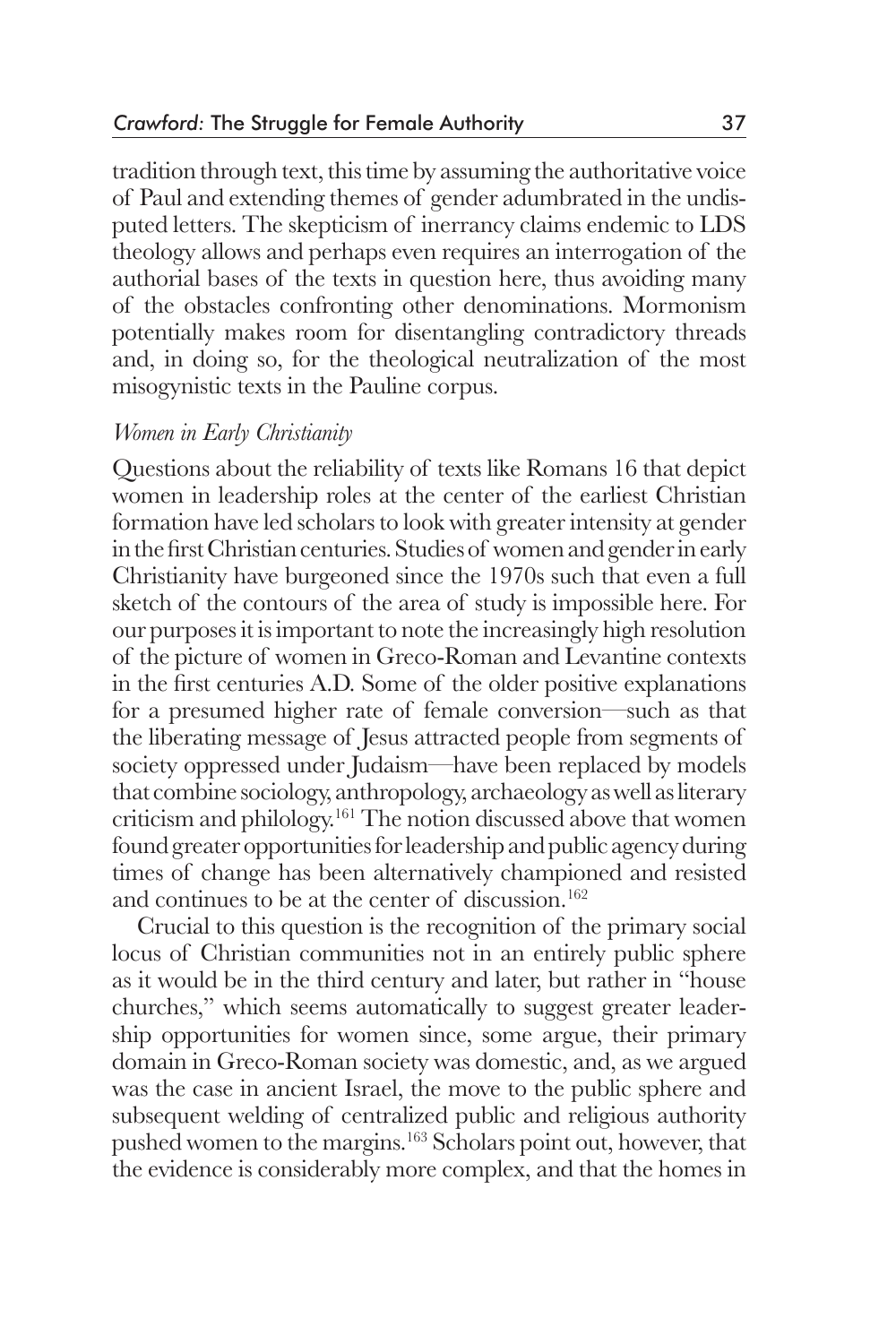which Christians would have met were themselves situated at the juncture between public and private. Indeed, the domestic location can be seen either as a means to greater female power and agency or, as in the case of 1 Timothy 3, a way of enshrining the patriarchy of the home in the church organization. That upper-class homes were also semi-public venues in which men and women ran their businesses calls into question the assumption that they were entirely the domain of women. Evidence does point, however, to women as responsible for hospitality; Carolyn Osiek and Margaret Mac-Donald argue that the female leaders of houses mentioned in the New Testament—Mary mother of John, Mark (Acts 2:12), Lydia (Acts 16:14, 40), Nympha (Col 4:15), and possibly Chloe (1 Cor 11:1)—likely "hosted formal dinners and presided at them, including the assembly of the *ekklesia*."164 These spaces were also centers of teaching and communication, and as such also place women in the center of developing Christian practice. If these women did preside at the regular meetings of Christian congregations, they were acting analogously to bishops in Mormon terms.

 Although the process of institutionalization and centralization firmly pushed women to the margins of ecclesiastical hierarchy, this move obviously did not end the struggle. Some women found alternative means to authority and status in self-authorization and in the renunciation of sex, as portrayed in the *Acts of Thekla*, a document contemporary (perhaps not coincidentally) with the Pastoral Epistles.165 Others challenged the male-dominated hierarchy more directly. Kevin Madigan and Carolyn Osiek provide substantial documentary evidence from literary texts as well as inscriptions indicating that women did hold the offices of Deaconess (well-known especially in the Eastern Church but attested also in the West) and Presbyter (elder).<sup>166</sup> Though the nature of the evidence—comprising mostly either screeds against women in the clergy or terse inscriptions indicating little more than names and titles—prevents a clear view of duties, roles, and relation to male counterparts, it is sufficient to establish the struggle for female authority well after the merging of political and ecclesiastical power.

### *Letter to the Hebrews and LDS Priesthood*

The final New Testament text crucial for discussion is the Letter to the Hebrews, in which the link forged between Jesus and Melchizedek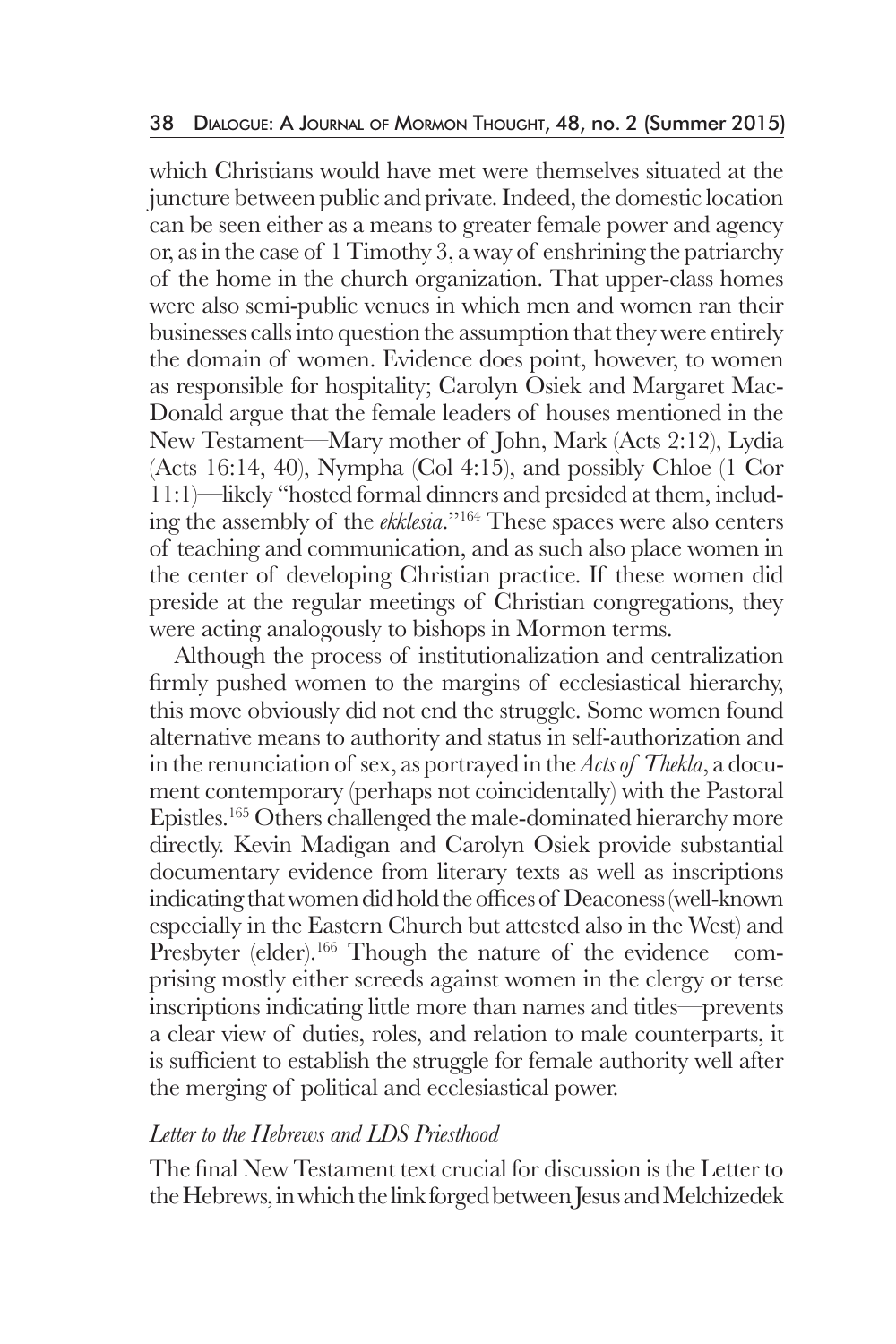had profound influence on Joseph Smith's articulation of priesthood, visible especially in the dominant quotation of Hebrews in Smith's revision of Genesis 14. The anonymous author of Hebrews, which was ostensibly composed as a letter but reads more like a sermon than an address to a specific Christian community, draws creatively on various traditions in the Hebrew Bible to solve a socio-religious problem, namely the relationship between Judaism and the Christian community emerging from it. The Hebrew scriptures and Jewish tradition could not simply be jettisoned, because it was within that framework that Jesus and his disciples operated and understood their roles, but at the same time, with the expansion of the message of the resurrected Jesus into non-Jewish areas, the question of religious practice naturally arose. It was a problem that famously exercised Paul, who also turned to biblical exegesis to answer the same question, using, for example, the note in Galatians 3 about Abra[ha]m's belief and Yahweh's declaration of his righteousness in Gen 15:6 to show that one could be justified by faith outside the law.

 Hebrews appeals to a different set of texts to explain the necessity of Jewish heritage as well as its supersession in the figure of Jesus. At the core is the author's mapping of Jesus onto the Jewish sacrificial cult, especially the Day of Atonement ceremonies described in Leviticus 16. The major historical hurdle to be overcome was that Jesus was not a priest or from a priestly lineage. For this reason the author invoked the mysterious figure of Melchizedek, who is found in only four verses in two passages in the Hebrew Bible: once as the king of Salem to whom Abraham pays tithes in Genesis 14:18–20 and again in Psalm 110:4 as having something to do with an enduring priesthood and kingship.167 As with most such enigmatic passages, the tantalizing brevity and provocative silences caused many interpreters to rush into the breach to flesh out the biography and purpose of this figure. James Kugel discusses how interpreters both before and after the New Testament teased out of the suggestive scraps of these two texts a figure more exalted than the one portrayed in the Bible.168 Some of these interpretive traditions were apparently influential in the composition of Hebrews, the most notable being the notion found in the Dead Sea Scrolls (predating Hebrews) that Melchizedek was a priest in the heavenly temple, because of the opening verses of Psalm 110: "take your throne at my right hand," and "the lord sends out from Zion your mighty scepter," as well as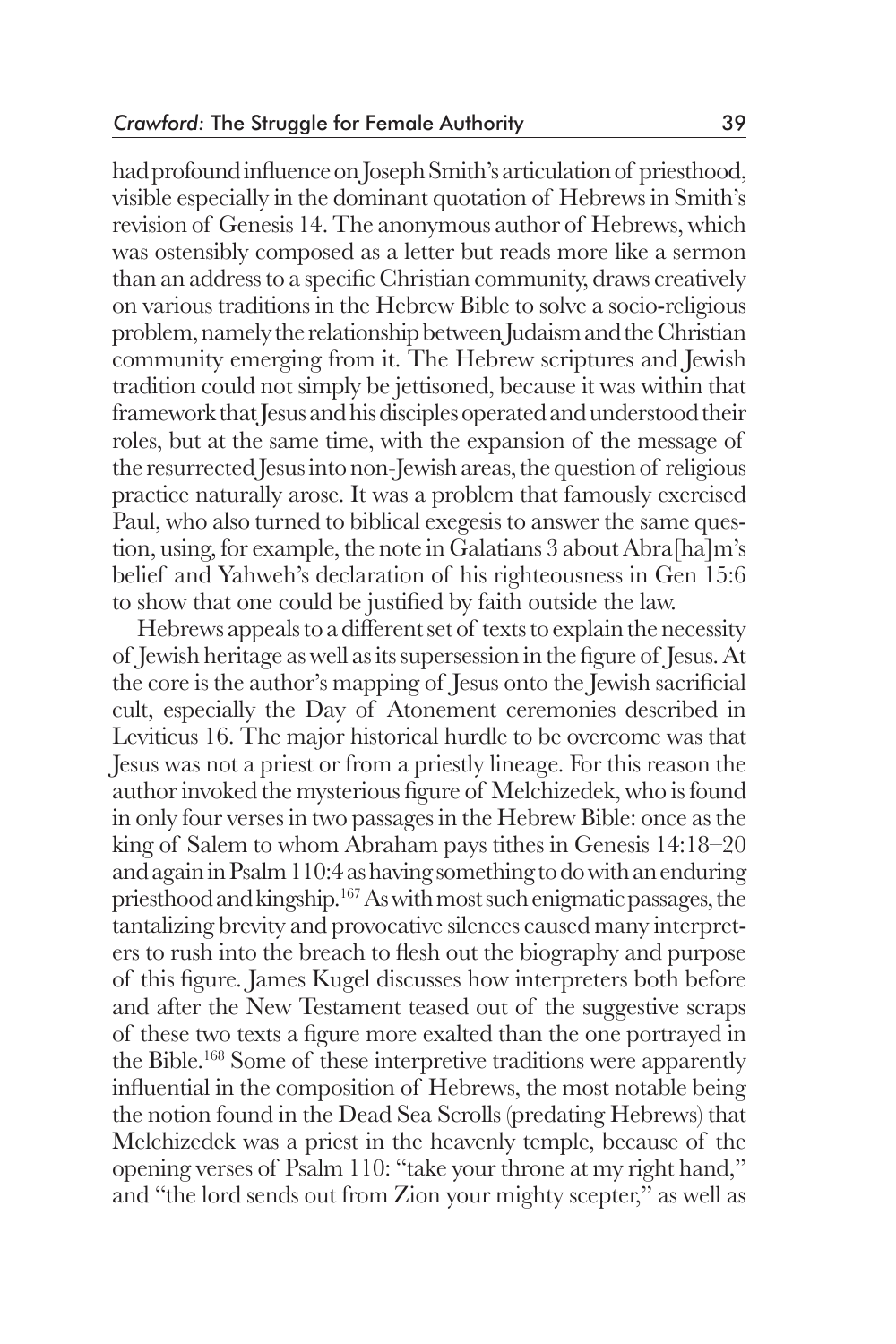"a priest forever." Also of concern to interpreters was Melchizedek's parentage. Since he was not of the family of Abraham and was apparently Abraham's superior, exegetes were at pains to explain this relationship in terms of chosen lineage since Jerusalem was known to be a non-Israelite town until the time of David. Thus the notion developed especially in Jewish circles that Melchizedek was the same person as Shem.<sup>169</sup> For the author of Hebrews, however, the silence surrounding Melchizedek's genealogy indicated *that he had none*; he was "without father, without mother, without genealogy" (Heb 7:3). These two concepts—(a) an eternal high priest (b) without lineage—allowed Jesus, a non-Levite, access to a higher, eternal priesthood. It allowed Hebrews to show Jesus, by virtue of the eternal priesthood and his offering of (his own eternal) blood, as simultaneously fulfilling and making obsolete the core of Jewish worship. Like Paul in Galatians 3, then, the author's appeal to a difficult passage regarding a pre-Mosaic figure uses Jewish tradition precisely to make an end-run around it.

 For Joseph Smith, however, Hebrews was not simply about Jesus; it also held the key to understanding an eternal order of non-hereditary priesthood superior to that of the Levites that was held not just by Jesus, as the author of Hebrews has it, but by all the central male figures of the Old and New Testaments. Smith combined Hebrews with the narration in Exodus 34 of Moses reascending the mountain to retrieve two new tablets after he had smashed the first set in the Golden Calf incident two chapters earlier, seeing in this text an aborted attempt to give all Israelites (males?) the higher priesthood.170 It was almost certainly his revision of Exodus 34 that provided the structure for the articulation in D&C 84 (esp. vv. 24–26) of higher and lower priesthoods and, tellingly, the covenant that attended the receipt of the higher priesthood (D&C 84:39–41).<sup>171</sup> Thus Joseph Smith does with Hebrews and Exodus what the author of Hebrews had done with Genesis and Psalm 110: he put the biblical texts into conversation with each other to establish new understandings of priesthood in response to contemporary social and theological concerns.<sup>172</sup> This precedent of interpretation might open space for new LDS readings of priesthood on the question of gender and authority.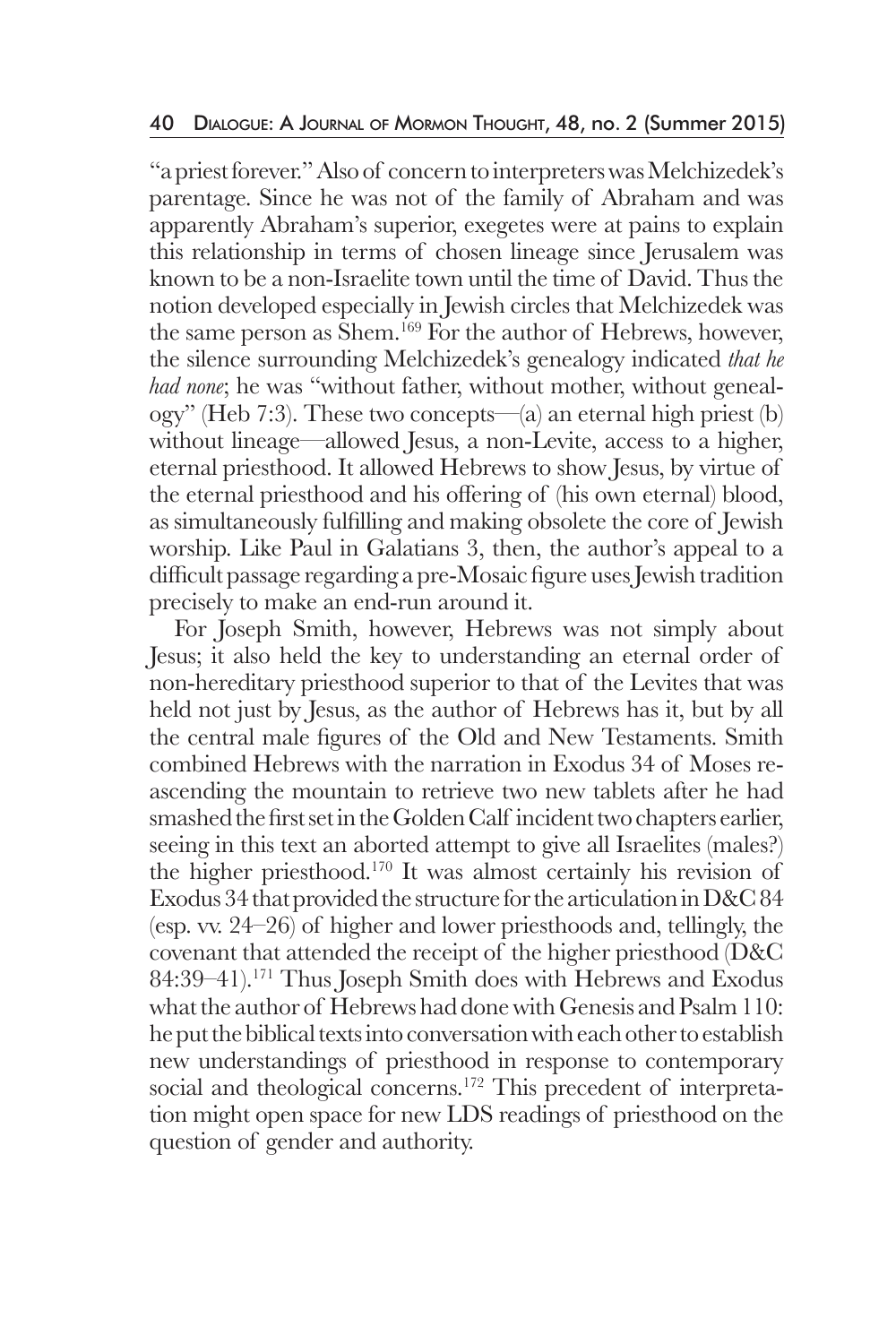#### **Rites of Ordination**

The act of ordination seems to be the standard by which recent Church statements have dismissed biblical evidence, and it is vital in contemporary Mormon affirmations of authority. Article of Faith 5 says "a man must be called of God by prophecy, and by the laying on of hands by those who are in authority." Thus the official church statement that there is no record of Jesus ordaining women requires an unpacking of what scriptural ordination looks like, especially since most scholars agree that Jesus did not ordain anyone, woman or man, to ecclesiastical office in the Bible. The most explicit scriptural evidence for ordination as the ritual transfer of authority comes from Exodus and Leviticus, which speak of the consecration, ordination, and anointing of priests. If this is the standard the Otterson statement has in mind, it is one that cannot be met almost anywhere else for any office besides the priestly legal texts in the Pentateuch, and especially not in the New Testament.

 If one broadens the definition of ordination to an expression of divine commission, there are many ways the Bible signals the commission. In KJV John 15:16, Jesus refers to his having chosen and "ordained" disciples, but (a) the Greek *tithemi* need not convey ordination to an office but rather a generic appointment, and (b) it remains unclear, even if the word "ordained" is kept, to what the disciples were ordained. Priesthood is certainly not directly in view here unless in a very generic (non-biblical) sense. Acts 6 depicts the twelve choosing and laying hands on seven subordinates chosen to look after logistics, though it is unclear here too whether this indicates a permanent office.

 Other means of declaring intentional divine selection and commission vary widely and include: personal visions (Micaiah in 1 Kgs 22; Paul in Acts 9), Yahweh touching the mouth ( Jeremiah 1), winged serpents touching the mouth with a coal (Isa 6), eating a scroll (Ezekiel 1), and casting lots to decide on the new apostle (Acts 1:23–26). Even more important, the charge, commission, or ordination of most of the male religious authorities in the Bible (even for individual priests) is not described; to list their title was enough, especially if their actions could be assumed to affirm their status. Thus Deborah gives oracles of Yahweh and successfully routs the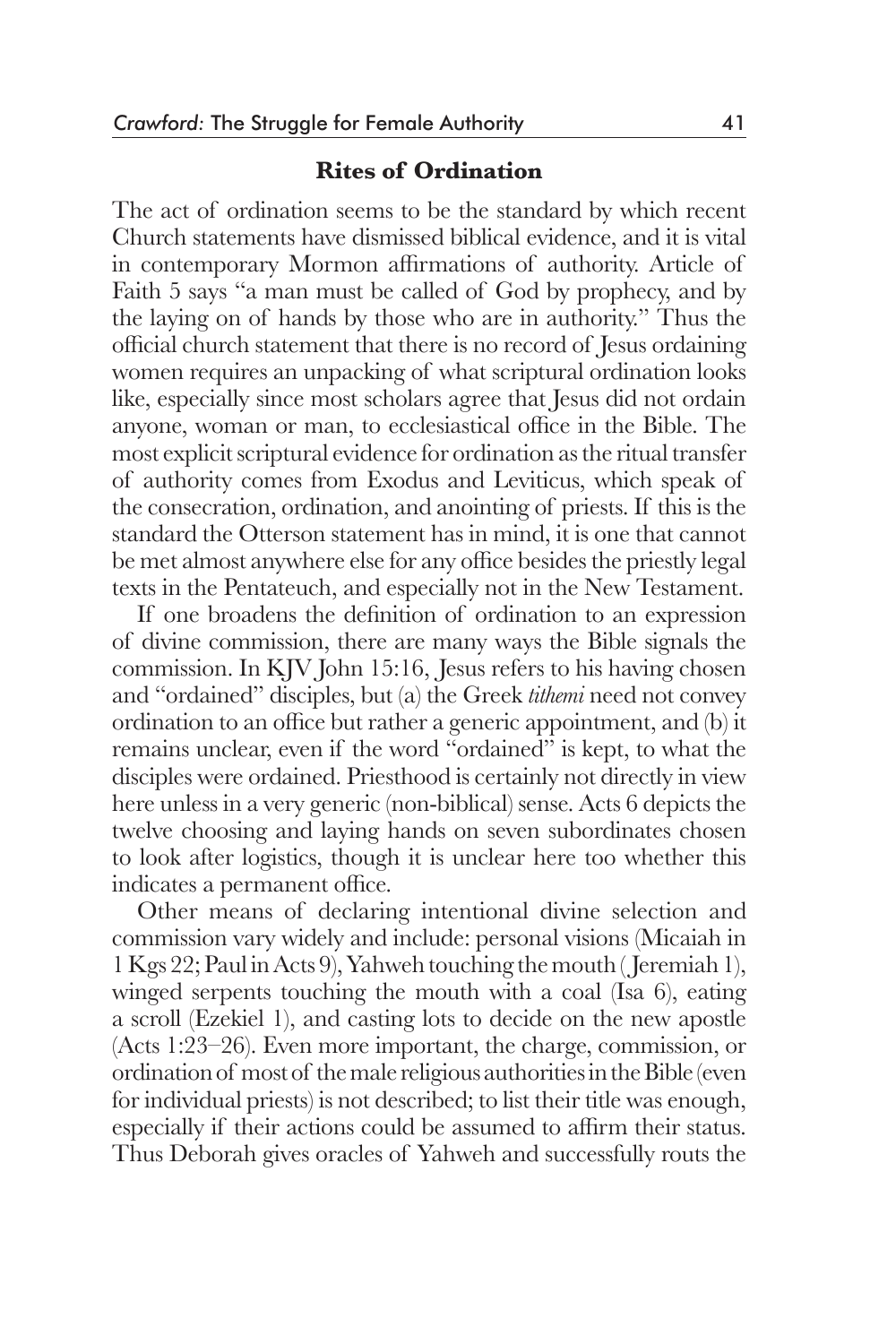Canaanites—is her commission in doubt? The same goes for most of the other women treated here. Furthermore, if Paul's criteria for apostleship include both a vision of the resurrected Jesus and the charge to bear witness of it, Mary Magdalene and the other female witnesses can be considered apostles, "ordained" in the same way Paul was. On the other hand, we have many prominent male figures considered prophets who not only do not describe their ordination (e.g., Elijah, Abinadi), but who are not even specifically called prophets: Amos, Hosea, Joel, Micah, Nahum, Obadiah, Zephaniah, Malachi, Daniel. Further, the LDS understanding of important male figures in the Bible as priesthood holders, such as Adam and Abraham in D&C 84, is arrived at by a revelatory process that has not yet dealt with their female counterparts. Even to cite examples of priesthood and ordination from the Book of Mormon is to ignore the substantial differences in offices and priesthood structure between the Book of Mormon and the current LDS church. There is therefore not only lack of precedent for female ordination in scripture, but much of modern LDS practice of male ordination similarly either lacks precedent entirely or is only weakly attested. In other words, the Bible does not speak unequivocally about either male or female ordination practices as understood or performed by Latter-day Saints.

 Finally, the case of the priesthood ordinations of Joseph Smith and associates at the (literal) hands of angelic messengers complicates any facile claim about priesthood ordination in scripture. The significant gap in time and characterization between the priesthood restoration events and their description reflects an evolution in the understanding of these events.173 While multiple documents confirm Joseph Smith's claim to authorization by angelic authority in 1829, the specific link between John the Baptist and the Aaronic priesthood was not forged until after the concept of Aaronic priesthood had itself developed, after 1835. Even more complicated is the question of Melchizedek priesthood restoration, understood today to have taken place at an uncertain date and place by the laying on of hands from Peter, James, and John. Not only is this event murky in origin, but, as Michael MacKay shows, Joseph Smith never cited it during his lifetime as the moment of restoration of, and ordination to, the highest priesthood. Rather, MacKay points to a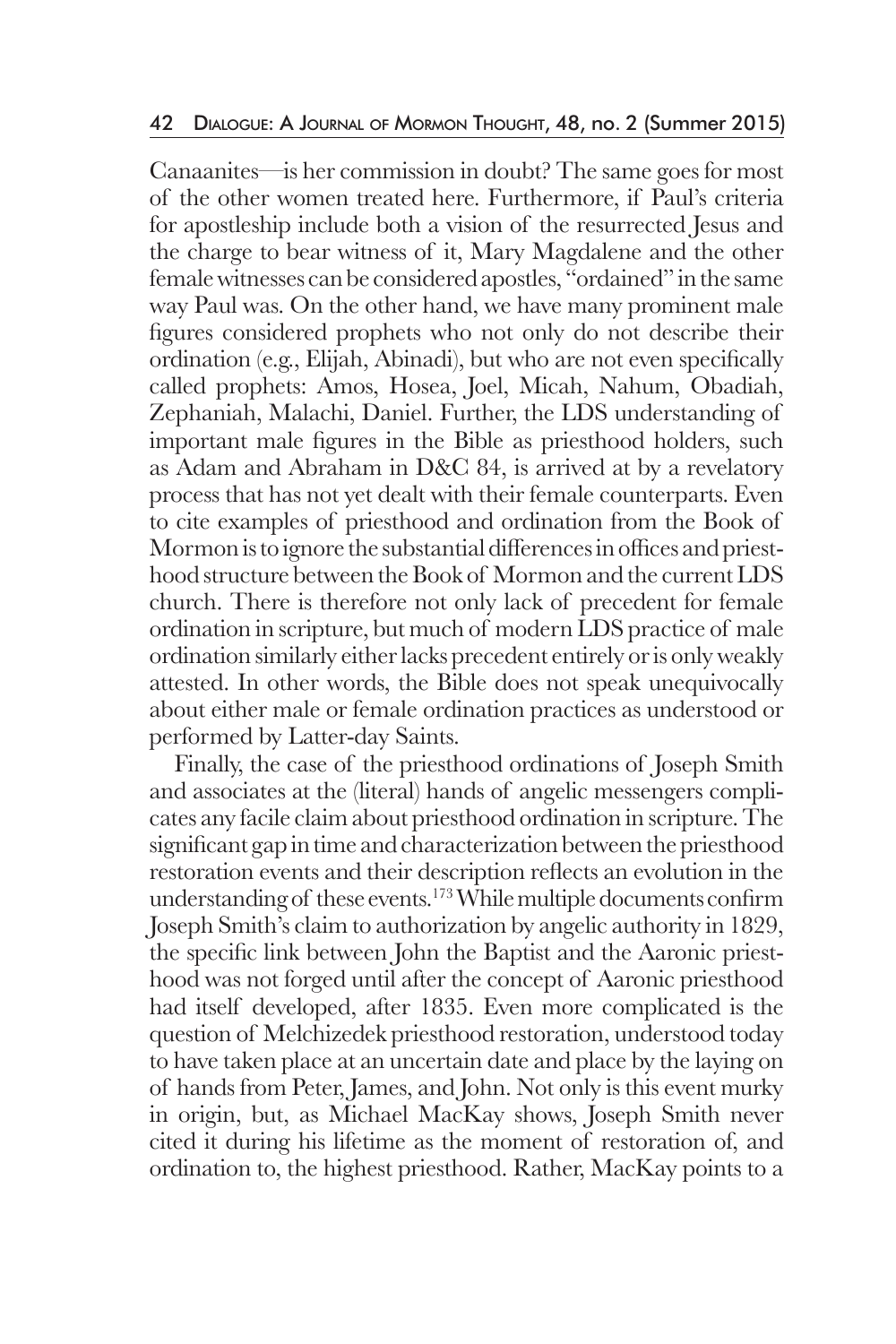less widely cited event in the home of Peter Whitmer Sr. in which Smith and Oliver Cowdery apparently were authorized *by voice* to perform ordinances of the Melchizedek priesthood and to ordain each other Elders.174 He also points to the Book of Mormon for evidence of authorization to the highest authority solely by divine speech-acts (Helaman 10:6–12). Not only does the history of the LDS church reflect a gradual process of understanding priesthood and restoring it, but it also attests that ordination is possible through pure perception and not exclusively through physical conferral. In any case, all of these examples show different ways of indicating ordination such that ordination of the female authorities discussed earlier is impossible to rule out, even within an LDS framework.

## **Conclusion: Precedent, Narrative, and Native Resolutions**

All things had under the Authority of the Priesthood at any former period shall be had again— bringing to pass the restoration spoken of by the mouth of all the Holy Prophets.

—Joseph Smith, 5 October 1840175

I will pour out my spirit on all flesh, and your sons and your daughters shall prophesy.  $-\text{Joel } 2:28 \text{ // } \text{Acts } 2:17$ 

The scriptural evidence presented here makes as compelling a case for female precedent in most LDS priesthood offices as for males, including the highest: Deacon (Phoebe), Priest (Zipporah, Jael, Hannah), Bishop (Deborah and perhaps Mary mother of John, Mark, Lydia, Nympha, and Chloe),<sup>176</sup> Apostle (Mary Magdalene, Junia), as well as Prophet (Deborah, Huldah, Miriam, Isaiah's wife, Noadiah), and president of the Church (Deborah). This is a remarkable number given the strongly androcentric production and social setting of the texts. These women make difficult any LDS claim that there were no ordained women in the Bible, especially given the problems with the definition of ordination described above. The simple presence of these figures creates tensions in the particular Mormon constellation of ecclesiastical authority, a tension demonstrated in, for example, the excision of Huldah from the LDS Bible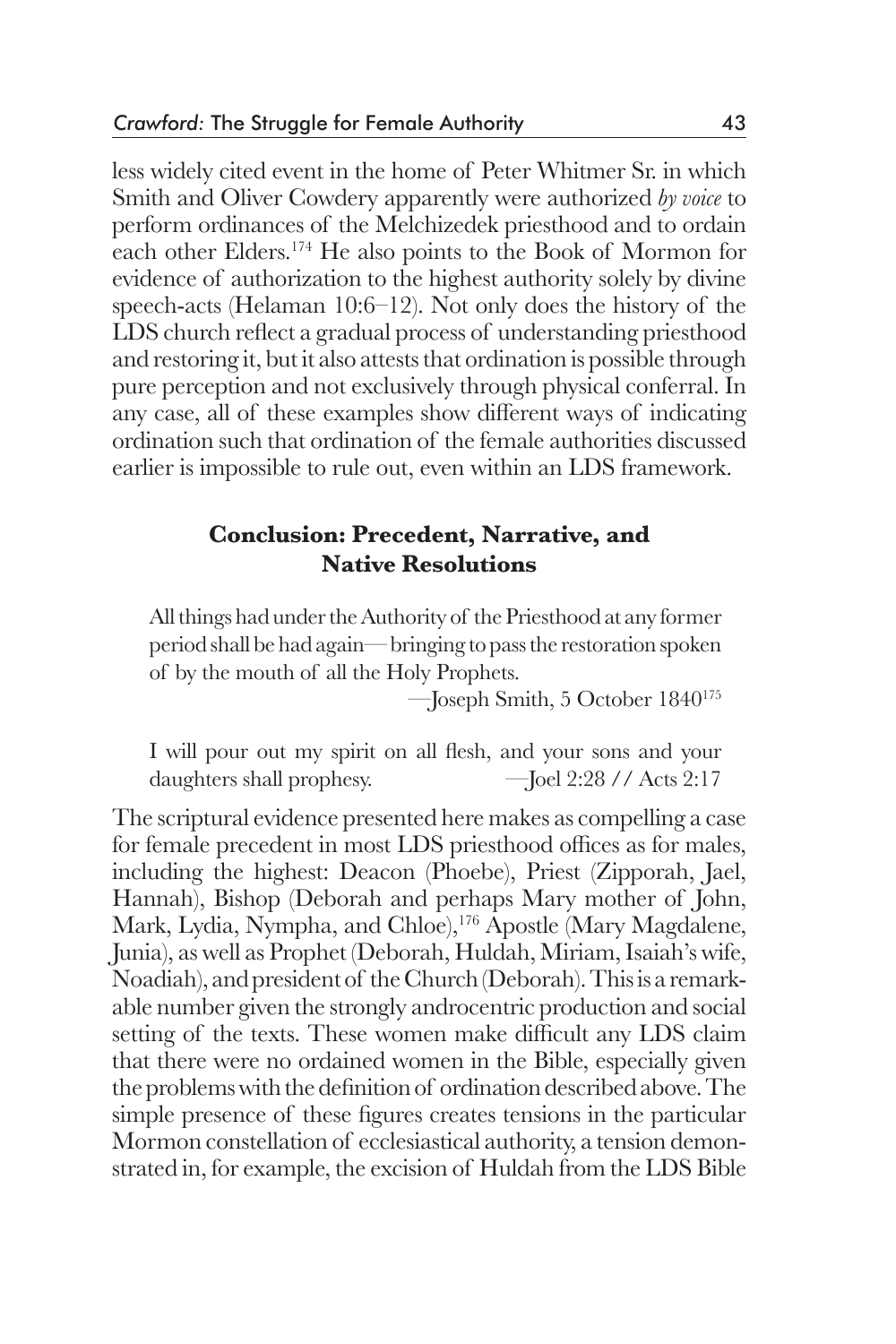Dictionary and the manipulation of the entry on Deborah. Another source of tension we have seen is the way LDS priesthood hierarchy is not the province of a narrow cultic institution but extends into potentially every home, which intensifies gender relations and fuses priesthood with an eternal gender identity that is at odds with some biblical notions of gender equality. This tension is replicated in the strong dual commitment of the Church to gender equality and to a gendered restriction of priesthood agency. Yet the particular LDS framework also yields unique possibilities for an endemic resolution of these tensions, because although the extension of the concept of priesthood supports the gender hierarchy by marking sex as the most important distinction, it also encompasses roles such as prophet and apostle that were clearly held by biblical women.

 The object of this study has been not so much to draw back the curtain to reveal a pristine egalitarian state in which women held priesthood, but rather to point to a cyclical process of empowerment and denial playing out on divine and human levels and in every era important to Mormon theology. What is revealed time and again is precedent followed by restriction and asymmetrically gendered interpretations. Seen thusly, the question becomes whether this cycle can be understood and accommodated in LDS theology.

 One can begin to address this question by attention to the importance of narrative in establishing and understanding authority. At many points we saw ancient and modern authors not simply appealing to tradition but shaping, tailoring, and reconfiguring even (and perhaps especially) very thin textual evidence to address contemporary concerns and produce new knowledge in the face of significant social development. We see it at work in the disappearance and diminishing of women in the wake of the centralization of cultic power in Exodus, Judges, and Samuel; in the way the Deuteronomists excised Asherah worship and non-Jerusalem shrines using Moses's voice; in the way stories were told about priestly progenitors such as Moses and Aaron and their descendants in order to justify the contemporary preeminence of one line over another; in the way Luke and John tweaked their source material so as to promote or demote the apostolic claims of Mary Magdalene and Peter; in the way the author of the Pastoral Epistles adopted Paul's voice in order to combat the appearance of women in the church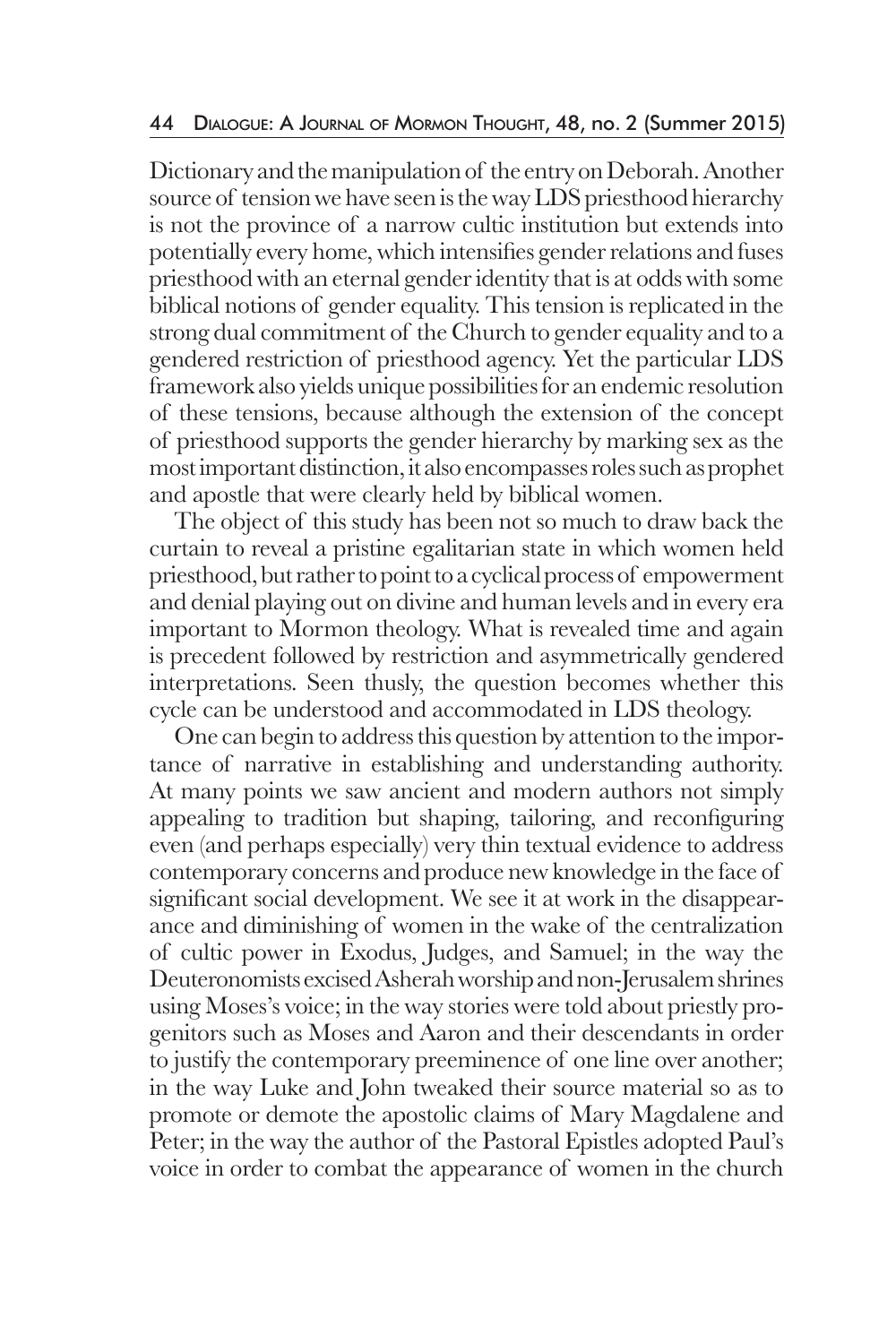hierarchy; in the way the author of Hebrews drew on many biblical and non-biblical texts and traditions to understand Jesus as a priest, and in the way Joseph Smith extended Hebrews.177 Indeed, the turning points in Joseph Smith's revelatory career were rarely fully understood even by him from the start. One thinks especially of the multiple and divergent accounts of the first vision and the gradual articulation of the angelic conferral of both Aaronic and Melchizedek priesthoods as well as the development of priesthood structure and organization itself, which happened in step with scriptural inquiry and social exigency.

 More important than the weight of precedent is the ability to assemble from it a new picture that is in recognizable harmony with the tradition. In keeping with the biblical pattern of reshaping tradition, a new but familiar picture of women's relation to priesthood in the Church of Jesus Christ of Latter-day Saints could be assembled from canonical materials. The scriptural evidence of the repeated struggle for the wielding of female authority provides a solid basis for new approaches to the question of power, authority, and gender in the LDS tradition, not just in establishing precedent for authoritative women but also for establishing divine female power, for the exercise of agency, and for the negative evaluation of subordinating gender relations. Future theological reflection might draw, therefore, on the description in Proverbs 8 of a divine, female-gendered creative power overseen by an active and accessible goddess; the equation of female agency and authority with the health of the community of God in the book of Judges; and the patterns of Deborah, Jael, Zipporah, and Mary Magdalene as survivals of the female priesthood Joseph Smith said existed "in the days of Enoch . . . [and] in the days of Paul."

 This material might also explain the present lack of female authority in relation to the past and potentially the future. The decline pictured in the Book of Judges was rooted in a cyclical pattern of oppression and deliverance that evokes the unique LDS way of relating to the past, a relation mediated by the term "apostasy," which is also understood to be historically cyclical on scales from dispensational to individual.178 The concepts of apostasy and restoration have been at the heart of LDS self-understanding from the beginning. Terryl Givens recently pointed out that Joseph Smith's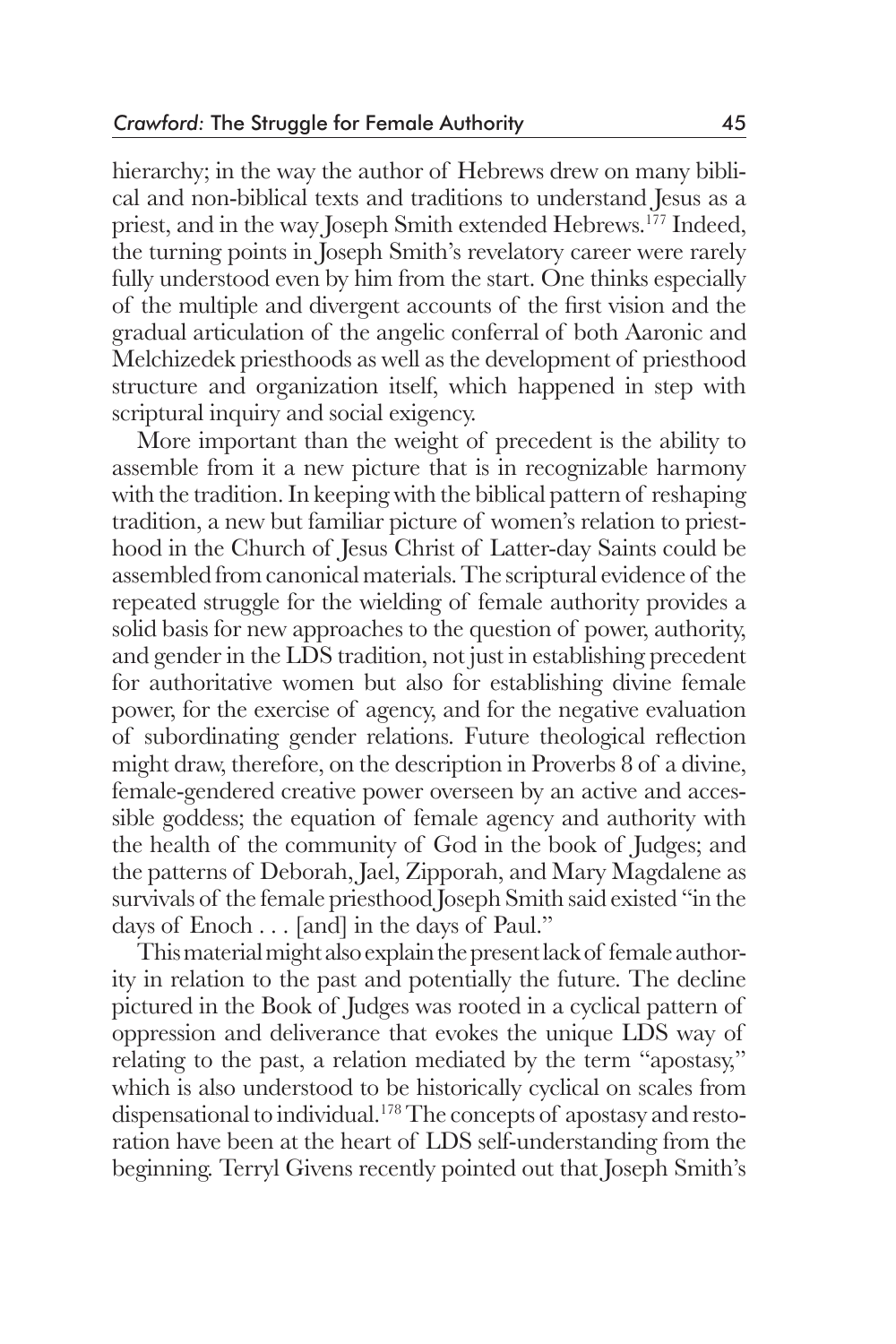definition of corruption from the primitive church as a justification for the radical reshaping of Christian tradition was exactly the opposite of the prevailing Protestant notions.179 According to Givens, for Smith and for the subsequent church, restoration was not a *removal* of accretions like the restoration of a painting darkened by the patina of time (as other Protestants saw it) but a *replacement* of that which was lost, primarily of original authority.<sup>180</sup> It is in precisely this respect that Mormonism stands in a uniquely advantageous position when it comes to understanding the history of biblical authority: it is able to acknowledge not just the content of scripture but the particular (even the particularly misogynistic) conditions under which scripture developed. Apostasy as a cyclical loss of authority makes it possible to explain the struggle visible in all the texts above, not just in their basic narrative content but also in the ways texts were edited and selected and alternative narratives excluded. It can explain, for example, the inclusion of the Pastoral Epistles in the canon and the exclusion of the *Acts of Thekla*. In what President Dieter F. Uchtdorf described as an "ongoing Restoration,"181 it seems that few concepts would be as consonant with the LDS notion of lost authority as the loss of female authority. It is a loss adumbrated in the partial restitution of priesthood authority to women in the last years of Joseph Smith's life.182

 Seen this way, the loss of female authority is entirely congruent with Joseph Smith's view, as Givens describes it, of "restoration as an untidy and imperfect process involving many sources, varying degrees of inspiration, and stops and starts."183 If the project of Restoration is a replacement of things lost, the repeated denial of genuine female authority can be seen in LDS terms as a fundamental human tendency of apostasy replicated in virtually every generation: a tendency so ingrained, so part of the fabric of human existence as to make female authority one of the last principles to be restored, because it was one of the first to go.

 To return to the opening comparison of the gendered priesthood ban to the racial priesthood ban, it seems the Bible presents stronger evidence for women holding priesthood—especially as Latter-day Saints understand the term—than does early Mormon history for black men ordained during Joseph Smith's lifetime. In the comparison, however, we find a kind of reversal of sources: in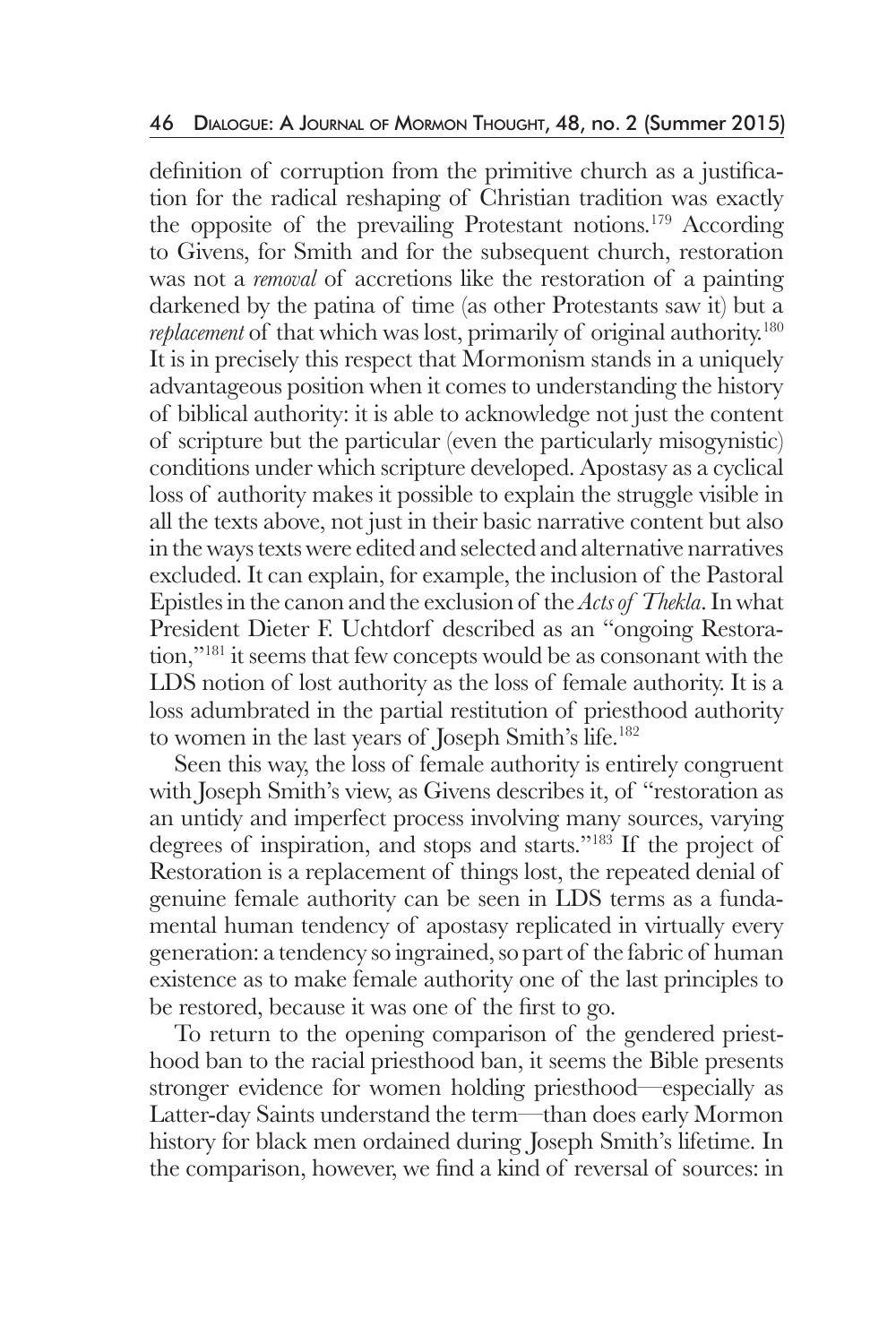the case of the racial ban, there were clear modern indications of ordinations of black men but only indirect scriptural justification; in the case of the gendered ban, there is clear biblical evidence of women holding the highest offices, while the modern evidence stops just short of ordination in Joseph Smith's lifetime. Latter-day Saint women have no modern Elijah Abels; they instead have Deborah and Jael, Phoebe and Junia. Maybe more important than precedent of personnel is the clear and repeated scriptural evidence of the assertion and removal of female authority on many levels, from biblical events to text composition to transmission to interpretation. More important still, in my view, is the richness of the Bible and Mormon scripture, treated preliminarily here, for uncovering and exploring narratives of female authority within an LDS framework. It is in precisely this area that much theological and interpretative work remains to be done.

#### **Notes**

Author's Note: I am grateful to more people than I can name here for their help in making this paper stronger. Rebekah Perkins Crawford was a constant sounding board, read many long drafts, and made detailed comments that prompted new ideas and saved me from pitfalls. Taylor Petrey and Kynthia Taylor deserve special mention for helpful discussion of issues of gender and scripture both general and specific. This paper also benefitted greatly from the detailed critique of Kristine Haglund and of the anonymous *Dialogue* reviewers. This work is dedicated to my daughters A., C., and also to my son H.

1. After Victor A. Hurowitz, *I Have Built You an Exalted House*, JSOTSup 115 (Sheffield: Sheffield Academic, 1992), 170.

2. "Prophetic Power and Women's Authority: The Case of the *Gospel of Mary* (Magdalene)," in *Women Preachers and Prophets through Two Millennia of Christianity,* edited by Beverly Mayne Kienzle and Pamela J. Walker (Berkeley: University of California Press, 1998), 21–41, 335–43; here 21.

3. Official Declaration 2.

4. Especially Lester Bush, "Mormonism's Negro Doctrine: An Historical Overview," *Dialogue* 8 (1973): 11–86; Armand Mauss, *All Abraham's Children: Changing Mormon Conceptions of Race and Lineage* (Urbana, Ill.: University of Illinois Press, 2003).

5. The "Gospel Topics" essay on lds.org (https://www.lds.org/topics/ race-and-the-priesthood?lang=eng) draws more extensively on careful academic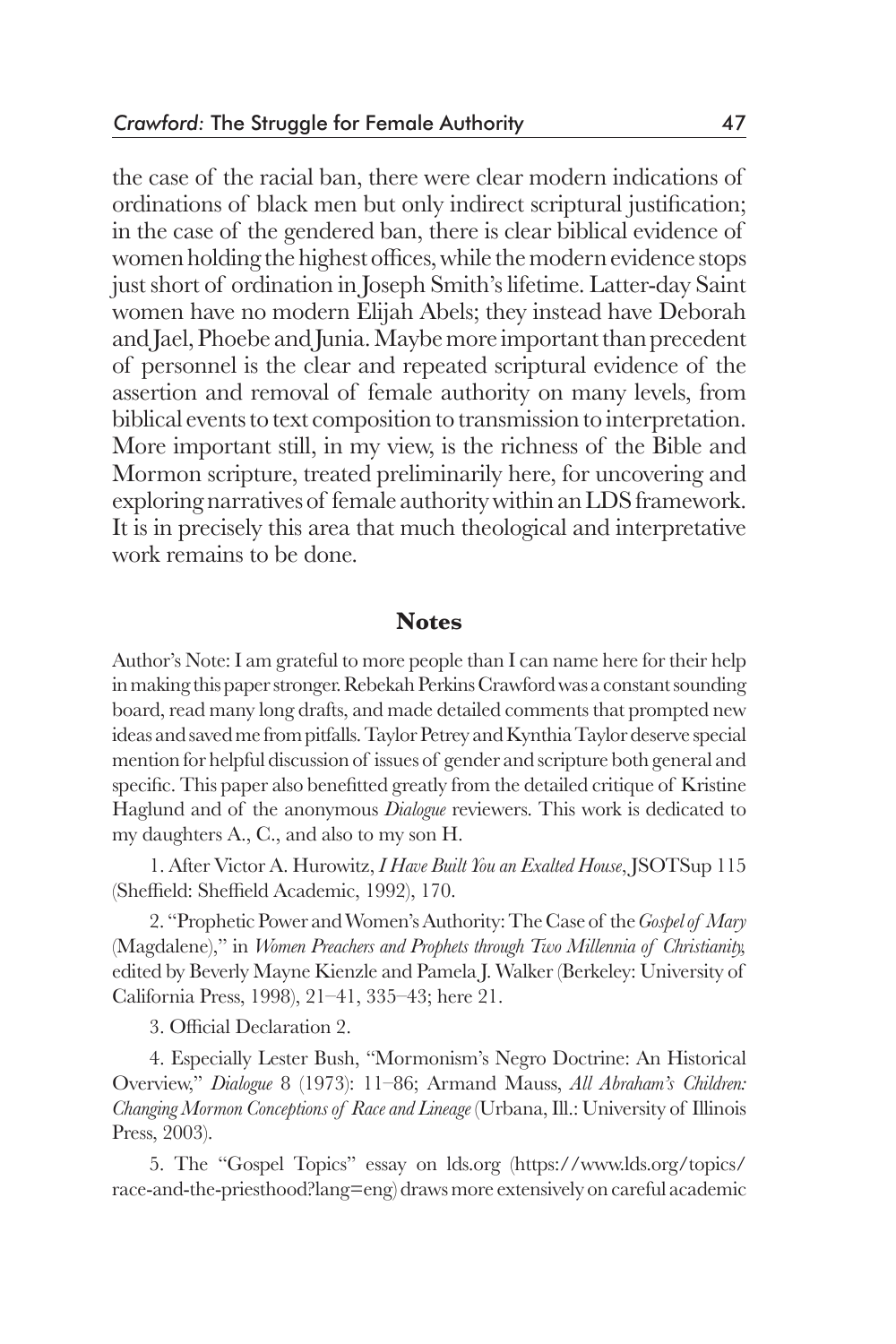research to help make sense of the ban in the history of the Church. At the time of writing, no official Church publication has attempted to deal in a similar way with the gender ban.

6. Ibid.

7. BBC World Service, "Sister Saints—Women and the Mormons" broadcast, August 23, 2014, http://www.bbc.co.uk/programmes/p024wttp. Transcript and emphasis mine. He made a similar statement in an earlier open letter released to several LDS blogs: "I suppose we do not know all the reasons why Christ did not ordain women as apostles, either in the New Testament of the Book of Mormon, or when the Church was restored in modern times. We only know that he did not" ("Context Missing from Discussion about Women," May 29, 2014, http://bycommonconsent.com/2014/05/29/an-open-letterfrom-otterson-context-missing-from-discussion-about-women/). LDS Apostles have made similar comments: Elder Oaks called the gender division "a divinely decreed pattern" ("The Keys and Authority of the Priesthood," April 5, 2014, https://www.lds.org/general-conference/2014/04/the-keys-and-authority-ofthe-priesthood?lang=eng); Elder Neil Andersen ("Power in the Priesthood," October 6, 2013, https://www.lds.org/general-conference/2013/10/power-inthe-priesthood?lang=eng) cites 1 Nephi 11:16–17 ("I do not know the meaning of all things") in response to why only men hold the priesthood; Elder David Bednar voiced similar agnosis in the Europe Area Sisters' Meeting in Frankfurt on September 9, 2014.

8. Compare the new heading to Official Declaration 2: "Church records offer no clear insights into the origins of this practice [of prohibiting blacks from priesthood ordination]."

9. See "Women in the Church," https://www.lds.org/topics/women-inthe-church?lang=eng.

10. Exemplary evidence for this will be discussed below. On the androcentrism of LDS scripture, see Melodie Moench Charles, "Precedents for Mormon Women" in *Sisters in Spirit: Mormon Women in Historical and Cultural Perspective,* edited by Maureen Ursenbach Beecher and Lavina Fielding Anderson (Urbana, Ill.: University of Illinois Press, 1987), 37–63; Lynn Matthews Anderson, "Toward a Feminist Interpretation of Latter-day Saint Scripture," *Dialogue* 27 no. 2 (1994): 185–203.

11. See the discussion of Carol Meyers's work below.

12. The classic critique of even feminist contributions to androcentric power structures is Judith Butler, *Gender Trouble: Feminism and the Subversion of Identity* (New York: Routledge, 1990).

13. Which is often itself motivated by androcentrism and even anti-semitism.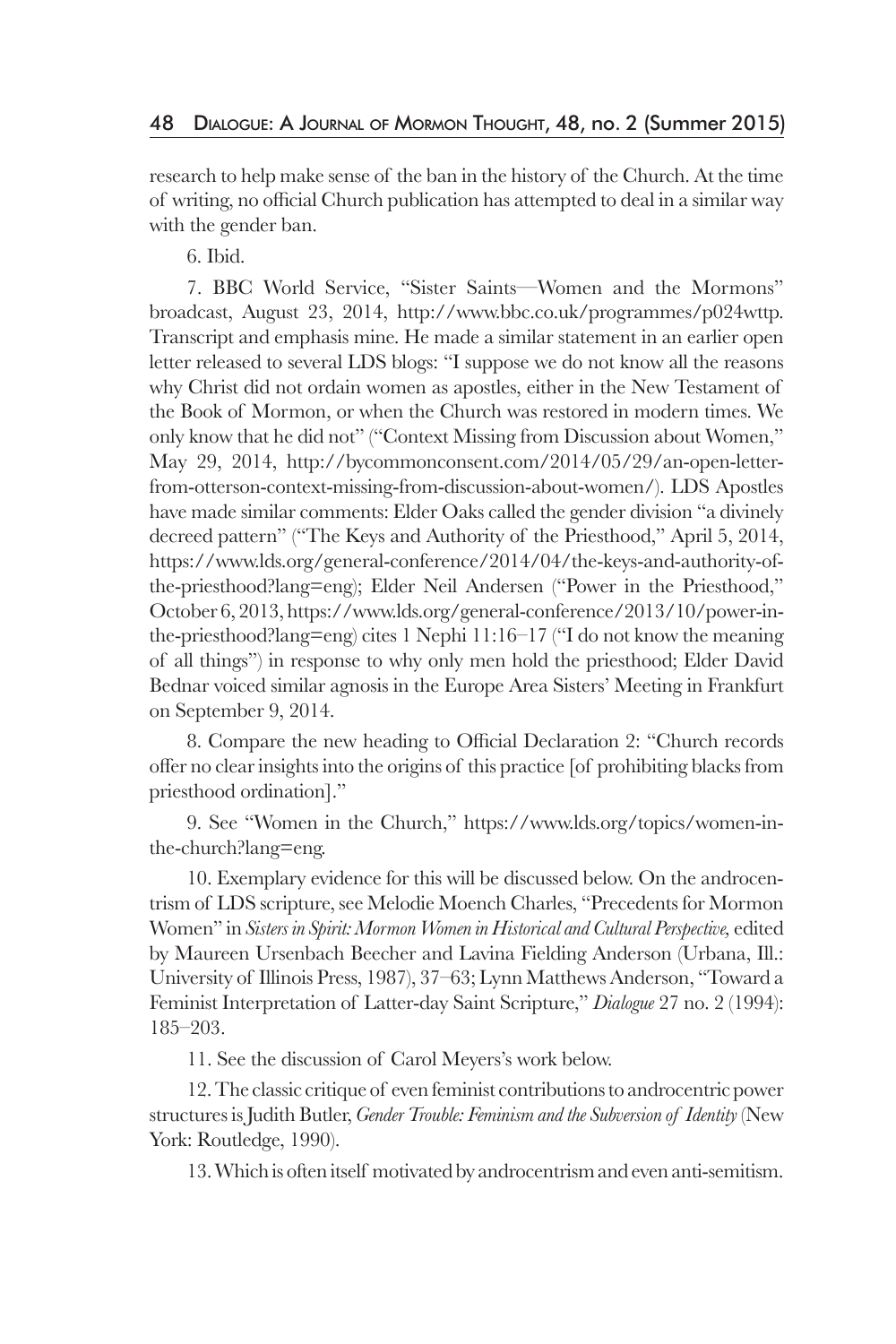14. See Elisabeth Schüssler Fiorenza, "Re-Visioning Christian Origins: *In Memory of Her* Revisited," in *Christian Origins: Worship, Belief and Society,* JSNTSup 241, edited by Kieran J. O'Mahony (Sheffield: Sheffield Academic, 2003), 225–50, esp. 243.

15. Carol A. Newsom, "Women as Biblical Interpreters Before the Twentieth Century," in *Women's Bible Commentary,* 3rd. ed., edited by Carol A. Newsom, Sharon H. Rindge, and Jacqueline E. Lapsley (Louisville, Ky.: Westminster John Knox Press, 2012),11–26.

16. On LDS attitudes toward the Bible, see Philip A. Barlow, *Mormons and the Bible,* 2nd ed. (New York: Oxford University Press, 2013).

17. Schüssler Fiorenza, "Re-Visioning Christian Origins," 236.

18. Major scholarly discussions of gendered authority and LDS scripture include: Moench Charles, "Precedents for Mormon Women;" idem, "Scriptural Precedents for Priesthood," *Dialogue* 18, no. 3 (1985): 15–20; Margaret and Paul Toscano, *Strangers in Paradox: Explorations in Mormon Theology* (Salt Lake City: Signature Books, 1990), 154–78; Anthony A. Hutchinson, "Women and Ordination: An Introduction to the Biblical Context," *Dialogue* 14 (1981): 58–74; Todd Compton, "Was Jesus a Feminist?" *Dialogue* 32, no. 4 (1999): 1–17; idem, "Kingdom of Priests: Priesthood, Temple, and Women in the Old Testament and in the Restoration," *Dialogue* 36, no. 3 (2003): 41–59.

19. Described in, for example, the 2014 Priesthood/Relief Society curriculum, *Teachings of Joseph Fielding Smith*, p. 166. This definition is repeated in the 2014 talk of Elder Dallin Oaks ("Keys and Authority of the Priesthood"). For a fuller discussion of historical priesthood definitions, see Toscano and Toscano, *Strangers in Paradox*, 143–53.

20. See *Encyclopedia of Mormonism,* s.v. "Priesthood."

21. History of the Church 4:207–12.

22. HC 3:385–92.

23. "The Power of the Priesthood," April 3, 2010, https://www.lds.org/ general-conference/2010/04/the-power-of-the-priesthood.

24. Ibid., quoting Joseph F. Smith in *Gospel Doctrine,* 5th ed. (Salt Lake City: Deseret Book, 1939), 287.

25. "Priesthood Authority in the Family and in the Church," October 1, 2005, https://www.lds.org/general-conference/2005/10/priesthood-authorityin-the-family-and-the-church?lang=eng.

26. *Handbook 2* (Salt Lake City: The Church of Jesus Christ of Latter-day Saints, 2010), §2.1 (https://www.lds.org/handbook/handbook-2-administeringthe-church/title-page?lang=eng).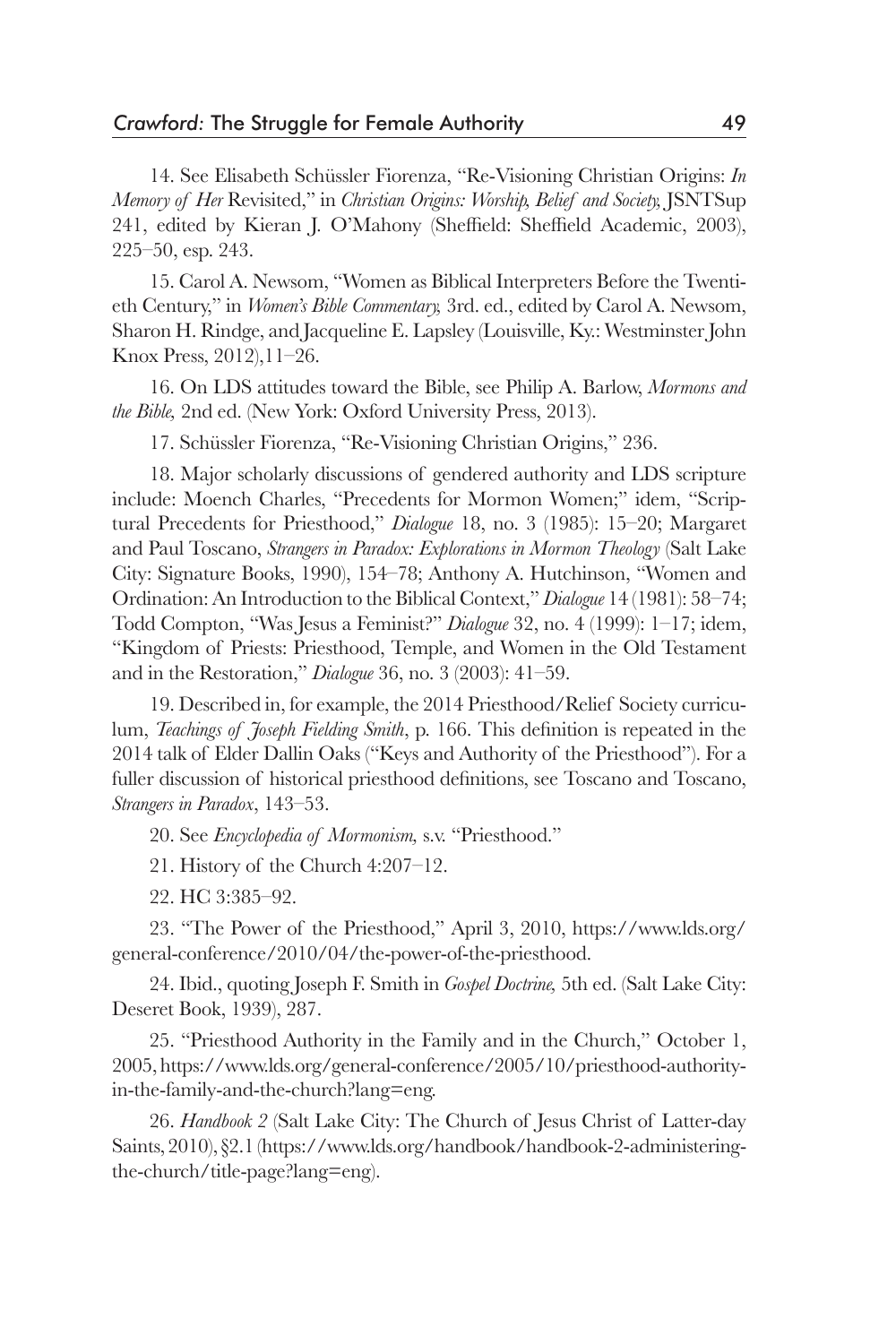#### 27. Ibid., §15.4

28. This sense has been downplayed in recent statements and discussions, which emphasize being acted upon, or *receiving* the blessings of the priesthood. For example, Sheri L. Dew plainly stated "it is more blessed to receive" and that "power would be available to men and women through faith in the Lord Jesus Christ and His Atonement, through the gift of the Holy Ghost and the ministering of angels, and it would also be available to men and women alike through the restoration of the priesthood. Both men and women would have full access to this power, though in different ways" (*Women and the Priesthood: What One Mormon Woman Believes* [Salt Lake City: Deseret Book, 2013], ch. 4 [Kindle edition]). As Elder Neal L. Anderson phrased it on October 6, 2013, "We sometimes overly associate the power of the priesthood with men in the Church. The priesthood is the power and authority of God given for the salvation and blessing of all men, women, and children." He compared the priesthood power to sunlight entering a room through a window: "A man may open the drapes so the warm sunlight comes into the room, but the man does not own the sun or the light or the warmth it brings. The blessings of the priesthood are infinitely greater than the one who is asked to administer the gift" ("Power in the Priesthood"). This can only be true if the phrase "blessings of the priesthood" excludes the possibility that the ability to "direct, control, and govern" is a blessing. In this line of reasoning, the passive role of reception is equated with the divine while the existence of agents who are actively able to bless is elided. The agent's role of active service is underplayed in an attempt to create a more egalitarian rendering of the interaction. Thus the "power to act" aspect in the current definition of LDS priesthood is downplayed in favor of the "salvation of mankind" component. It is seen perhaps most clearly in Elder Oaks's 2014 statement: "Priesthood power blesses all of us. Priesthood keys direct women as well as men, and priesthood ordinances and priesthood authority pertain to women as well as men" ("Keys and Authority"). Here agency rests with keys and ordinances instead of with the social actors who turn the keys and perform the ordinances.

29. Mary Keller rethinks the role of female agency in religion by locating the power of some ecstatic performers in their radical receptivity, their "instrumental agency," being wielded as a hammer or played as a flute: *The Hammer and the Flute: Women, Power, and Spirit Possession* (Baltimore: Johns Hopkins University Press, 2003). Jonathan Stökl discusses and ultimately rejects the relevance of this model to the ancient Near Eastern evidence: "The Role of Women in the Prophetical Process at Mari: A Critique of Mary Keller's Theory of Agency," in *Thinking Towards New Horizons: Collected Communications to the XIXth Congress of the International Organization for the Study of the Old Testament Ljubljana 2007,* edited by Hermann Michael Niemann and Matthias Augustin, Beiträge zur Erforschung des Alten Testaments und des Antiken Judentums 55 (Frankfurt: Lang, 2008), 173–88.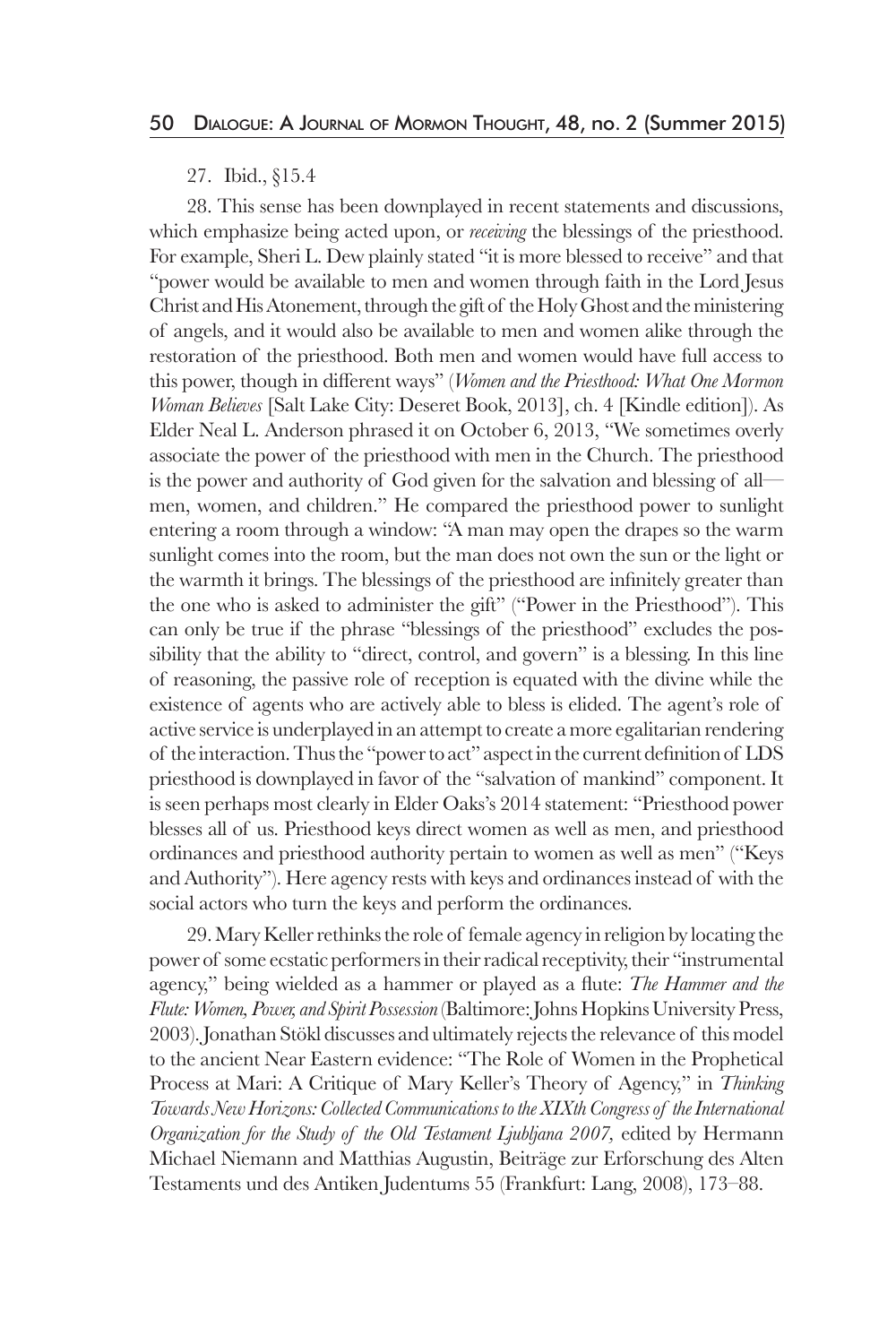30. For a summary of the recent LDS turbulence and discourse surrounding this issue, see Neylan McBaine, *Women at Church: Magnifying LDS Women's Local Impact* (Draper, Utah: Kofford Books, 2014), 7–15. For examples of these non-scriptural approaches and justifications, see Dew, *Women and the Priesthood*; Oaks, "Keys and Authority"; Julie B. Beck, "Mothers Who Know," October 7, 2007, https://www.lds.org/general-conference/2007/10/mothers-whoknow?lang=eng; Andersen, "Power in the Priesthood." For earlier analysis of non-scriptural LDS rhetoric, see Sonja Farnsworth, "Mormonism's Odd Couple: The Motherhood-Priesthood Connection," in *Women and Authority: Re-Emerging Mormon Feminism,* edited by Maxine Hanks (Salt Lake City: Signature Books, 1992), 299–314. Available online at http://signaturebookslibrary.org/?p=975.

31. On the problems of using the label "patriarchy," see Carol L. Meyers, "Was Ancient Israel a Patriarchal Society?" *JBL* 133 (2014): 8–27. *Pace* Meyers, I use the term here not to indicate that men had all power over women in every sphere (as was once claimed for ancient Greece and continues to be claimed for ancient Israel), but to indicate the male-dominated hierarchy articulated in terms of kinship and not simply gender.

32. The New Testament comes slightly closer in 1 Cor 11 and 1 Tim 3, but there the reason for subordination is tied to order of creation and to behavior, not to innate qualities. Again, while hierarchy is assumed, philosophical reasons for such are absent. See also discussion of Gen 3:16, below.

33. "The Ideology of Gender in the Bible and the Ancient Near East," in *Studies in the Bible and Feminist Criticism* (Philadelphia: Jewish Publication Society, 2006), 188.

34. Phyllis Trible, *God and the Rhetoric of Sexuality* (Philadelphia: Fortress Press, 1978), esp. 72–143; Mieke Bal, *Lethal Love: Feminist Literary Readings of Biblical Love Stories* (Bloomington, Ind.: Indiana University Press, 1987), 104–30; Carol L. Meyers, *Rediscovering Eve: Ancient Israelite Women in Context* (Oxford: Oxford University Press, 2012), passim.

35. S. S. Lanser, "(Feminist) Criticism in the Garden: Inferring Genesis 2–3," *Semeia* 41 (1988): 67–84; but against this see Meyers, *Rediscovering Eve*.

36. As virtually every commentator notes, the Hebrew word *ʾādām* is not used as a personal name until chapter 5 and thus many translate it as "earthling," since the folk etymology given in the text connects "*ʾādām*" with "earth" (*ʾādāmâ*). While maintaining the nuance is important, this should not be read as evidence of early egalitarianism, since the fact that the word for "human" becomes the male human's personal name is another clear link between maleness and normative humanness. See discussion in Ronald A. Simkins, "Gender Construction in the Yahwist Creation Myth," in *Genesis,* Feminist Companion to the Bible, Second Series, edited by Athalya Brenner (Sheffield: Sheffield Academic, 1998), 32–52, esp. 44–46.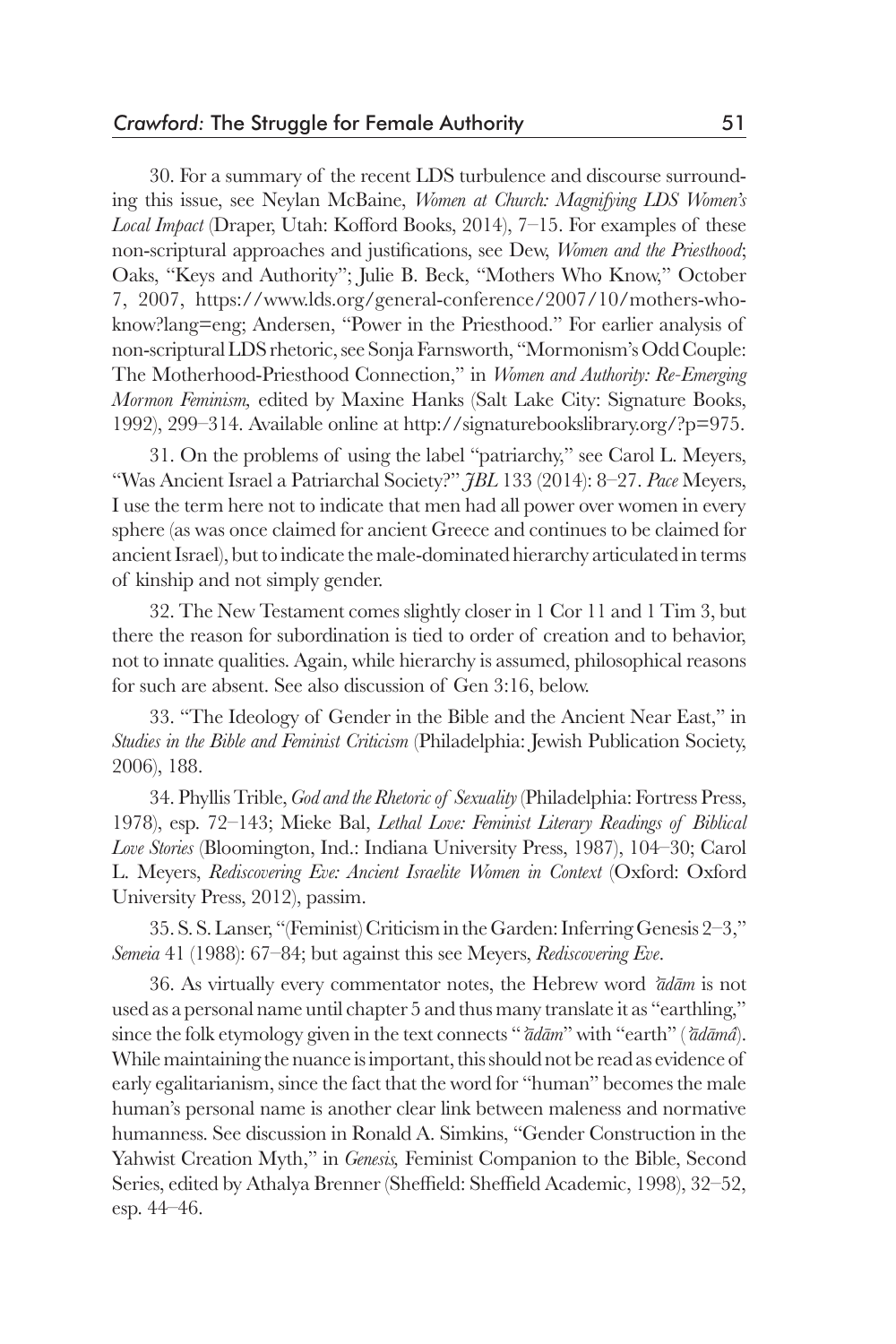#### 52 Dialogue: A Journal of Mormon Thought, 48, no. 2 (Summer 2015)

37. See Michael Coogan, *God and Sex: What the Bible Really Says* (New York: Twelve, 2010), 176; David M. Carr, *The Erotic Word: Sexuality, Spirituality and the Bible* (Oxford: Oxford University Press, 2003), 23. My thanks to David Bokovoy for pointing out these references.

38. While it may be unlikely that, given the narrative context, female gods were implied here, neither the text nor LDS theology explicitly precludes the possibility. On the differences in the creation narratives, see the detailed treatment of Anthony A. Hutchinson, "A Mormon Midrash? LDS Creation Narratives Reconsidered," *Dialogue* 21, no. 4 (1988), 11–74.

39. That is not to say that the priestly author of Genesis 1 was an egalitarian himself. It is important, however, in the comparative relation between Genesis 1 and 2–3.

40. Technically speaking, the creation account of Gen 1 continues through Gen 2:4a, meaning that the second creation account spans Gen 2:4b–3:24. I use "Gen 1" and "Gen 2–3" therefore as an easy shorthand.

41. Compare Gen 1:11–12 with 2:5–7.

42. The myriad treatments of the Hebrew phrase "*ʿēzer knegdô*" have demonstrated that no kind of menial assistant is envisioned; *ʿēzer* is elsewhere only applied to divinity. For LDS implications, see Jolene Edmunds Rockwood, "The Redemption of Eve," in *Sisters in Spirit*, 3–36.

43. Daniel Boyarin, "Gender," in *Critical Terms for Religious Studies,* edited by Mark C. Taylor (Chicago: University of Chicago Press, 1998), 117–35; cf. idem, "Paul and the Genealogy of Gender," *Representations* 41 (1993): 1–33 (repr. in *A Feminist Companion to Paul,* edited by Amy-Jill Levine [London: T&T Clark, 2004], 13–41).

44. See Boyarin, "Paul and the Genealogy of Gender" for a thorough discussion of the seeming contradictions in Paul.

45. Boyarin, "Gender," 124.

46. Wayne A. Meeks, "The Image of the Androgyne: Some Uses of a Symbol in Earliest Christianity," *History of Religions* 13, no. 1 (1974): 165–208; Dennis Ronald MacDonald, *There is No Male and Female: The Fate of a Dominical Saying in Paul and Gnosticism* (Philadelphia: Fortress Press, 1987).

47. Boyarin puts it succinctly: "If Paul took 'no Jew or Greek' as seriously as all of Galatians attests that he clearly did, how could he possibly—unless he is a hypocrite or incoherent—not have taken 'no male or female' with equal seriousness?" ("Paul and the Genealogy of Gender," 22).

48. On this see also Richard B. Hays, "Paul on the Relation of Men and Women," in *A Feminist Companion to Paul,* edited by Amy-Jill Levine (London: T&T Clark, 2004), 137–47 (repr. of idem, *The Moral Vision of the New Testament:*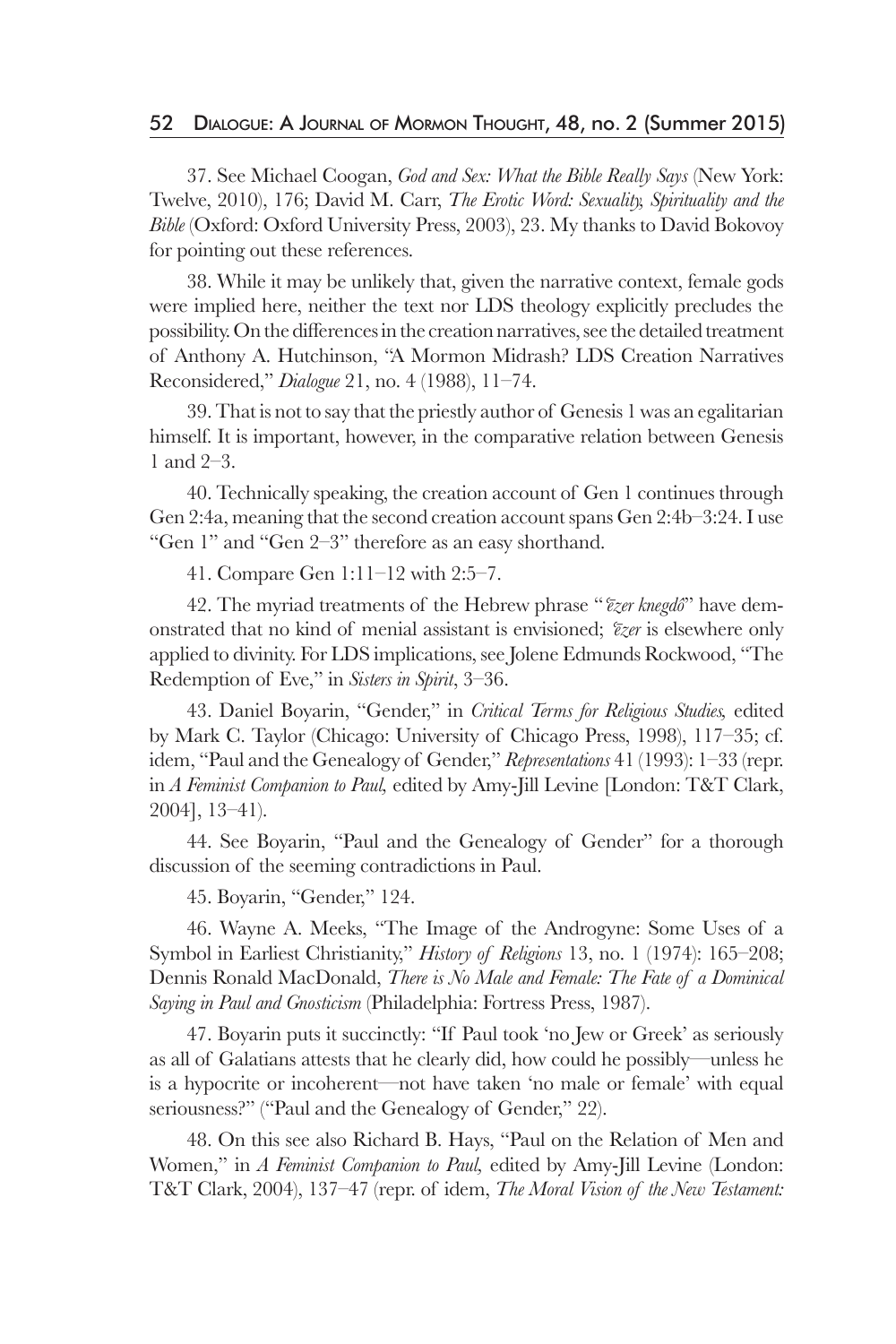*Community, Cross, New Creation: A Contemporary Introduction to New Testament Ethics* [San Francisco: HarperSanFrancisco, 1996], 46–59).

49. Boyarin, "Gender," 118.

50. Ibid., 128.

51. Ibid., 129.

52. Seen in the work of Monique Wittig and Luce Irigaray. See Boyarin, "Gender," 128–33. On the relevance of Irigaray's work to Mormon thought, see Taylor Petrey's forthcoming article, "Rethinking Mormonism's Heavenly Mother," *Harvard Theological Review* (forthcoming).

53. Boyarin, "Gender," 132.

54. The problems of relating Gen 1 and 2–3 across the "P-J seam" in LDS creation narratives are thoroughly treated in Hutchinson, "LDS Creation Narratives," esp. 31ff.

55. See Taylor Petrey, "Toward a Post-Heterosexual Mormon Theology," *Dialogue* 44, no. 4 (2011): 106–41; idem, "Rethinking Mormonism's Heavenly Mother."

56. Brent A. Barlow, "Strengthening the Patriarchal Order in the Home," *Ensign* (Feb. 1973): https://www.lds.org/ensign/1973/02/strengthening-thepatriarchal-order-in-the-home?lang=eng.

57. President Spencer W. Kimball, "The Blessings and Responsibilities of Womanhood," *Ensign* (March 1976) The address was originally given in the Relief Society General Conference session, October 1–2, 1975, https://www.lds.org/ ensign/1976/03/the-blessings-and-responsibilities-of-womanhood?lang=eng; "The Family: A Proclamation to the World," https://www.lds.org/topics/ family-proclamation?lang=eng.

58. Rockwood, "The Redemption of Eve," 21.

59. Boyd Jay Petersen, "Redeemed from the Curse Placed upon Her: Dialogic Discourse on Eve in *The Woman's Exponent*," *Journal of Mormon History* 40 (2014): 135–74, especially 162–65. Cf. D&C 61:17, in which the effects of the curse on the land are reversed for the saints.

60. Bruce C. and Marie K. Hafen, "Crossing Thresholds and Becoming Equal Partners," *Ensign* (Aug. 2007): 27.

61. http://squaretwo.org/Sq2AddlCommentarySherlock.html; http://www. fairmormon.org/perspectives/fair-conferences/2010-fair-conference/2010 the-two-trees; http://mormonscholarstestify.org/1718/valerie-hudson-cassler; Valerie M. Hudson and Richard B. Miller, "Equal Partnership in Marriage," *Ensign* (April 2013): https://www.lds.org/ensign/2013/04/equal-partnershipin-marriage?lang=eng.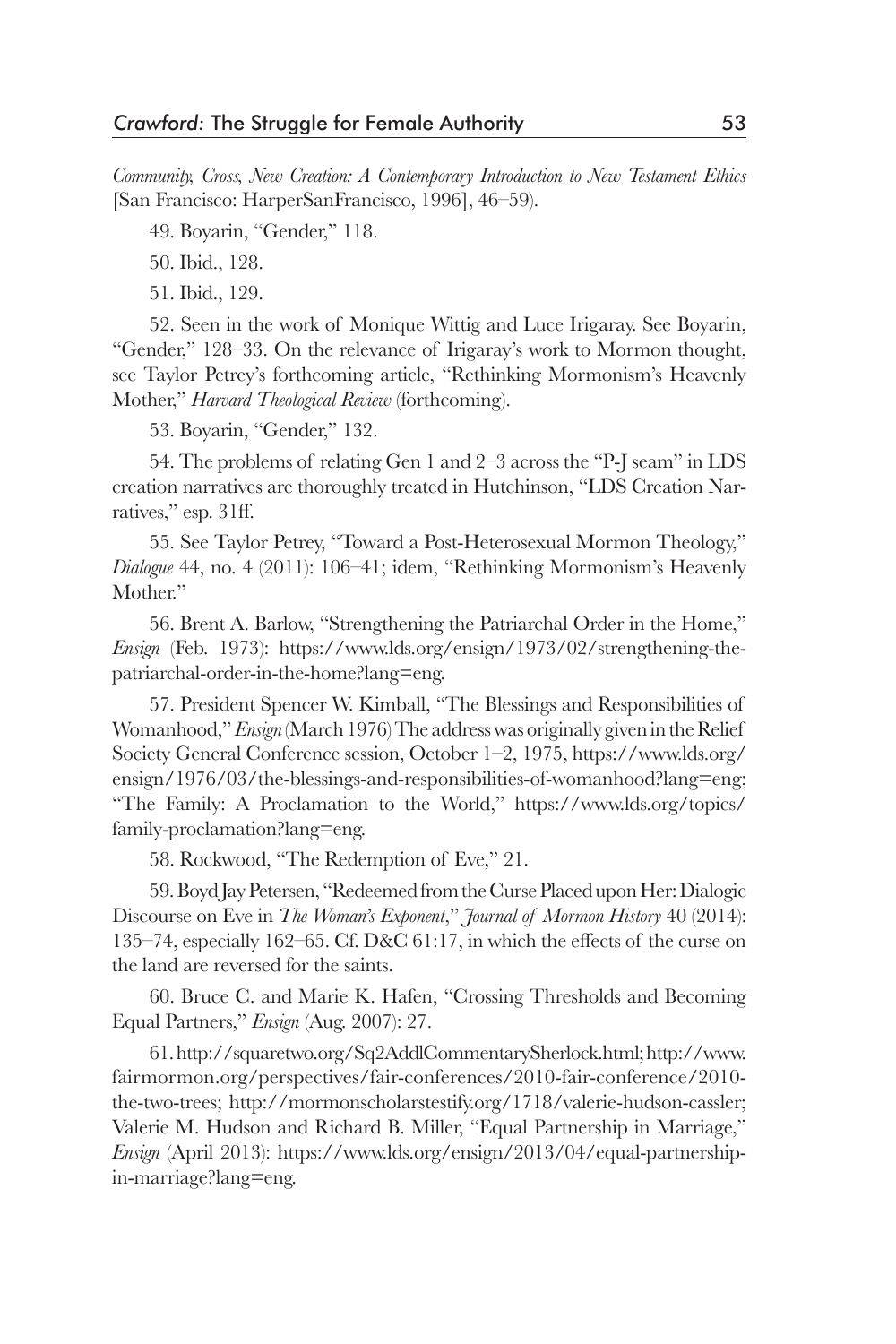62. However, biblical commentators have for almost a millennium found other ways to neutralize the passage. See examples in Newsom, "Women as Biblical Interpreters," 11–26; see also Meyers's intriguing analysis (*Rediscovering Eve*, 81–102), in which she limits the "ruling" to an etiology of sexual (rather than holistic) relations. She renders the verse as "I will make great your toil and many your pregnancies; / with hardship shall you have children. / Your turning is to your man/husband, / and he shall rule/control you (sexually)" (102).

63. If one ignores these difficulties, it might make for an interesting LDS midrash on the verse, especially if one then reads Gen 4:7 as Sin "ruling with" Cain.

64. See Moses 4:22 and, e.g., the statement of Brigham Young: "There is a curse upon the woman that is not upon the man, namely, that 'her whole affections shall be towards her husband,' and what is next? 'He shall rule over you'" ( *Journal of Discourses*, 4:57 [September 21, 1856]).

65. This is not to say that the plain sense of the text requires or justifies a totalizing gender hierarchy.

66. There is arguably a subtler side of this interpretation, too, which wants to find the tension felt in modern Mormon society also expressed in ancient Israel: in other words, if ancient Israel could maintain that men and women "ruled together" while still having an exclusively male priesthood, this would support the current structure in the LDS Church.

67. Barlow, "Patriarchal Order."

68. "Any interpretation of this utterance—as a curse, aetiological statement of fact, blessing or otherwise—is largely dependent on the reader's gender position and may vary considerably" (Athalya Brenner, *The Intercourse of Knowledge: On Gendering Desire and "Sexuality" in the Hebrew Bible* [Leiden: Brill, 1997], 53).

69. Archaeological and epigraphic records confirm the nontrivial existence of Asherah as female consort of Yahweh. Biblical scholars point out that Hosea, one of the earliest writing prophets, excoriates the Israelites for worship of Baal (or baals) but not of Asherah (or asherahs), reflecting a time in which such worship was legitimate. See the thorough treatment of Baruch Halpern, "The Baal (and the Asherah) in Seventh-Century Judah: YHWH's Retainers Retired," in *Konsequente Traditionsgeschichte: Festschrift für Klaus Baltzer zum 65. Geburtstag,* edited by R. Bartelmus, *OBO* 126 (Göttingen: Vandenhoeck & Ruprecht, 1993), 115–54. For a basic outline of the parameters and recent discussion, see Sung Jin Park, "The Cultic Identity of Asherah in the Deuteronomic Ideology of Israel," *Zeitschrift für die Alttestamentliche Wissenschaft* 123 (2011): 553–64. Noteworthy in this regard are the multiple inscriptions at Kuntillet 'Ajrud which bless individuals by Yahweh and "by his Asherah." The debate as to whether Asherah refers to a cult object or to a personal name seems decided by the male and female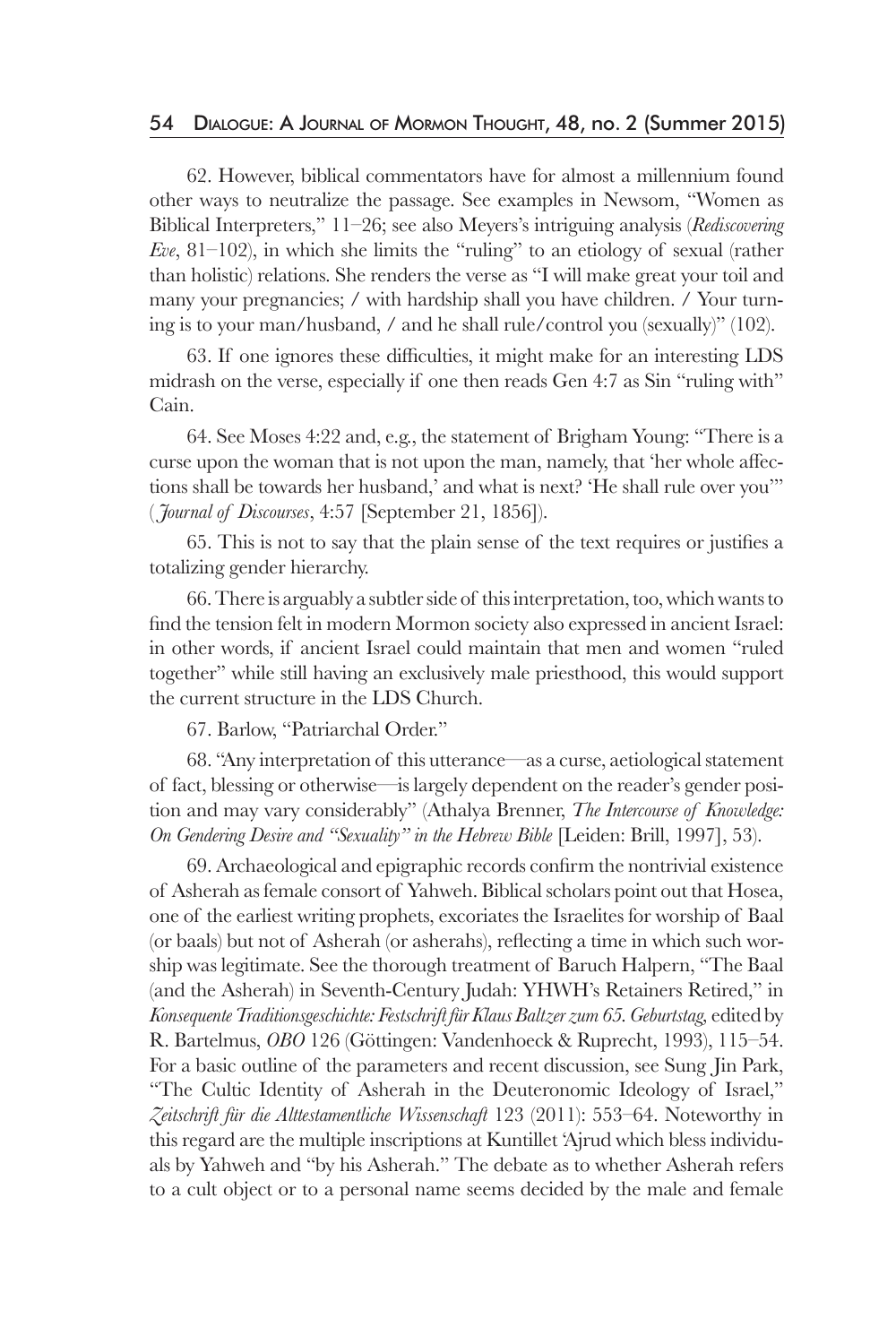*bes*-figures over which the words are inscribed. In any case, the unproblematic worship of Asherah is confirmed here. For evidence of the "disappearing goddess," see Othmar Keel and Christoph Uehlinger, *Gods, Goddesses, and Images of God in Ancient Israel* (Minneapolis: Fortress Press, 1998); Mark S. Smith, "The Blessing God and Goddess: A Longitudinal View from Ugarit to 'Yahweh and his asherah' at Kuntillet 'Ajrud," in *Enigmas and Images: Studies in Honor of Tryggve N. D. Mettinger,* edited by Göran Eidevall and Blaženka Scheuer, CBOTS 58 (Winona Lake: Eisenbrauns, 2011), 213–26 (esp. 224–25).

70. On the limitations of Heavenly Mother in Mormon theology, see Moench Charles, "New Mormon Heaven"; Petrey, "Rethinking Mormonism's Heavenly Mother."

71. Not, as in the KJV, "as one brought up with him."

72. On Wisdom as a Canaanite goddess, see Bernhard Lang, *Wisdom and the Book of Proverbs: An Israelite Goddess Redefined* (New York: Pilgrim, 1986). On the Egyptian connections, see C. Bauer-Kayatz, *Studien zu Proverbien 1–9: Eine Form- und Motivgeschichtliche Untersuchung unter Einbeziehung ägyptischen Vergleichsmaterial,* Wissenschaftliche Monographien zum Alten und Neuen Testament 22 (Neukirchen-Vluyn, West Germany: Neukirchener, 1966); Michael V. Fox, "World Order and Ma'at: A Crooked Parallel," *Journal of the Ancient Near Eastern Society of Columbia University* 23 (1995): 37–48. Gustav Boström argued for a Mesopotamian connection: *Proverbiastudien: Die Weisheit und das fremde Weib in Sprüche 1–9,* Lunds Universitets Årsskrift 30 (Lund, Sweden: C. W. K. Gleerup, 1935). Cf. Daniel C. Peterson, "Nephi and his Asherah," *Journal of Book of Mormon Studies* 9 (2000): 16–25, 80–81; esp. 22–25.

73. For LDS precedent see David L. Paulsen and Martin Pulido, "'A Mother There': A Survey of Historical Teachings about Mother in Heaven," *BYU Studies* 50 (2011): 70–97, here 80.

74. The Sophia traditions in Gnostic texts show a similar figure; see Deirdre Good, *Reconstructing the Tradition of Sophia in Gnostic Literature* (Atlanta: Scholars Press, 1987).

75. One might associate her with Joseph Smith's statement that the Melchizedek Priesthood "is the channel through which the Almighty commenced revealing His glory at the beginning of the creation of this earth, and through which He has continued to reveal Himself to the children of men to the present time, and through which He will make known His purposes to the end of time" (HC 4:207).

76. Roland E. Murphy, "Wisdom and Creation," *JBL* 104 (1985): 3–11, here 9. He also points to Gerhard von Rad's identification of Wisdom as the matrix in which the earth was created, the "self-revelation" of creation.

77. The verb rendered "acquire" [*qnh*] can also be translated "create" and even "procreate," and it takes its place as one of the many strongly ambivalent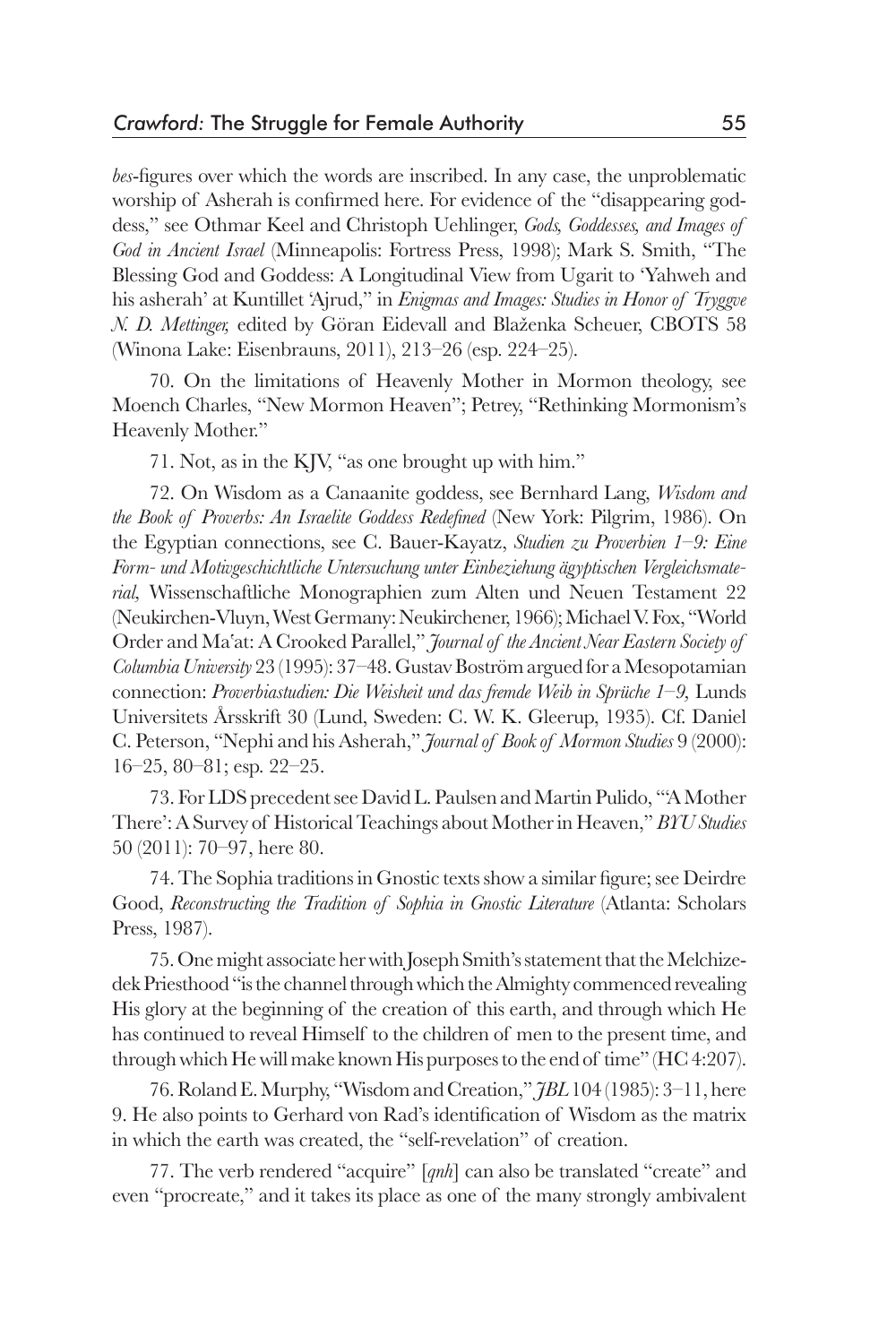terms surrounding the figure of Wisdom, which might itself be a hallmark of Wisdom literature but also speaks to the rich potential of this figure for LDS theology. See discussion in David Bokovoy, "Did Eve Acquire, Create, or Procreate with Yahweh? A Grammatical and Contextual Reassessment of *qnh* in Genesis 4:1," *Vetus Testamentum* 63 (2012): 1–17.

78. Carol A. Newsom, "Woman and the Discourse of Patriarchal Wisdom: A Study of Proverbs 1–9" in *Gender and Difference in Ancient Israel,* edited by Peggy L. Day (Minneapolis: Augsburg-Fortress, 1989), 142–60; Athalya Brenner and F. van Dijk-Hemmes, *On Gendering Texts: Female and Male Voices in the Hebrew Bible* (Leiden: Brill, 1993), esp. 54, 127. See, finally, the nuanced approach of Gerlinde Baumann, "The Figure with Many Facets: The Literary and Theological Functions of Personified Wisdom in Proverbs 1–9," in *Wisdom and Psalms*, Feminist Companion to the Bible, Second Series, edited by Athalya Brenner (Sheffield: Sheffield Academic, 1998), 44–78.

79. See, for example, Baumann, "The Figure with Many Facets"; Claudia V. Camp, *Wisdom and the Feminine in the Book of Proverbs* (Sheffield: Almond Press, 1985); see also Susan Cady, Marian Ronan, and Hal Taussig, *Sophia: The Future of Feminist Spirituality* (San Francisco: Harper & Row, 1986).

80. Richard Bushman, *Joseph Smith: Rough Stone Rolling* (New York: Alfred A. Knopf, 2005), 153, 251–69; Mark Ashurst McGee, "Zion Rising: Joseph Smith's Early Social and Political Thought," PhD Diss., Arizona State University, 2008, 310. On the Reformation notion itself, see Malcolm B. Yarnell III, *Royal Priesthood in the English Reformation* (Oxford: Oxford University Press, 2013).

81. Moench Charles, "Precedents for Mormon Women," and "Scriptural Precedents for Priesthood;" Hutchinson, "Women and Ordination;" Compton, "Was Jesus a Feminist?" and "Kingdom of Priests."

82. For an excellent overview of priesthood in the Hebrew Bible, see Mark A. Leuchter, "The Priesthood in Ancient Israel," *Biblical Theology Bulletin* 40 no. 2 (2010): 100–10.

83. During the lifetime of Joseph Smith and until the twentieth century, the term "high priesthood" referred not to the general Melchizedek Priesthood but to the office of high priest. See extensive discussion in Gregory A. Prince, *Power from on High: The Development of Mormon Priesthood* (Salt Lake City: Signature Books, 1995) and, recently, in William V. Smith, "Early Mormon Priesthood Revelations: Text, Impact, and Evolution," *Dialogue* 46, no. 4 (2013): 1–84 (here 39–46).

84. For example, Micah ( Judg 17–18); cf. also discussion of Hannah and Elkanah below.

85. "When priesthood authority is exercised properly, priesthood bearers do what He would do if He were present" (Packer, "Power in the Priesthood").

86. Leuchter, "Priesthood," 101.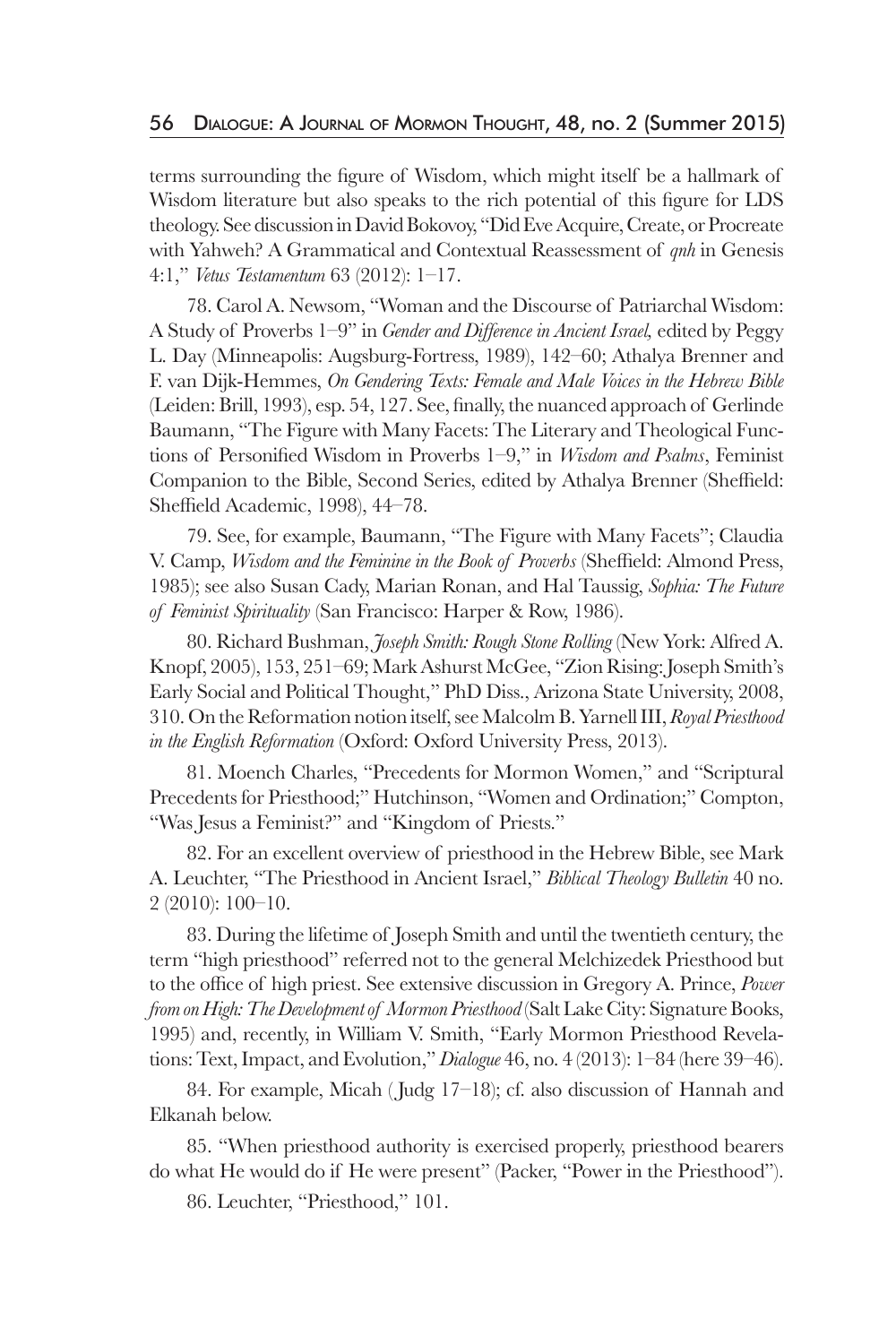87. For example, Shaphanides (see Leuchter, "Priesthood," 105), Ezra (Ezra 7:1–5).

88. The four main texts are: Gen 49:5–7; Deut 33:8–11; Gen 34:25–26, 31; Exod 32:26–29. See Joel S. Baden, "The Violent Origins of the Levites: Text and Tradition," in *Levites and Priests in Biblical History and Tradition,* edited by Mark Leuchter and Jeremy Hutton (Atlanta: Society of Biblical Literature, 2011), 103–16. Phineas's violent zeal, moreover, in Num 25 results in Yahweh's promise to Phinehas of perpetual priesthood. It seems no accident, then, that the spectacular violence done to the concubine in Judg 19 came at the hands of a Levite. Other texts hint at the nexus of priesthood and violence: the Kenites/ Midianites, connected both to the first homicide (Cain, in Gen 4) and to the priestly clan in whose territory Moses first encountered Yahweh and who provided him with a priestly wife (see below). It was, of course, to the Kenite/Midianite territory that Moses fled after having killed an Egyptian. See full summary in Baruch Halpern, "Kenites," *Anchor Bible Dictionary* (New York: Doubleday, 1992), 4:17–22.

89. Not that such processes were without significant tension, especially with the monarchy. See Jeremy Hutton, "All the King's Men: The Families of the Priests in Cross-Cultural Perspective," in *"Seitenblicke": Literarische und historische Studien zu Nebenfiguren im zweiten Samuelbuch,* edited by Walter Dietrich, OBO 249 (Fribourg and Göttingen: Academic Press and Vandenhoeck & Ruprecht, 2011), 121–51; and Stephen L. Cook, "Those Stubborn Levites: Overcoming Levitical Disenfranchisement," in *Levites and Priests,* 155–70.

90. The classic and still-informative study of these conflict stories is that of Frank Moore Cross, *Canaanite Myth and Hebrew Epic* (Cambridge, Mass.: Harvard University Press, 1973), 195–215. For a summary of problems these stories present, as well as scholarly solutions, see George W. Ramsey, "Zadok," *Anchor Bible Dictionary* (New York: Doubleday, 1992), 6:1035–36.

91. Compare the language describing Jeroboam's installation of the calves in Dan and Bethel (1 Kgs 12:28) with Aaron's making of the Golden Calf (Exod 32:4).

92. Some scholars see the figure of Zadok as originally a Jebusite priest native to (pre-Israelite) Jerusalem, owing to his problematic genealogy and to the similarity of his name to other prominent Canaanite Jerusalemites, Melchi*zedek* and Adoni*zedek*, among other details. Others, however, argue that this is not necessary, especially since the explicit connection to Melchizedek is never made in the text, and argue instead for a northern priesthood that traced its lineage to Moses (Abiathar and the Elides) locked in a power struggle with a southern line deriving from Aaron (Zadok).

93. Cory D. Crawford, "Between Shadow and Substance: The Historical Relationship of Tabernacle and Temple in Light of Architecture and Iconography," in *Levites and Priests,* 117–33.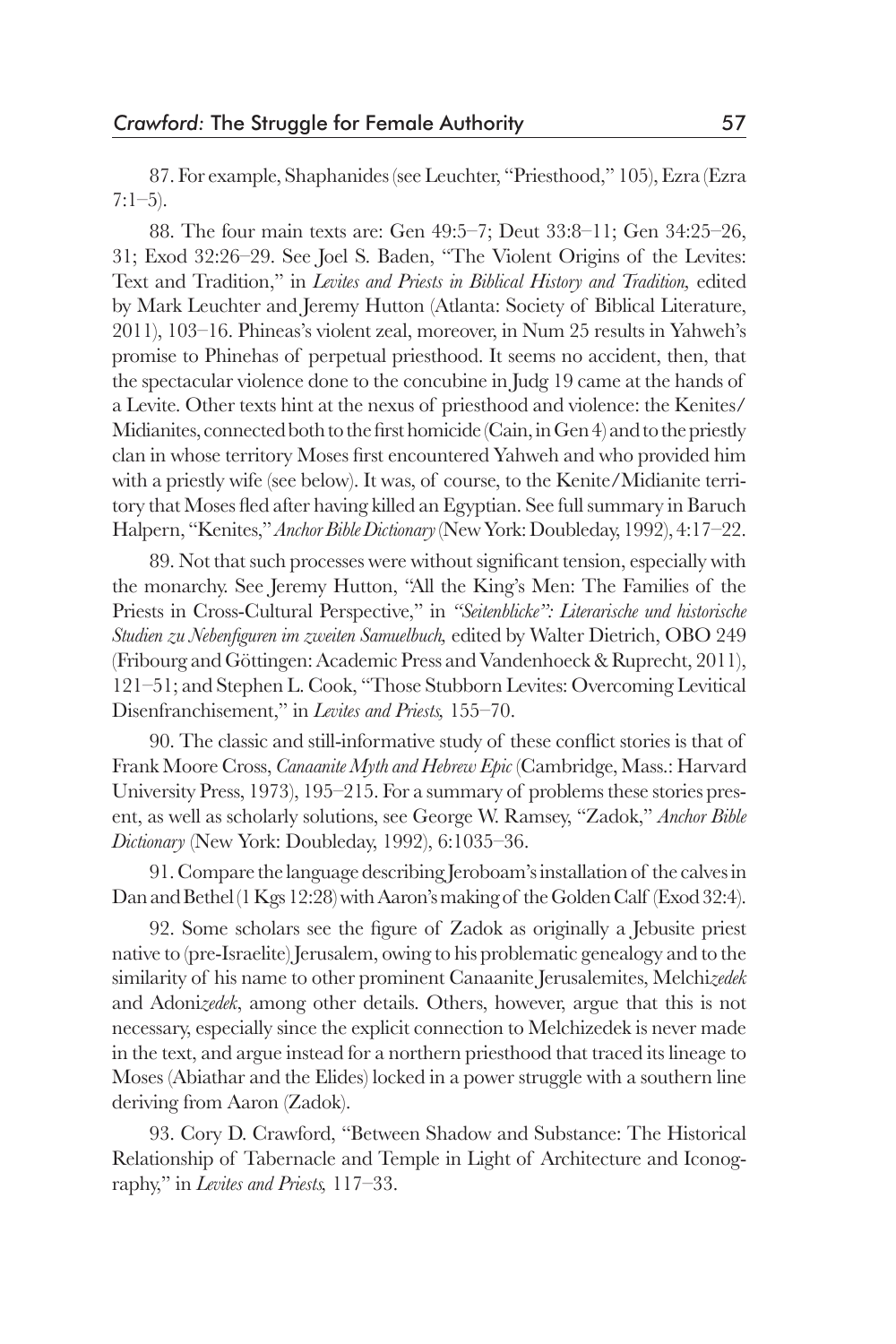#### 58 Dialogue: A Journal of Mormon Thought, 48, no. 2 (Summer 2015)

94. For an excellent collection and discussion of the major ancient Near Eastern primary sources, see Mark W. Chavalas, *Women in the Ancient Near East: A Sourcebook* (London: Routledge, 2014). See also the detailed work of Hennie J. Marsman, *Women in Ugarit and Israel: Their Social and Religious Position in the Context of the Ancient Near East* (Leiden: Brill, 2003).

95. See discussion in, for example, Zainab Bahrani, *Women of Babylon: Gender and Representation in Ancient Mesopotamia* (London: Routledge, 2001), 113–17.

96. See examples below for discussion of the textual evidence in the stories of Hannah, Junia, and Mary Magdalene.

97. See, for example, Hannah K. Harrington, "Leviticus," in *Women's Bible Commentary*, 70–78 (here 77); and the discussion and examples in Compton, "Kingdom of Priests," 49.

98. See Sarah Shechtman's excellent treatments: "Women in the Priestly Narrative," in *The Strata of the Priestly Writings: Contemporary Debate and Future Directions,* edited by Sarah Shectman and Joel S. Baden, Abhandlungen zur Theologie des Alten und Neuen Testaments 95 (Zürich: Theologischer Verlag, 2009), 175–86; idem, "The Social Status of Priestly and Levite Women," in *Levites and Priests*, 83–99; idem, *Women in the Pentateuch: A Feminist and Source-Critical Analysis* (Sheffield: Sheffield Phoenix, 2009).

99. One could also include here Tamar in Genesis 38, whose actions and those of her accusers presuppose a connection to a (poorly documented) sexual cultic service.

100. For discussion of "before Yahweh" in architectural context, see Michael B. Hundley, "Before YHWH at the Tent of Meeting," *ZAW* 123 (2011): 15–26.

101. See discussion in Carol L. Meyers, "Hannah and Her Sacrifice: Reclaiming Female Agency," in *A Feminist Companion to Samuel and Kings,* edited by Athalya Brenner (Sheffield: Sheffield Academic, 1994), 93–104, here 97–99.

102. Women also are said to offer sacrifice in connection with vows in Prov 7:14.

103. Miriam, as prophet, in Exod 15; Deborah, also prophet, in Judg 5; more generally Judg 11:34; 1 Sam 18:7; 21:11; 29:5; 2 Sam 1:20. See also Julie Smith, "'I Will Sing to the Lord': Women's Songs in the Scriptures," *Dialogue* 45, no. 3 (2012): 56–69.

104. See discussion and references below, in the New Testament section on discipleship.

105. What follows is only, necessarily, a brief overview of much careful text-critical work. It is well established that the Massoretic text in the cases discussed is the inferior text. See, among the many treatments, Anneli Aejmelaeus, "Corruption or Correction? Textual Development in the MT of 1 Samuel 1," in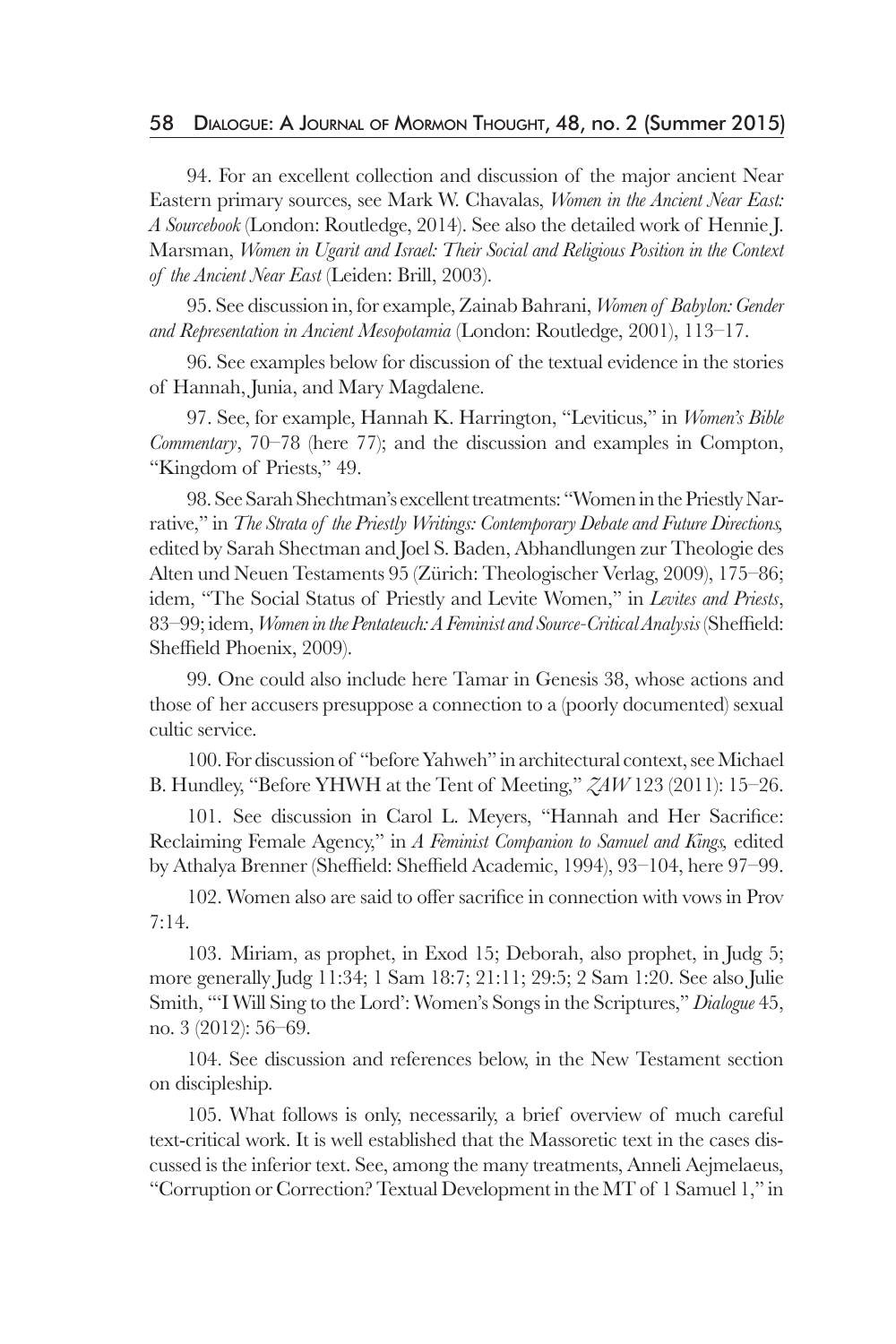*Textual Criticism and Dead Sea Scrolls Studies in Honor of Julio Trebolle Barrera* ( JSJSup 158, edited by A. Piquer Otero and P. A. Torijano Morales (Leiden: Brill, 2012), 1–17; idem, "Hannah's Psalm in 4QSam<sup>a</sup> ," in *Archaeology of the Books of Samuel: The Entangling of the Textual and Literary History,* VTSup 132, edited by P. Hugo and A. Schenker (Leiden: Brill, 2010), 23–37; Donald W. Parry, "Hannah in the Presence of the Lord," in *Archaeology of the Books of Samuel*, 53–73; Emmanuel Tov, *Textual Criticism of the Hebrew Bible,* 3d ed. (Minneapolis: Fortress Press, 2012), esp. 254–56. On the general ability to discern textual manipulation in MT without the contrary evidence of LXX or other versions, see Alexander Rofé, "The History of Israelite Religion and the Biblical Text: Corrections Due to the Unification of Worship," in *Emanuel: Studies in Hebrew Bible, Septuagint, and Dead Sea Scrolls in Honor of Emanuel Tov,* edited by S. Paul, et al. (Leiden: Brill, 2003), 759–93.

106. "Hannah in the Presence of the Lord," 63.

107. Cf. Exod 38:8, where women serve at the entrance unproblematically. Alexander Rofé argues persuasively that this phrase in 1 Sam 2:22 is an addition in MT because the scribe wants to further implicate the sons of Eli, but he does not connect it specifically with the crucial discomfort of ch. 1 ("Israelite Religion and Biblical Text," 772–73).

108. Susan Ackerman, *Warrior, Dancer, Seductress, Queen: Women in Judges and Biblical Israel* (New Haven, Conn.: Yale University Press, 1998), 97–98.

109. See Halpern, "Kenites."

110. Benjamin Mazar points out that a terebinth with a place-name following (e.g., Gen 12:6–7; 13:38) is always a holy site elsewhere ("The Sanctuary of Arad and the Family of Hobab the Kenite," *Journal of Near Eastern Studies* 24 [1965]: 297-303). On Kedesh as a city of refuge (Josh 20:7), see Ackerman, *Warrior, Dancer, Seductress, Queen*, 98.

111. His name means "son of (the Goddess) Anat" (on whose proclivity toward violence see above). It is entirely appropriate for a man said to have slain 600 Philistines with an oxgoad.

112. The note about Sisera falling "between her feet" in Judg 5:27 has been taken together with the tent-setting as evidence of Ja'el using her sexuality to entice and distract him. As Jack Sasson notes in his recent Judges commentary, to assume they were in a copulative embrace does not accord with the mechanics of her fatal blow ( *Judges 1–12,* AB 6D [New Haven: Yale University Press, 2014] 317), and instead is likely the well-known biblical (and ancient Near Eastern) trope of the vanquished lying at the feet of the victor. See, however, Ackerman's proposal that Jael, like Anat, is cast as a kind of erotic assassin, whose sexuality is not far from violence (*Warrior, Dancer, Seductress, Queen*, 61).

113. Originally the instructions in 4:21–23 were part of a different narrative from the rest of the story, but have been placed there by the compiler of Penta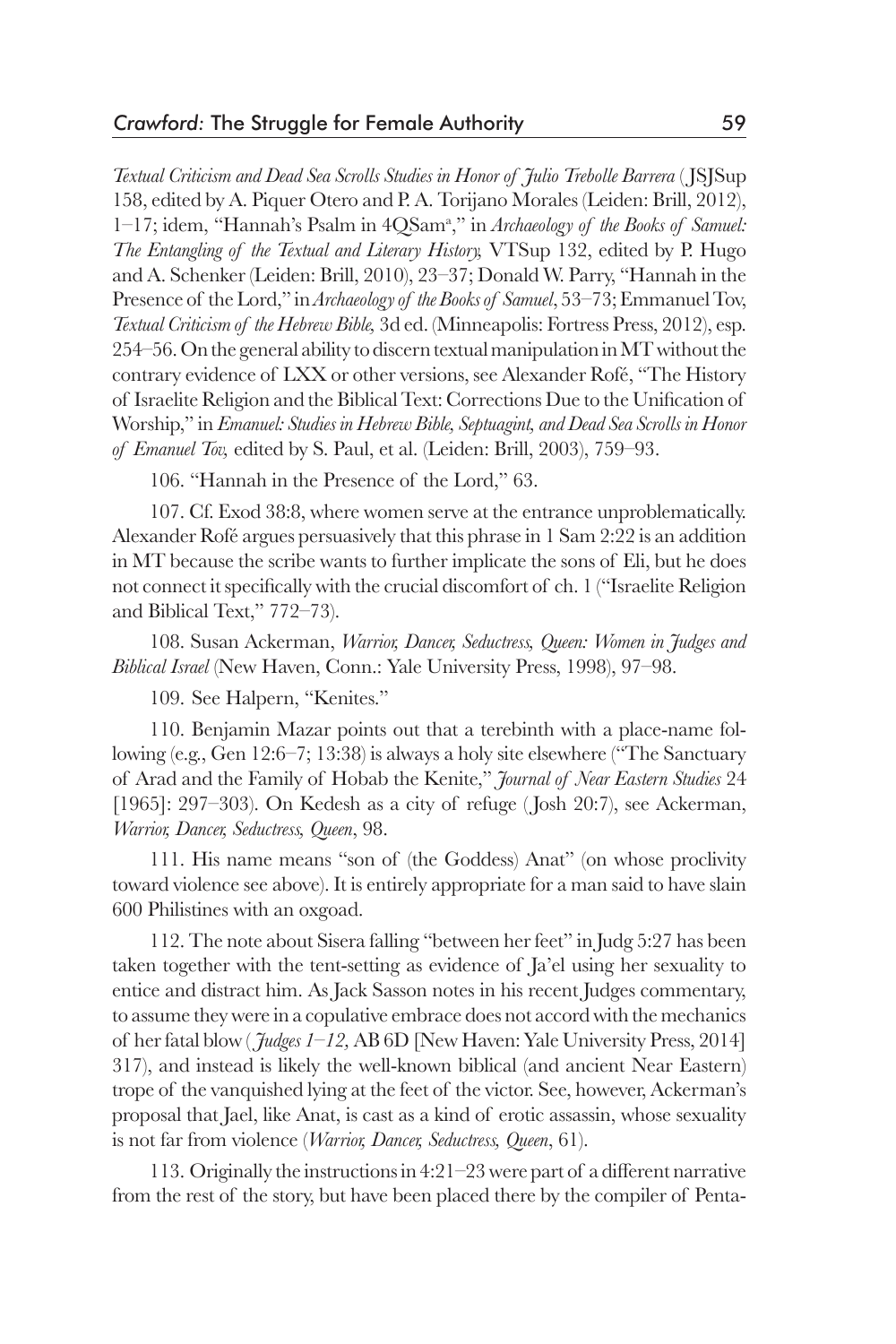teuchal documents. It is no accident that they are placed immediately before the following narrative, which describes a threat to another firstborn (Moses) and his redemption by the blood of his own firstborn son.

114. As noted for centuries, "feet" here and in many other places in the Bible is a euphemism for male genitalia. Thus the foreskin of the son substitutes for that of the father, evoking the common biblical ideal of sacrificing the firstborn or substituting something in his place. See Jon D. Levenson, *The Death and Resurrection of the Beloved Son: The Transformation of Child Sacrifice in Judaism and Christianity* (New Haven: Yale University Press, 1993) for a full discussion of the theme and its examples in scripture. On the JST and attendant issues for Latter-day Saints, see Kevin Barney, "Reflections on the Documentary Hypothesis," *Dialogue* 33, no. 1 (2000): 57–99, here 92–94.

115. See Smith's excellent discussion of the scriptural praise for these violent acts in "Women's Songs," 58–59.

116. Mention should also be made of the revelations developing from the barest of textual support, such as baptism for the dead, on the basis of 1 Cor 15:29.

117. See the entry March 31, 1842, in the "Nauvoo Relief Society Minute Book," available at http://josephsmithpapers.org/paperSummary/nauvoorelief-society-minute-book?p=19&highlight=ancient%20priesthood (accessed Oct. 22, 2014).

118. This mediatory role is, however, unique in the ancient Near East and may not have been part of the earliest stages of prophecy during the monarchy.

119. Leuchter, "Priesthood," 103.

120. *Duties and Blessings of the Priesthood,* Part A (2000), 9.

121. Prophecy outside the Bible has also been of scholarly concern, especially in the past three decades. Among ancient Near Eastern cultures, prophecy as a phenomenon detectable in writing so far has shown up almost exclusively in Mari in the second millennium bc, in Neo-Assyria in the first, and in the Hebrew Bible. In all three contexts, there is clear evidence of female prophets, and in the case of Neo-Assyria, as Corrine Carvalho and Jonathan Stökl point out: "If our evidence is to be trusted, the vast majority of Neo-Assyrian prophets were female" ("Introduction," in *Prophets Male and Female: Gender and Prophecy in the Hebrew Bible, the Eastern Mediterranean, and the Ancient Near East,* edited by Jonathan Stökl [Atlanta: Society of Biblical Literature, 2013], 1–8, here 3). Lester Grabbe, further, has argued that it is difficult to find evidence anywhere for a specifically female-gendered office, that is, for "prophetess" as distinct from a "prophet" who happens to be female; male and female prophets occupied the same role and not separate gendered (hierarchical) versions ("'Her Outdoors': An Anthropological Perspective on Female Prophets and Prophecy," in *Prophets Male and Female*, 11–26). Stökl's comprehensive survey of all three ancient Near Eastern contexts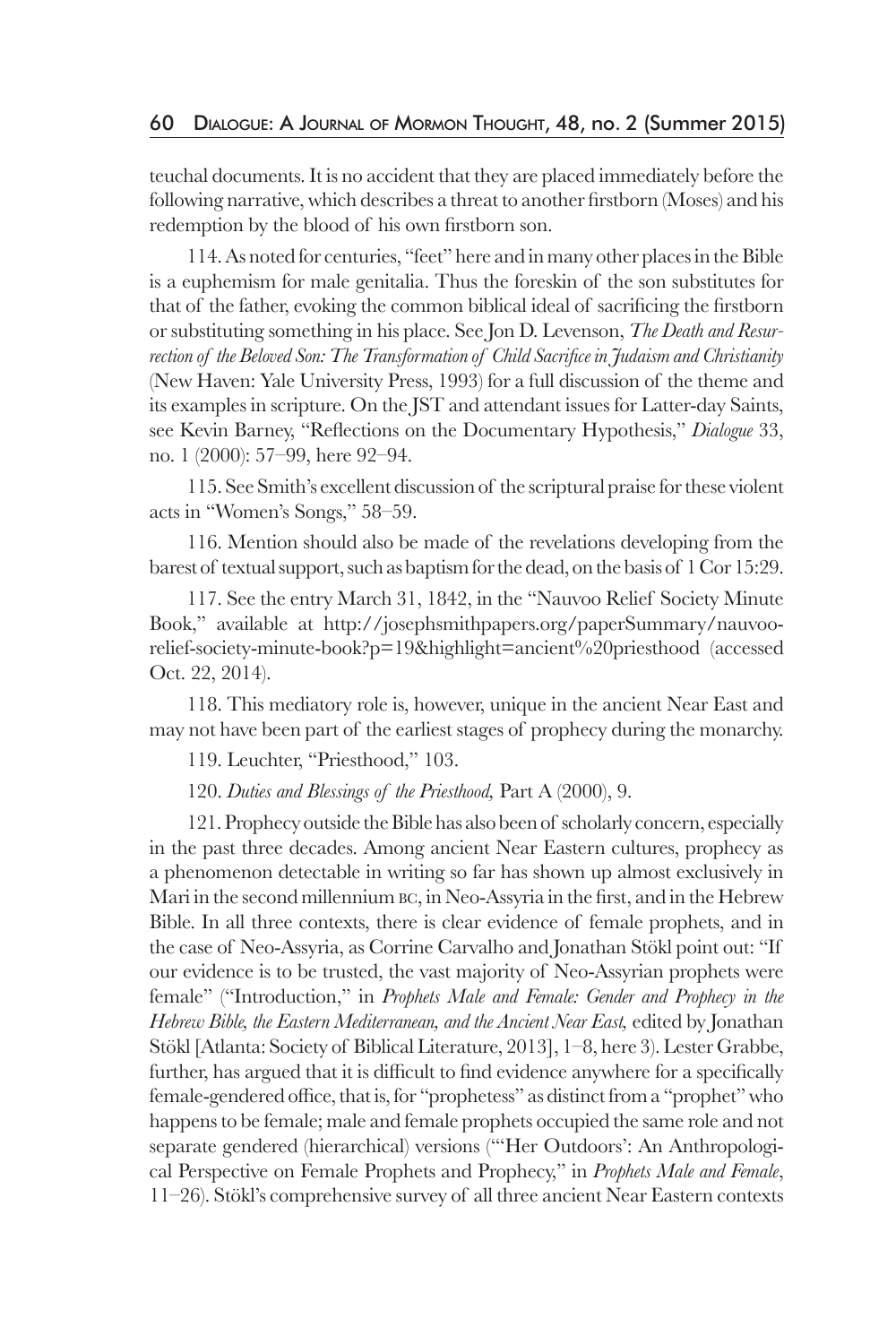shows the Hebrew Bible's apparent overwhelming preference for male prophets to be somewhat anomalous, possibly owing to the tendency (though not a rule) of prophets speaking for deities of the same sex (*Prophecy in the Ancient Near East,* CHANE 56 [Leiden: Brill, 2012], 216–17; idem, "Ishtar's Women, YHWH's Men? A Curious Gender Bias in Neo-Assyrian and Biblical Prophecy," *ZAW* 121 [2009]: 87–100). It is possible furthermore that the grammar of Hebrew, which allows groups of mixed gender to be referred to by masculine pronouns and verb conjugations, skews the numbers to make the disparity seem all the greater (See Stökl, *Prophecy*, 217).

122. For Miriam it was Aaron, and for Noadiah it was "the rest of the prophets" (Neh 6:14).

123. Thomas Römer, "From Prophet to Scribe: Jeremiah, Huldah, and the Invention of the Book," in *Writing the Bible: Scribes, Scribalism and Script,* edited by Philip R. Davies and Thomas Römer (Durham, England: Acumen, 2013), 86–96, here 93.

124. See Joy A. Schroeder, *Deborah's Daughters: Gender Politics and Biblical Interpretation* (Oxford: Oxford University Press, 2014) on text and interpretational history of Deborah, as well as the summary "Deborah, Jael and their Interpreters," in *Women's Bible Commentary,* 128–32.

125. See Sasson, *Judges 1–12*, 255–56.

126. See Charles, "Precedents," 43.

127. See https://www.lds.org/scriptures/gs/deborah?lang=eng&letter=d (accessed Nov. 1, 2014).

128. Online at https://www.lds.org/scriptures/gs/prophetess (accessed Nov. 24, 2014).

129. On the sociological pattern of women's marginalization as institutions are centralized, see Jo Ann Hackett, "In the Days of Jael: Reclaiming the History of Women in Ancient Israel," in *Immaculate and Powerful: The Female in Sacred Image and Social Reality,* edited by C. W. Atkinson, C. H. Buchanan, and M. R. Miles (Boston: Beacon, 1985), 15–38; idem, "Women's Studies and the Hebrew Bible," in *The Future of Biblical Studies: The Hebrew Scriptures,* edited by R. E. Friedman and H. G. M. Williamson (Atlanta: Scholars Press, 1987), 141–64.

130. An interesting correlation with the book of Judges's inital characterization of women's authority is visible in the beginning of Sameul, where Samuel is described as the last judge. It is perhaps no accident that in this last gasp of the ideal kingless arrangement, Hannah also evokes the authority that characterized Jael and Deborah.

131. See summary of A. E. Harvey, "Priesthood," in *Oxford Companion to Christian Thought* (Oxford: Oxford University Press, 2000), 565–67.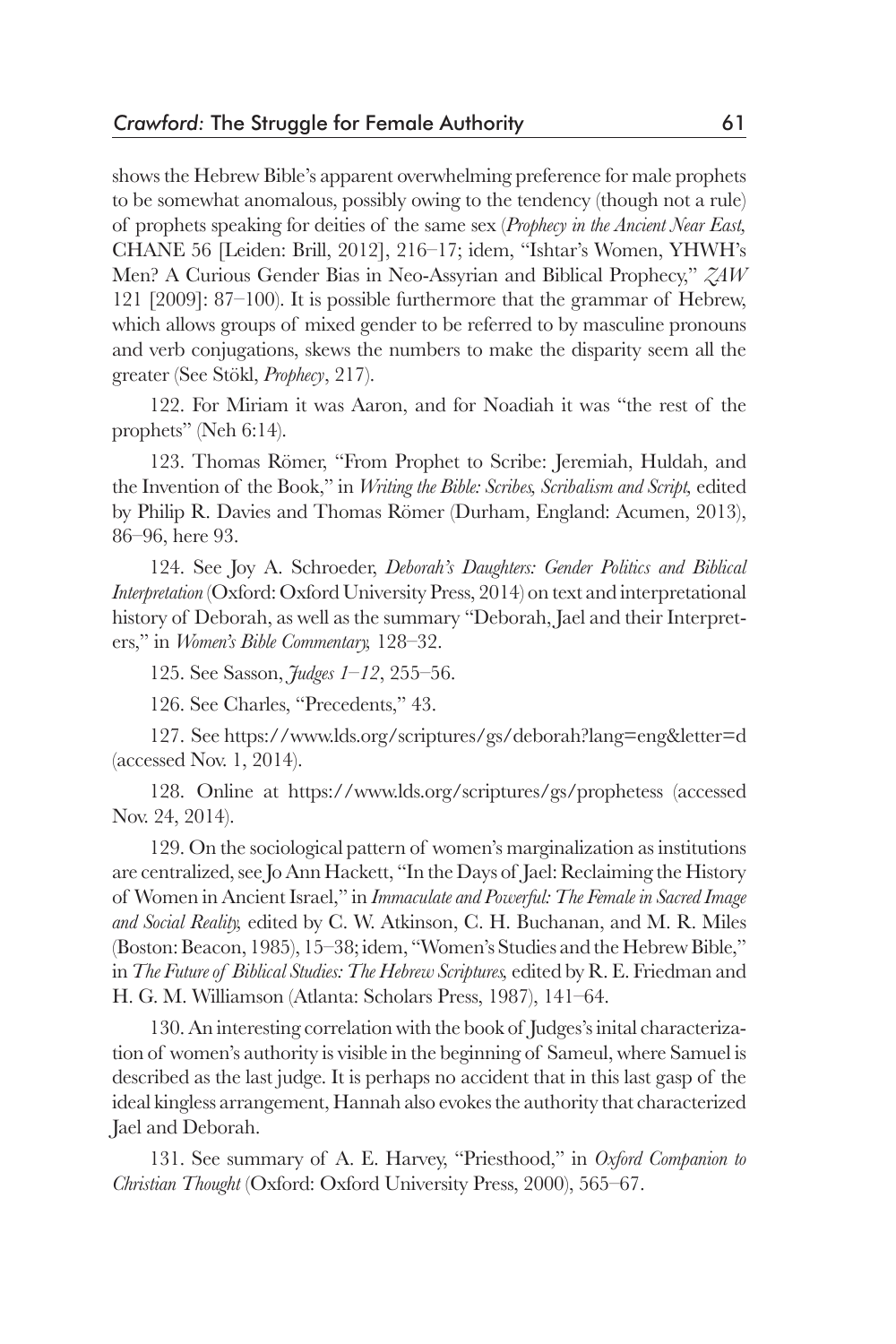132. On the obstacle that this text continues to be for female authority, see, for example, the analysis in the House of Bishops' Working Party report "Women Bishops in the Church of England?" (London: Archbishops' Council, 2004), 228–35, esp. 231. Some however read 1 Tim 3:11 as indicating the possibility of women in the diaconate, though this seems a stretch given the surrounding verses and the general tenor of the epistle.

133. The Gospel narratives were important, for example, in Sarah Moore Grimké's 1837 stance against the pastors who wanted to curtail her public involvement with abolitionism: "The Lord Jesus defines the duties of his followers in his Sermon on the Mount. He lays down grand principles by which they should be governed, without any reference to sex or condition. . . . I follow him through all his precepts, and find him giving the same directions to women as to men, never even referring to the distinction now so strenuously insisted upon between masculine and feminine virtues" ("July 1837 Letters on the Equality of the Sexes, and the Condition of Woman. Addressed to Mary S. Parker" [Boston: I. Knapp, 1838], 128). I am indebted to Rebekah Crawford for pointing me to this text.

134. *In Memory of Her: A Feminist Theological Reconstruction of Christian Origins*  (New York: Crossroad, 1983), xxiv.

135. See Elizabeth Schüssler Fiorenza, *Sharing Her Word: Feminist Biblical Interpretation in Context* (Edinburgh: T&T Clark, 1999), 113–14. See fuller discussion and slight correction in Margaret Beirne, *Women and Men in the Fourth Gospel: A Genuine Discipleship of Equals,* JSNTSup (London: Shefflied, 2003), 32–33. Valerie Hudson and Elder D. Todd Christofferson, for instance, have raised the specter of sameness in the LDS debate about women's authority: Hudson, "Rectifying the Names: Reflections on 'Womanhood and Language' by [Ralph] Hancock," *SquareTwo* 7, no. 3 (2014): http://squaretwo.org/Sq2ArticleHudsonRectificationNames.html; see also idem, "Equal Partnership in Marriage"; Christofferson, "The Moral Force of Women," October 5, 2013 (https://www. lds.org/general-conference/2013/10/the-moral-force-of-women?lang=eng): expresses a "concern . . . from those who, in the name of equality, want to erase all differences between the masculine and the feminine."

136. For this phenomenon in Luke, see, for example, Jane D. Schaberg and Sharon H. Rindge, "Gospel of Luke," in *Women's Bible Commentary*, 493–516.

137. Schaberg and Rindge, "Gospel of Luke," 498; see also Ann Graham Brock, *Mary Magdalene, The First Apostle: The Struggle for Authority,* HTS 51 (Cambridge, Mass.: Harvard Theological Studies, 2003), 36–37.

138. Compare the treatment of the council of Jerusalem in Acts with that of Paul (Acts 15; Gal 1–2).

139. See Gail R. O'Day, "Gospel of John," in *Women's Bible Commentary*, 517–30, esp 519.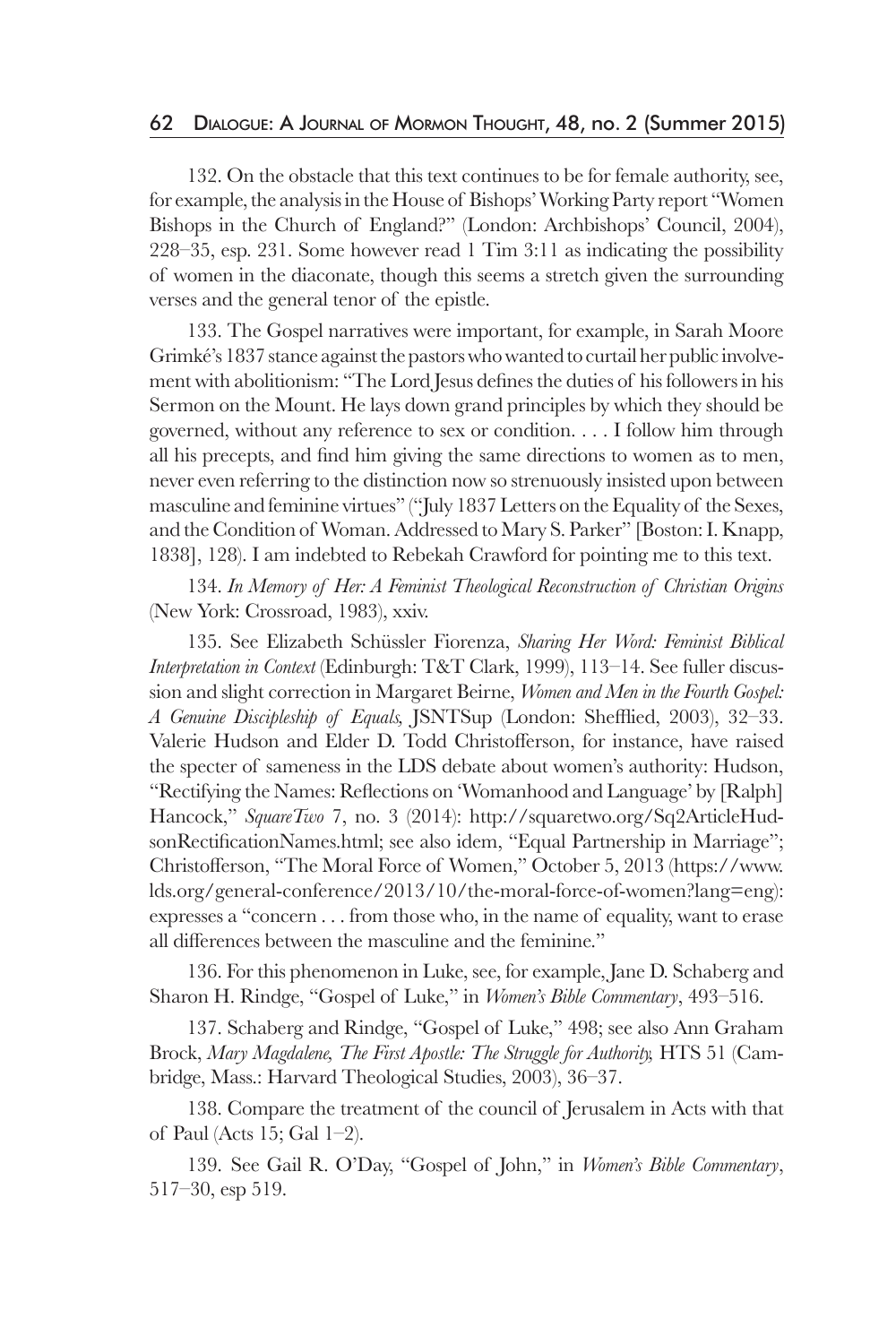140. Beirne, *Women and Men in the Fourth Gospel,* passim.

141. See Taylor Petrey, "Purity and Parallels: Constructing the Apostasy Narrative in Early Christianity," in *Standing Apart: Mormon Historical Consciousness and the Concept of Apostasy* (New York: Oxford University Press, 2014), 174–95.

142. Luke also seems to require that the apostles have been a companion of Jesus during his earthly ministry; women also fit this criterion. See Hutchinson, "Women and Ordination," 64.

143. Brock, *Mary Magdalene, The First Apostle*. This is not to say that she is the first to treat the subject; see, for example, Schüssler Fiorenza, *In Memory of Her*, 51–52.

144. Brock, *Mary Magdalene*, 19–39.

145. John 21 casts Peter in a positive light uncharacteristic of the rest of John. It is no accident that this chapter comes after the apparent conclusion to the book in John 20, and has been regarded by many scholars as an appendix added by a later editor. See discussion in Brock, *Mary Magdalene*, 51–52.

146. On this see ibid., 43–45.

147. Ibid., 45; see John 13:16.

148. See, for example, the Samaritan woman at the well in John 4; the contrast between Martha's belief and Thomas's doubt ( John 11:27 vs. 20:29); and Mary's anointing of Jesus and his rebuke of Judas when he complains (11:54–12:11). For a full discussion of these and other examples, see ibid., 55–60.

149. Brock, *Mary Magdalene*, 41–60. As Brock notes, they both are eclipsed by the mysterious Beloved Disciple in the Gospel of John, however.

150. This is an interpretation stemming, not coincidentally, from the story of the female sinner (not prostitute) at the end of Luke 7 and the introduction of Mary Magdalene in the beginning of Luke 8.

151. Hippolytus, *De Cantico,* 24–26; CSCO, 264: 43–49; cited in Brock, *Mary Magdalene*, 1–2.

152. Cited in Brock, *Mary Magdalene*, 172.

153. See Hutchinson, "Women and Ordination," 66–68.

154. Ibid., 66.

155. Ibid., 67; emphasis Hutchinson's.

156. The classic study is that of Elisabeth Schüssler Fiorenza, "Missionaries, Apostles, Co-Workers: Romans 16 and the Reconstruction of Women's Early Christian History," *Word and World* 6 (1986): 420–33. Moench Charles treats the chapter in the context of the LDS canon ("Precedents for Mormon Women," 54–56), as does Hutchinson, "Women and Ordination," 65–66.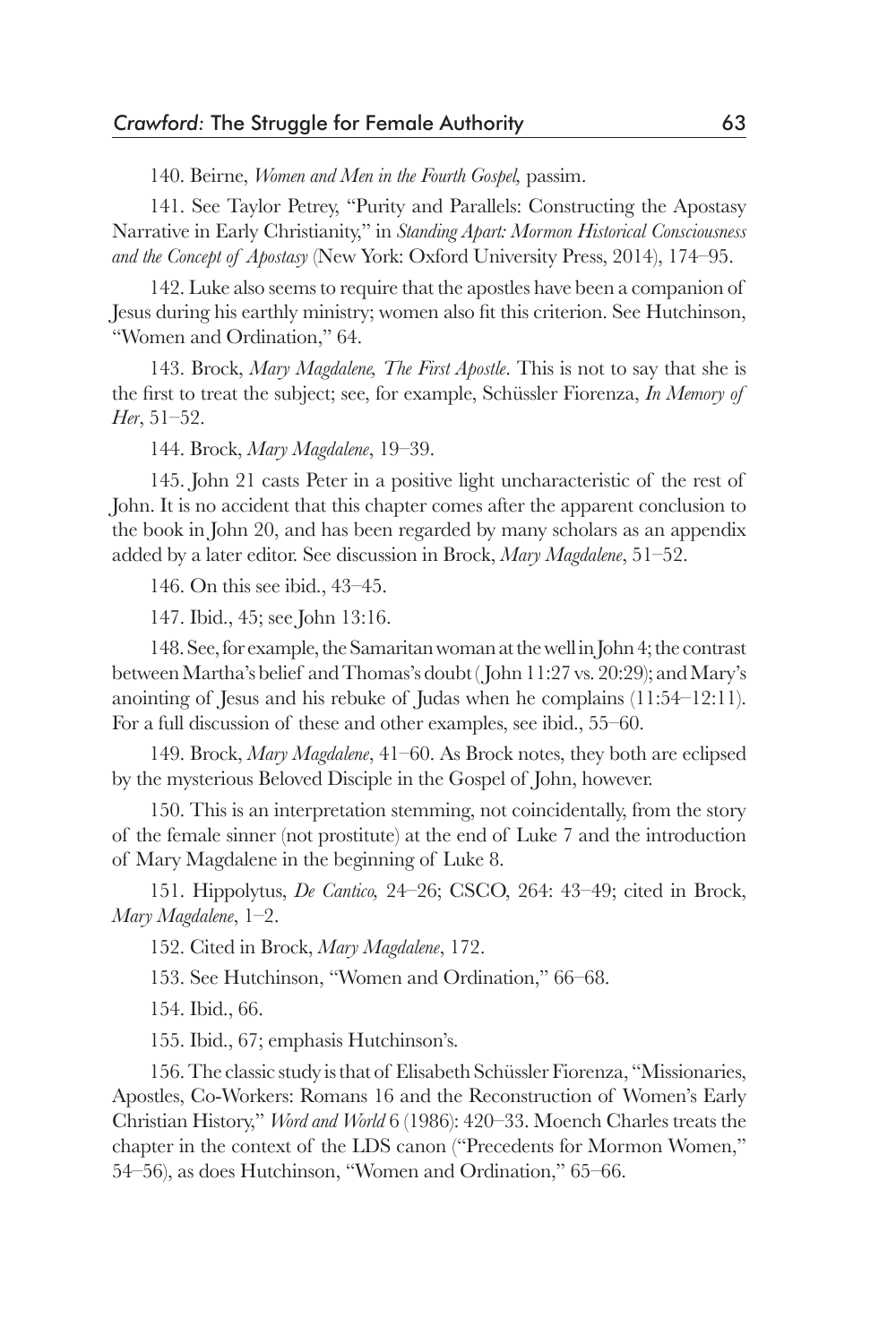157. See discussion in, for example, Schüssler Fiorenza, *In Memory of Her*, 47–48. For LDS context, see Hutchinson, "Women and Ordination," 65.

158. The author of Acts cites what he may understand to be the origin of the office of deacon in entirely male terms (Acts 6:1–6), which probably accounts for the reluctance of the K JV translators to call Phoebe a deacon. It should not surprise us, however, to find contradiction in the development of church organization between Acts and the undisputed letters of Paul, nor the characterization of the development of offices as orderly and androcentric. See discussion of Luke-Acts above.

159. Clare K. Rothschild (Review of Eldon Jay Epp, *Junia: The First Woman Apostle, Journal of Religion* 87 [2007]: 270) summarizes nicely the evidence Epp presents: "(1) Junia was a common Roman name; (2) ancient writers without exception read *'Ioυνιαν* as Junia; (3) *'Ioυνιαν* was the reading of the Greek New Testament from Erasmus (1517) to Nestle (1927); (4) all early translations transcribe the name as feminine; (5) 'Junia' was understood in all English translations of the New Testament from Tyndale (1526/1534) until the late nineteenth century; (6) neither of the masculine forms is attested in ancient texts anywhere; and (7) the contraction hypothesis (i.e., Lat. Junianus) is flawed (23–24)."

160. "Women and Ordination," 66.

161. On this see Judith M. Lieu, "The 'Attraction of Women' in/to Early Judaism and Christianity: Gender and the Politics of Conversion," *JSNT* 72 (1998): 5–22. Scholars have also raised important objections to the characterization of Judaism as oppressive and Christianity as liberating as the unfounded reinscription of anti-Semitic dogmas. The seminal works on this are Bernadette J. Brooten, "Jewish Women's History in the Roman Period: A Task for Christian Theology," *HTR* 79 (1986): 22–30; and especially Judith Plaskow, "Christian Feminism and Anti-Judaism," *Cross Currents* 28 (1978): 306–09.

162. Sociologist Rodney Stark (*The Rise of Christianity* [Princeton: Princeton University Press, 1996]) has engendered strong reaction for his claims that women joined the early Christian movement and his narrative of how it took hold and grew before the fourth century. His comparison with (and especially his projections about the future of ) Mormonism makes his work especially interesting for the study of women in the early LDS Church. See discussion in Lieu, "Attraction of Women," 6–8.

163. A strong expression of this view is that of Karen Jo Torjesen, *When Women Were Priests: Women's Leadership in the Early Church and the Scandal of their Subordination in the Rise of Christianity* (San Francisco: Harper Collins, 1993); also Anne Jensen, *God's Self-Confident Daughters: Early Christianity and the Liberation of Women,* translated by O. C. Dean, Jr. (Louisville: Westminster John Knox, 1996).

164. Carolyn Osiek and Margaret MacDonald, *A Woman's Place: House Churches in Earliest Christianity* (Minneapolis: Fortress Press, 2006), 12.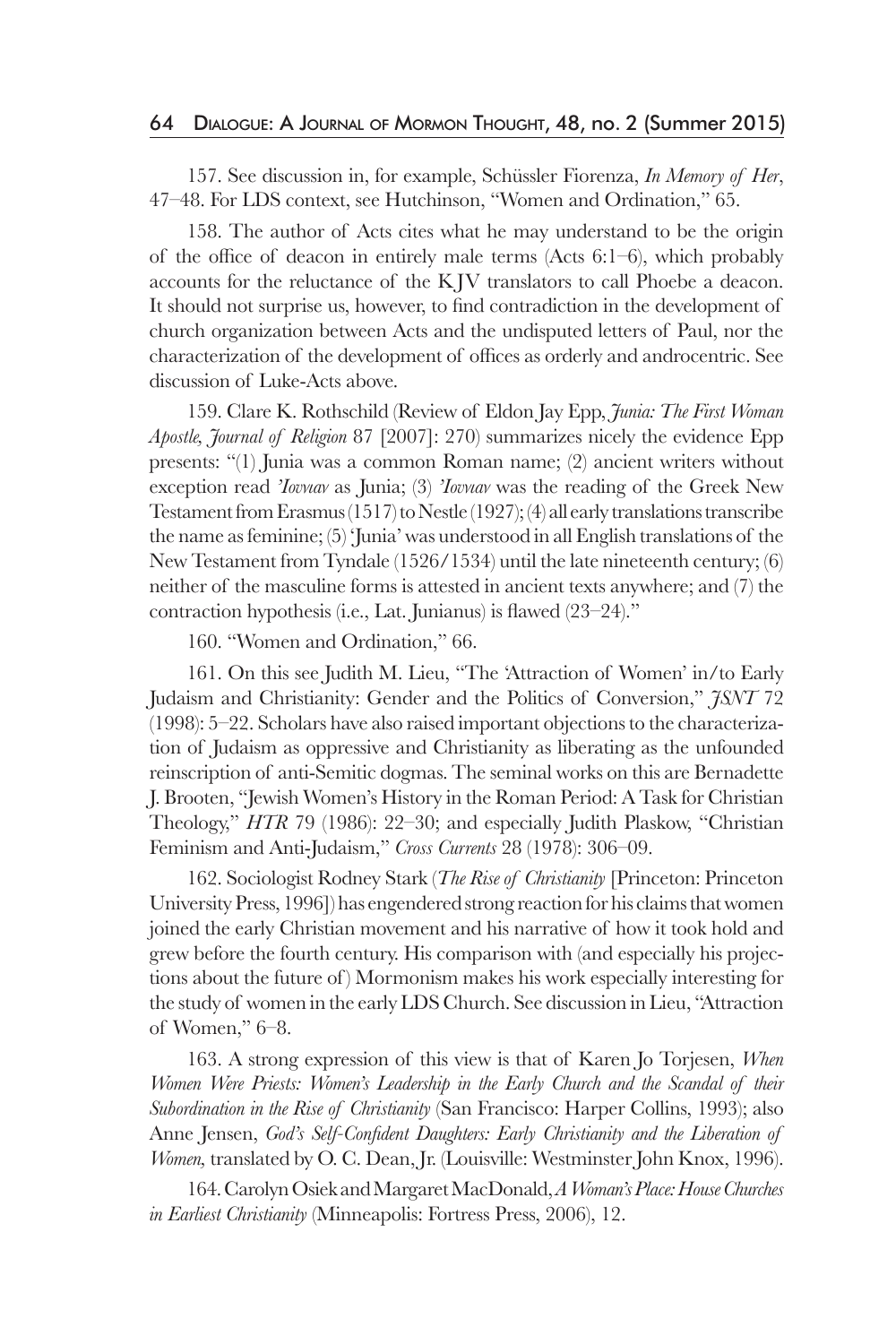165. On *Thekla*, see Francine Cardman, "Women, Ministry, and Church Order" in *Women and Christian Origins,* edited by Ross S. Kraemer and Mary R. D'Angelo (New York: Oxford University Press, 1999), 301–02. On alternative means to authority and the renunciation of sex, see the seminal work of Peter Brown, *The Body and Society: Men, Women, and Sexual Renunciation in Early Christianity* (New York: Columbia University Press, 1988).

166. Kevin Madigan and Carolyn Osiek, *Women's Ordination: A Documentary History* (Baltimore: Johns Hopkins University Press, 2005).

167. What may not be exactly clear is that some translators are not sure that in this text "Melchizedek" is referenced simply as the phrase "righteous king."

168. James L. Kugel, *Traditions of the Bible: A Guide to the Bible as it Was at the Start of the Common Era* (Cambridge, Mass.: Harvard University Press, 1998), 276–93.

169. This is, incidentally, an interpretation probably picked up by Joseph F. Smith in D&C 138:41: "Shem, the great high priest," sandwiched between Noah and Abraham. Cf. the language of D&C 107:2, where Melchizedek is called the "great high priest."

170. A careful reading of Exodus 34 shows, however, that three traditions are being brought together here, none of which understands the covenant to have been altered because of the Golden Calf incident. In one, Moses is simply retrieving an exact copy of the earlier tablets, and in another he is writing down (for the first time!) the instructions the Lord gave him. See discussion in Joel S. Baden, "The Deuteronomic Evidence for the Documentary Theory," in *The Pentateuch: International Perspectives on Current Research,* FAT 78, edited by Thomas B. Dozeman, Konrad Schmid, and Baruch J. Schwartz (Tübingen: Mohr Siebeck, 2011), 327–44.

171. Kent Jackson (personal communication) kindly provided crucial information on this sequencing: At the end of July 1832, Joseph Smith and Frederick G. Williams returned to the Old Testament translation in Gen 24:58, page 60 of the 119-page JST manuscript. Exodus 34 comes ten manuscript pages later. On July 31, 1832, Smith indicated that he and Williams were "making rapid strides" in the Old Testament. Doctrine and Covenants 84 was received about two months later on September 22–23, 1832, making it likely that Exod 34 was reworked not long before D&C 84.

172. That is not to say that there were not other significant influences in Hebrews or in D&C 84; only that these provided the key ideas.

173. See Prince, *Power from on High*, 1–45; Quinn "Mormon Women Have Had the Priesthood Since 1843," in *Women and Authority*, 365–85; Michael H. MacKay, "Endowed with Power: Prophets, Angels, and the Restoration of the Priesthood," (unpublished ms. under review).

174. See HC 1:62: "We now became anxious to have that promise realized to us, which the angel that conferred upon us the Aaronic Priesthood had given